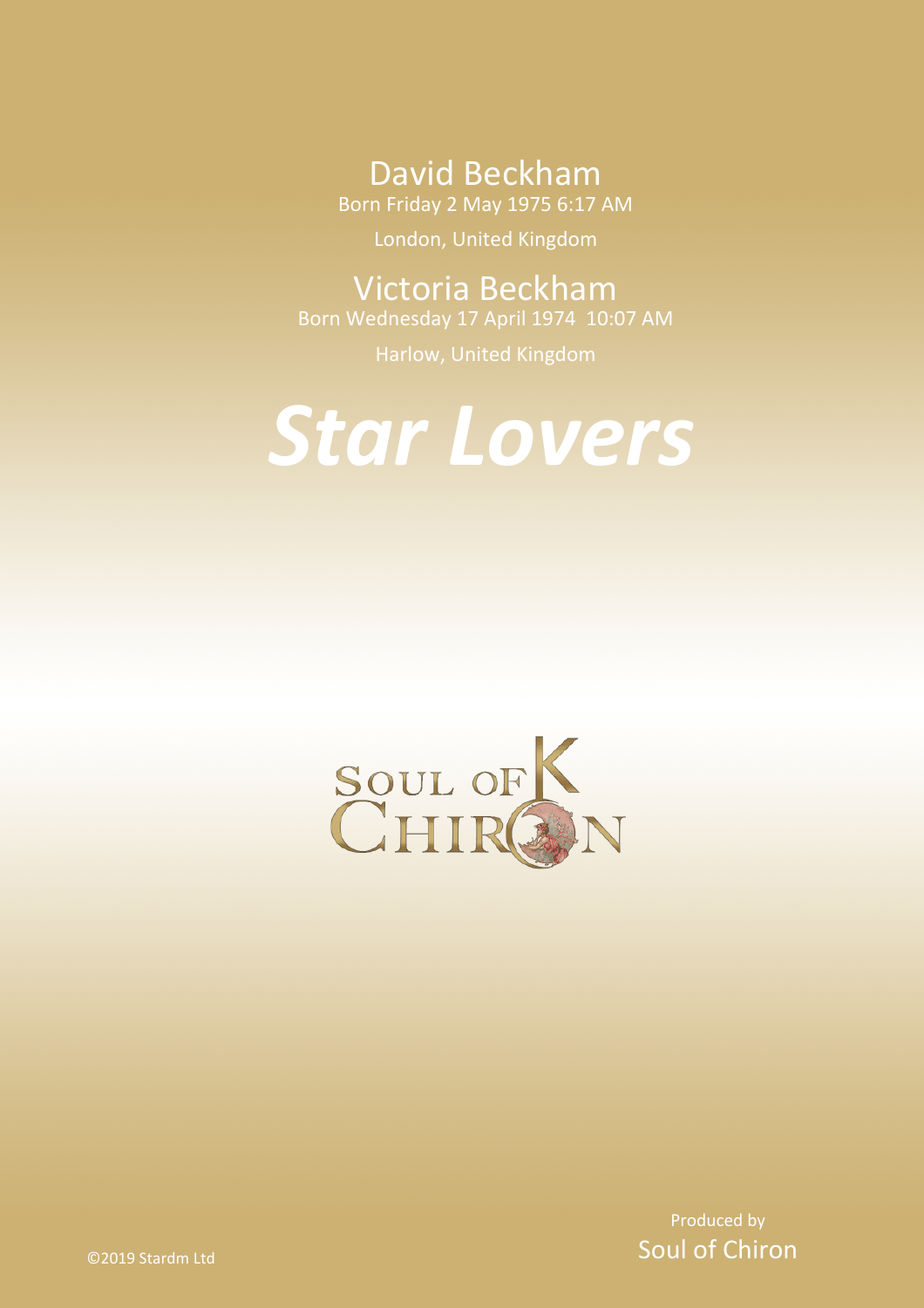### David Beckham

### Born Friday 2 May 1975 Local Time 06:17 AM Universal Time 05:17 AM London, United Kingdom Long:00°07'W Lat:51°30'N

| Planet/Point | Glyph                | Sign          | Glyph                      | Position              | House  |
|--------------|----------------------|---------------|----------------------------|-----------------------|--------|
| Sun          | $(\cdot)$            | <b>Taurus</b> | ୪                          | $11^{\circ}12'$       | 12th   |
| Moon         | $\mathcal{D}$        | Capricorn     | $\overline{\mathcal{L}}$   | 29°52'                | 10th   |
| Mercury      | $\breve{\mathrm{Q}}$ | <b>Taurus</b> | ४                          | 25°50'                | 12th   |
| Venus        | ¥                    | Gemini        | I                          | 21°19'                | 2nd    |
| Mars         | ්                    | Pisces        | $\chi$                     | 15°32'                | 11th   |
| Jupiter      | 4                    | Aries         | $\Upsilon$                 | 10°32'                | 12th   |
| Saturn       | ち                    | Cancer        | 69                         | 14°03'                | 3rd    |
| Uranus       | ਸ਼੍ਰ                 | Libra         | ≏                          | 29°59'<br>Rx          | 6th    |
| Neptune      | Ψ                    | Sagittarius   | $\boldsymbol{\mathcal{K}}$ | $11^{\circ}12'$<br>Rx | 7th    |
| Pluto        | ೪                    | Libra         | ≏=                         | 7°01'<br>Rx           | 6th    |
| Ascendant    | AS                   | <b>Taurus</b> | $\gamma$                   | 27°31'                | $\sim$ |
| MidHeaven    | <b>MC</b>            | Capricorn     | $\overline{\mathcal{A}}$   | 26°37'                | $\sim$ |
| North Node   | $\Omega$             | Sagittarius   | $\boldsymbol{\mathcal{K}}$ | 1°05'                 | 7th    |
| Chiron       | 飞                    | Aries         |                            | 25°01'                | 12th   |

### Victoria Beckham

### Born Wednesday 17 April 1974 Local Time 10:07 AM Universal Time 09:07 AM

| <b>Hanow, Onlied Kingdom Long.00 TO L Lat.01 40 IV</b> |                        |             |                  |              |        |  |  |  |
|--------------------------------------------------------|------------------------|-------------|------------------|--------------|--------|--|--|--|
| Planet/Point                                           | Glyph                  | Sign        | Glyph            | Position     | House  |  |  |  |
| Sun                                                    | $(\cdot)$              | Aries       | $\gamma$         | 26°59'       | 11th   |  |  |  |
| Moon                                                   |                        | Aquarius    | $\approx$        | 27°09'       | 9th    |  |  |  |
| Mercury                                                | $\overline{Q}$         | Aries       | $\Upsilon$       | 9°37'        | 10th   |  |  |  |
| Venus                                                  | ¥                      | Pisces      | $\chi$           | 11°05'       | 10th   |  |  |  |
| Mars                                                   | ර                      | Gemini      | Ι                | 28°14'       | 12th   |  |  |  |
| Jupiter                                                | $\mathfrak{P}_{\!+\!}$ | Pisces      | $\chi$           | 8°44'        | 9th    |  |  |  |
| Saturn                                                 | $\bm{\ddot{5}}$        | Gemini      | Ι                | 29°52'       | 12th   |  |  |  |
| Uranus                                                 | ਸ਼੍ਰ                   | Libra       | $\equiv$         | 25°42'<br>Rx | 5th    |  |  |  |
| Neptune                                                | Ψ                      | Sagittarius | $\measuredangle$ | 9°16'<br>Rx  | 6th    |  |  |  |
| Pluto                                                  | ಀೣ                     | Libra       | ≏                | 4°53'<br>Rx  | 4th    |  |  |  |
| Ascendant                                              | AS                     | Cancer      | 69               | 13°09'       | $\sim$ |  |  |  |
| MidHeaven                                              | MC                     | Pisces      | $\chi$           | 10°32'       | $\sim$ |  |  |  |
| North Node                                             | $\Omega$               | Sagittarius | $\measuredangle$ | 21°01'<br>Rx | 6th    |  |  |  |
| Chiron                                                 | 飞                      | Aries       |                  | 20°45'       | 11th   |  |  |  |

### Harlow, United Kingdom Long:00°10'E Lat:51°46'N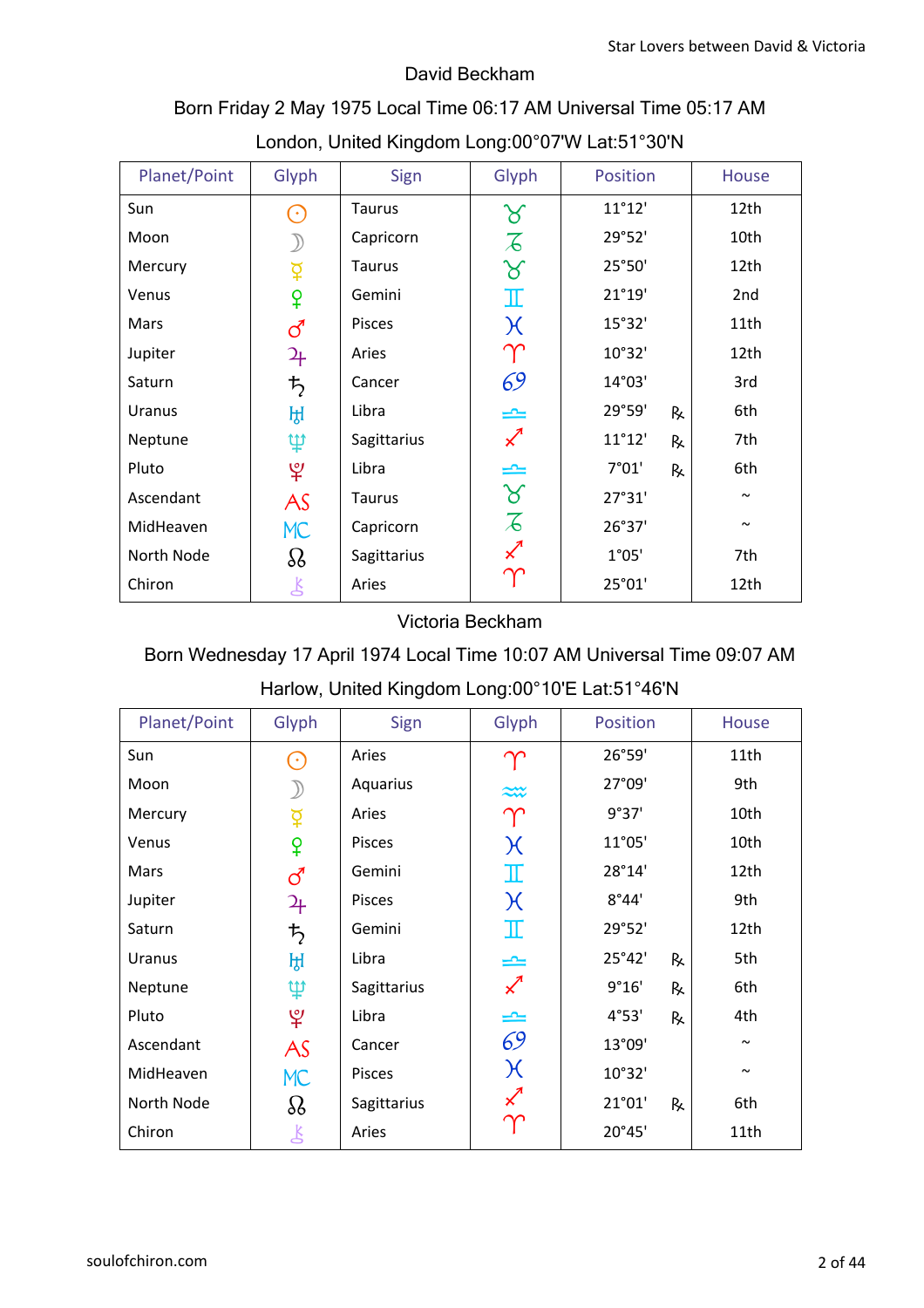### **Star Lovers**

This report is designed exclusively for love relationships. The interpretation for David and Victoria uses a technique called 'Synastry' which is the branch of astrology dealing with relationships.

It should be pointed out that even the most unlikely love relationship can be made to work if both parties are prepared to put in the effort required. However, there are almost always some adjustments and compromises to be made in any relationship where there are two separate individuals with wills and personalities of their own.

Interpreting a relationship between two people is a complex business. A good analogy to this type of astrological assessment is the way you view a statue. Looking at a statue from the front gives you an idea of what it looks like from a single dimension. It is only by walking around it and viewing it from various points that you begin to see it as a multi-dimensional creation. This is when we can start to understand more about its total composition, what makes it what it is. So it is with the astrological assessment of a partnership.

Star Lovers is divided into distinct sections, each one examining the relationship from a different vantage point:

David's & Victoria's Relationship Potential as individuals and investigation of what each of you needs and expects from a partnership, as well as from a romantic and sexual relationship.

Characteristics you both share

Relationship Compatibility detailing how each of you perceives and experiences the other, examining the strengths and weaknesses of the relationship and pinpointing potential problems.

Each connection is given a Star Rating from one to five to show their relative importance. To the right of each pair of symbols, denoting the connection is a group of five stars, the more stars there are the more important the connection.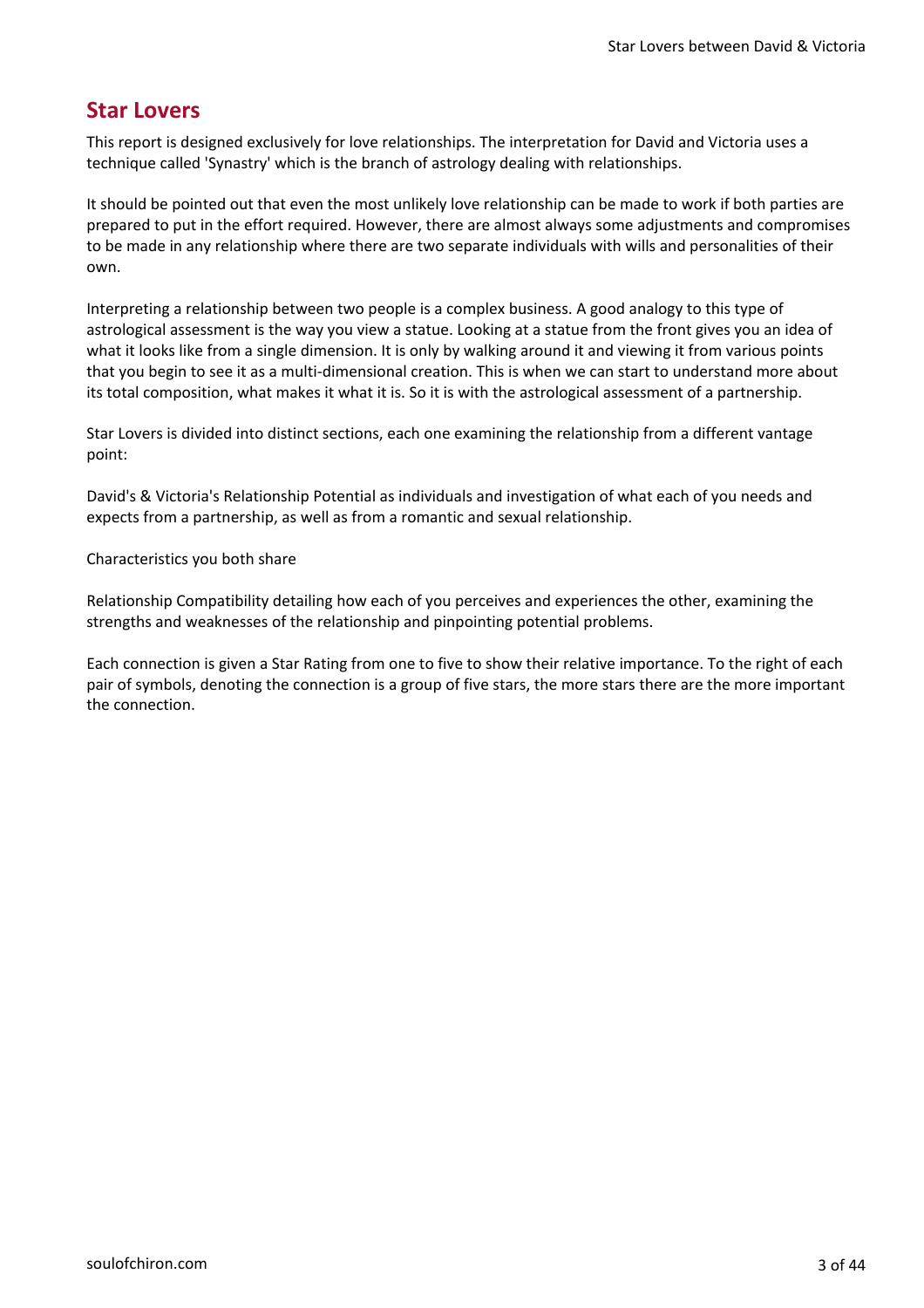$\delta^{1}$  5<sup>th</sup>

 $\Pi\mathbb{J}$  5<sup>th</sup>

## **David's Relationship Potential**

An astrological chart is divided into 12 'houses' each of which represents a different sphere of human life. The 5th, 7th, and 8th houses are concerned with relationship potential. Although these houses also have other meanings, here they are defined and interpreted as David's love relationships (5th), David's partnerships (7th) and David's sexual relationships (8th).

### **David's Love Relationships**

The 5th house describes romance and courtship: the qualities you seek in a lover and in a love relationship. You may be attracted to different types of lovers who possess one or more of these qualities, but you are most likely to find true happiness with the one person who combines most or all of them.

### **Hot to trot**

#### Leo 5th House Cusp

Proud, passionate and dramatic when it comes to matters of the heart, your love life is the stuff of soap operas. You like to take the lead and be the dominant one, both in, and out, of the bedroom. You're never short of admirers and your prowess between the sheets keeps them coming back for more, but competitive demands and your voracious appetite may make it difficult for you to remain faithful forever.

You treat your lovers well and will often demonstrate your affection in extravagant and expensive ways. However, since you take a lot of pride in your lover and your romantic escapades, woe betide anyone who takes your love for granted because, once your pride is hurt, you can sever a tie completely, no matter how much it may hurt you to do so.

You want someone who is romantic and will help set the stage with candlelight and flowers. You may often have to express appreciation to keep the gifts coming - but this is a very small price to pay for so much royal pleasure.

### **Sex slave**

#### Virgo in 5th House

Often, at the beginning of a love affair, or when you're feeling unsure, you may sacrifice spontaneity for the security of knowing where you are going on a date and how you are going to spend each and every minute. Taken to extremes, sexual intercourse may feel more like a medical examination than an expression of mutual love. You also need to make sure you don't let your critical eye prevent you from letting love into your heart.

However, when you find your groove with a lover, you take an inordinate interest in doing every little thing just perfectly. You'll notice the details, find your lover's erogenous zones, then set about discovering how, and when, to make their toes curl with delight. In fact, you often gravitate to a position of servitude, where satisfying the needs and desires of your lover becomes a source of great pleasure for you. Of course you need to avoid becoming a doormat, or going on automatic pilot where concentration on technique leaves little room for love to work its magic!

Your lover will be practical and systematic. There may not be a great deal of spontaneity in your love relationship, but there is a sense of security in knowing where you are going on a date and how you are going to spend each minute.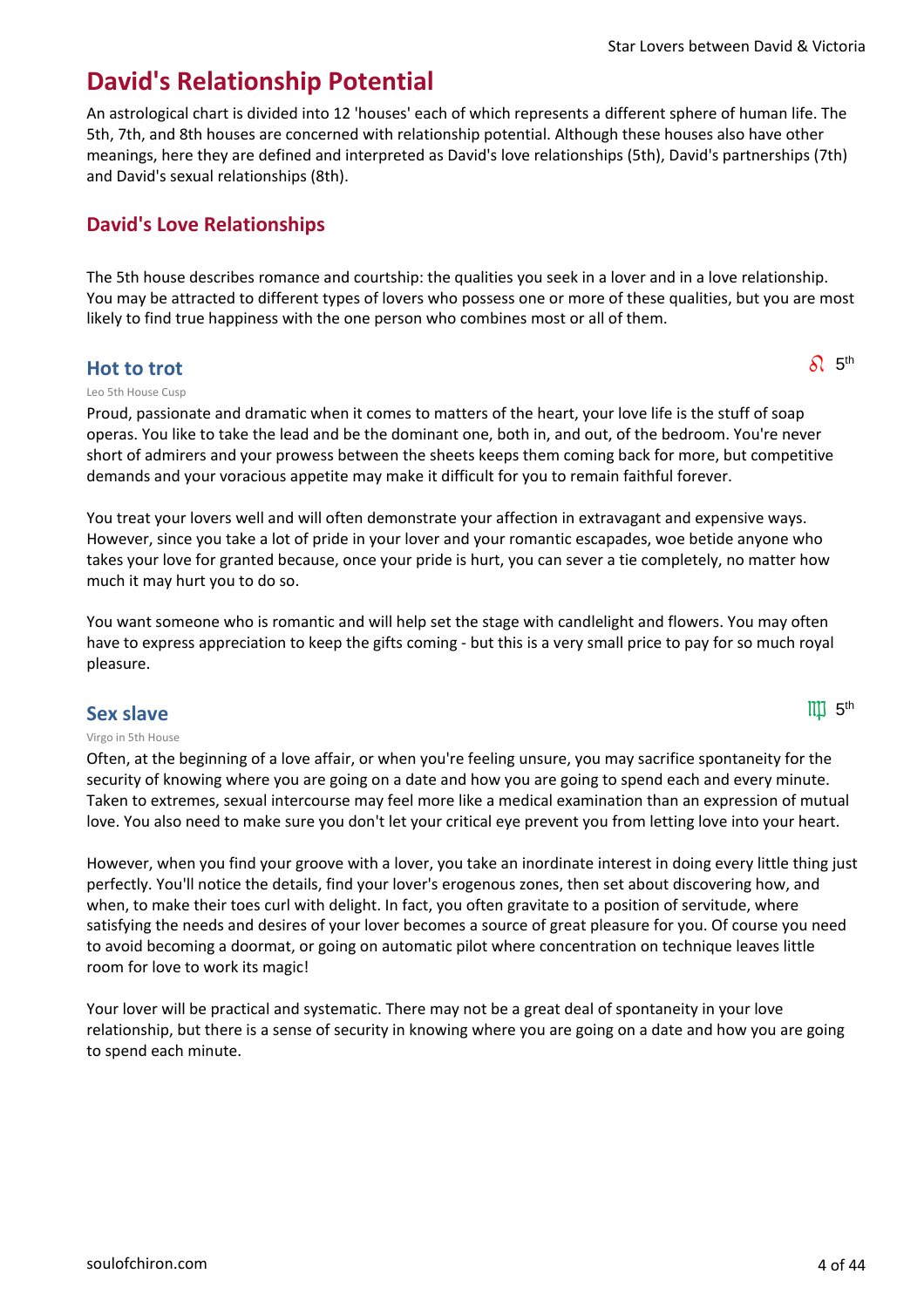$O$ 12<sup>th</sup>

### **Addicted to love**

#### 5th House Ruler Sun in 12th House

You need to be far away from the madding crowd before you can feel comfortable about getting up close and personal. Self-sacrifice in love is possible and you may fall in love with someone in an institution.

Your ability to see the good in people that others miss could lead you into love affairs with individuals on the fringes of society. However, you need to be careful not to let your longing for an elusive, ideal love cloud your ability to appraise things clearly. While sweaty reality may be at odds with your romantic ideals, once indulged, you may find it hard to say no.

You may find secrecy romantic, and be drawn into clandestine love affairs, enticed by the mystique of secret lovers, or lovers who keep secrets well hidden. If not, you may enjoy digging beneath the surface of things to unravel the mysteries.

#### **Easy come easy go**

#### No Planets in the 5th House

While romance and sex is important to you, it is not a big deal, nor does it occupy as much of your time and energy as it does for some. Your love life is subject to periodic change and upheaval but your real priorities are often elsewhere. You may find that the pursuit of sensual pleasure actually takes you away from those activities that you find meaningful and so, while you'll put up with occasional disruption in this area of your life, when they eventually settle down you're usually keen to get on with other things.

You are not as particular about what you like romantically as some, consequently you are more than willing to compromise with your lover. You find it relatively easy to get satisfaction and pleasure from your lovemaking and are willing to make the adjustments necessary to achieve your ends.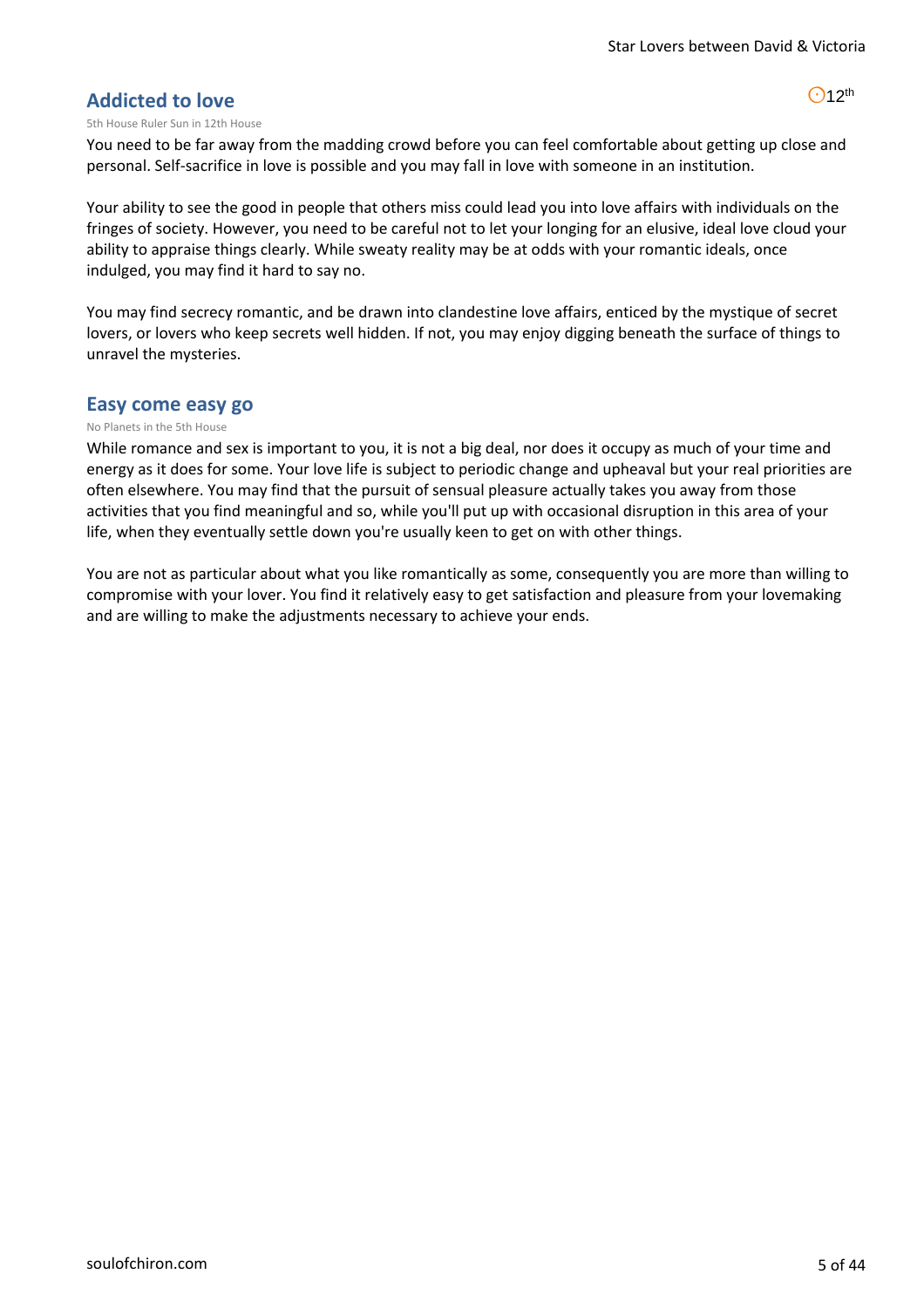### **David's Partnerships**

The 7th house describes marital partners and other close, one-to-one relationships. Courtship (5th house) can lead to partnership, but the 7th house assumes a close, constant contact so it is more difficult to escape potential problems. For that reason, they are more fully addressed here.

When David's love affair shifts to a partnership the emphasis of his relationship changes, according to characteristics described by the signs and planets of the 7th house, as well as the position of the house ruler, outlined below.

### **Beauty and the beast**

 $III<sub>a</sub>$  7<sup>th</sup>

#### Scorpio 7th House Cusp

Since you are very tactile and sensual when it comes to your personal relationships and encounters, you need someone with whom you can be very up close and personal. You want deep, meaningful companionship, loyalty and sex - and lots of it. In fact, sex could well be a source of conflict; although there may be times when it is the one thing you have in common, providing the glue that keeps you together. Either way, issues of sex, intimacy, power or trust will have to be dealt with in your close personal relationships.

Since sex is so important, and you are not easily swayed, when you do start something, you will often stay and work at a bad relationship rather than end it. Therefore, the times when endings are inevitable often bring about deep-rooted change in your life. In fact, it is through your relationships and the important people in your life that you experience periods of rebirth and renaissance. Your partner often acts as an agent for change and transformation in your life. You are drawn to individuals who are intense, charismatic, powerful and somewhat secretive. Individuals who may be cool and aloof at first meeting, but deep, dark, mysterious and occasionally dangerous when you do get up close and personal.

Your opposite number may also make a good business partner and vice versa, since your sensual nature will attract passionate individuals to you. Manipulation can take place where money and sex are concerned. At your best you make a loyal, deeply committed and intimate partner. Learning to trust, and be trusted, is important if your relationships are to grow and develop outside of the bedroom, but in the process, you may have to deal with your own, and others' jealousy, possessiveness and suspicion.

Privacy versus togetherness will be an issue in partnerships. Because time together is so concentrated, you or your partner periodically need some space. Possessiveness can arise, but with it comes great loyalty, which perhaps is compensation.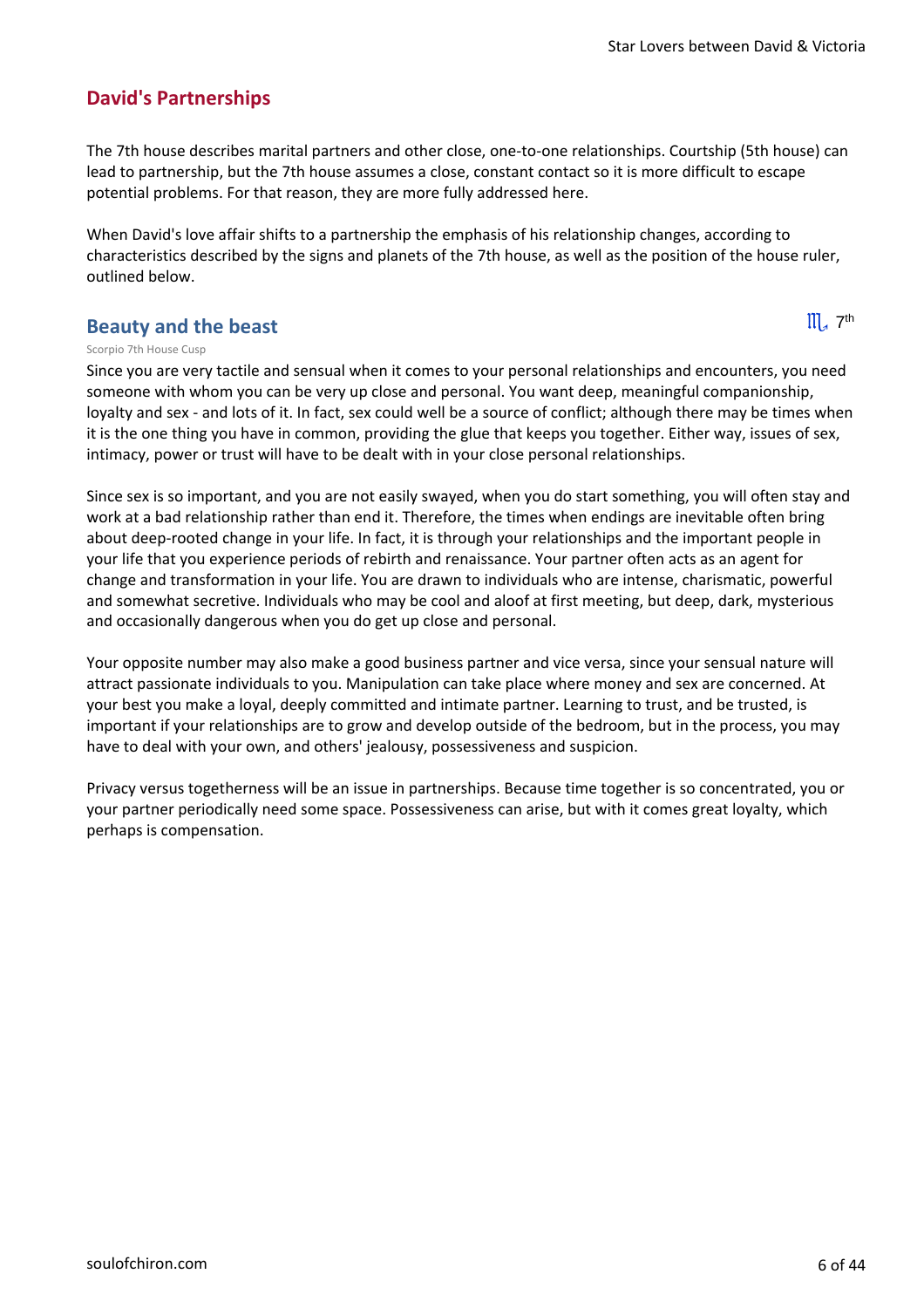### **Sometimes you hold on best by letting go**

#### Sagittarius in 7th House

Since you're never likely to be short of admirers, it may be difficult for you to make a serious commitment to someone, especially when pastures have a habit of looking greener elsewhere. However, any commitment you do make is unlikely to be too 'serious' because you are only drawn to individuals who have a cheerful, happy-go-lucky approach to life.

When it comes to your close personal relationships you like freedom to express yourself and do your thing. You don't like being restricted in your relationships. Therefore it is important that your opposite number learns early on the significance of the notion that, as far as you are concerned, "Sometimes you hold on best by letting go". You don't like being tied down, especially in the bedroom, so while you may have numerous affairs, you might wait before making a commitment, preferring companionship to sex.

When you do get involved it is usually on your terms. It is important that your relationships have a consciousness-raising effect on you and that they serve to broaden your views on life, love and the universe. Therefore, you may get together with a foreigner or someone from a different social or cultural background. By nature you are extremely curious and so someone who can feed that side of you, and take you on an intellectual adventure, is likely to have much of what it takes to keep you around.

You like a laugh, and although you like philosophical and intellectual types, anyone too serious or too pompous is likely to make you restless and impatient. Your relationships are themselves a source of adventure, since it is through others that you are able to broaden your perspective, expand your horizons and find a more universal and inclusive approach to life.

The emphasis in partnerships is on development. Too much 'togetherness' can be restrictive, but some expansive experiences should be shared so that neither partner is left behind. Joint activities should include travel or studying together.

### **Healthy relationships**

7th House Ruler Pluto in 6th House

Your work or your daily schedule and routine is likely to provide a rich source of potential partners and, when you do make a commitment, you are prepared to work hard to make it a success. Whether in a joint business venture or on the shop floor, you may work with your partner in some way.

However, there is a strong possibility that your relationships may affect your health and vice-versa for both good and ill, therefore, when stressed, you might consider whether the problem is in you, or in your relationship. Alternatively you may also find that when you're stressed your partner knows just how to calm your fears and sooth your worries and cares. There is however a possibility that your partner's health will be an issue you may have to deal with in some way, at some point.

You want your partnership to run smoothly. Establishing a routine in this area is satisfying and you need practical reasons for changing your habits. You try to avoid unplanned joint activities because half the fun lies in arranging the details.



 $\Psi$  6<sup>th</sup>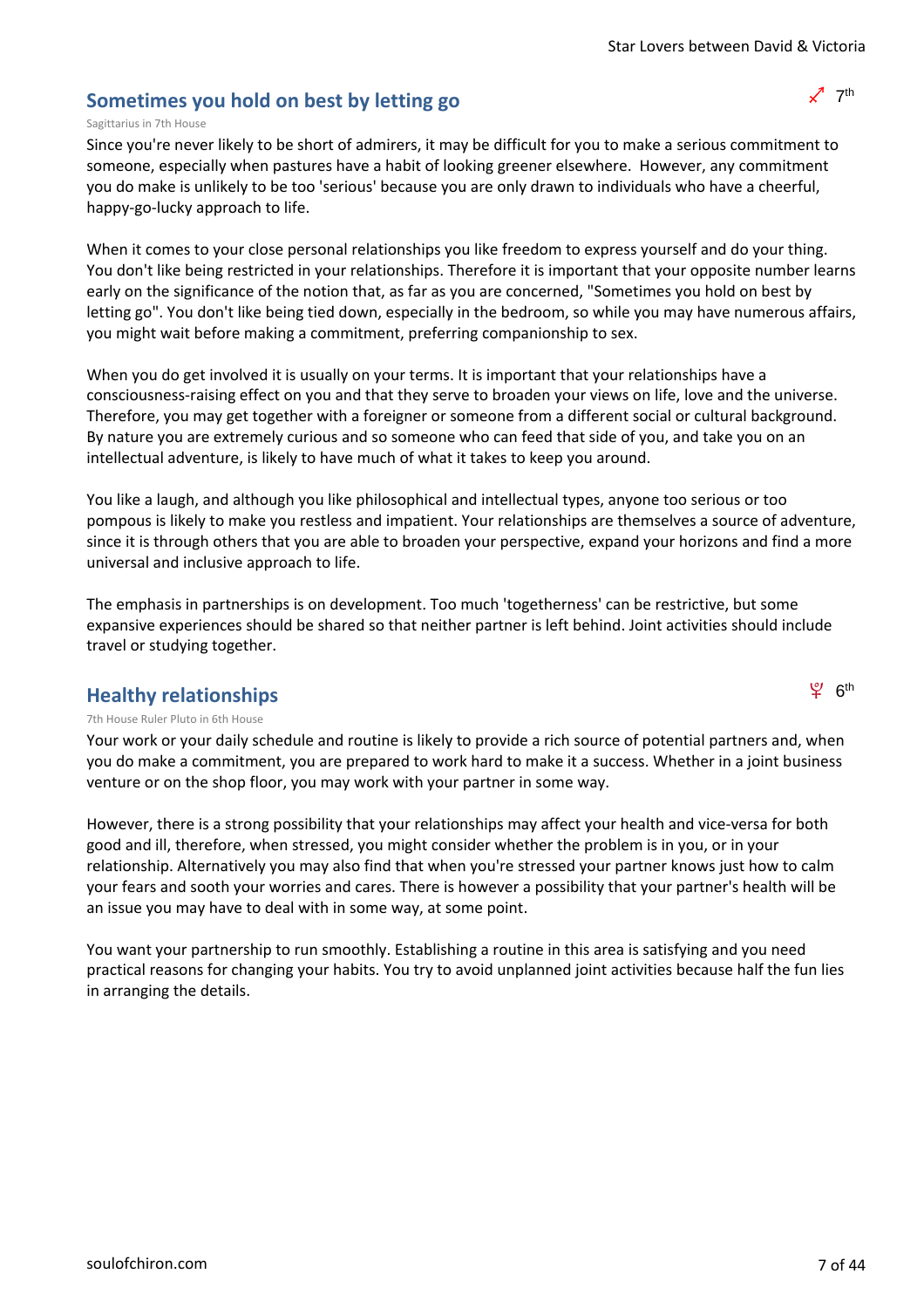### **The ultimate union, union with the ultimate**

凹 7<sup>th</sup>

#### Neptune in the 7th House

You seek the great beyond through your relationships and need to be careful your good nature is not taken advantage of by others. You have a deep, indescribable need for relationships, yet your standards and expectations may be unreasonable or unrealistic for any mere mortal to live up to. Realities like sex and money may be swept aside in your reluctance to see others as they really are. You search for perfection in your opposite number and may well become disillusioned with imperfect partners. There is no middle way with you when it comes to relationships and you may well experience both the heights of ecstasy and depths of despair. While you are drawn to artistic, mystical, musical and poetical partners, and relationships with a strong degree of spirituality, you may also attract self-indulgent, delinquent, impractical dreamers; individuals inclined to excessive sensual indulgence, shiftless and irresponsible with little regard for honesty, decency or public morality.

While you may be called upon to make sacrifices in your relationships, martyrdom isn't necessary, nor is it in your best interests, so resist the tendency to rescue and reform others on the fringes of society, or get yourself embroiled in relationships with people who are not free. Nevertheless, your relationships are likely to be unusual in some way, which could involve individuals from very different social and cultural backgrounds than your own. Whether you are aware of it or not, you're likely to have a strong psychic link with people with whom you become intimately involved.

You are extremely sensitive to the moods and feelings of others and may mistake others' feelings for your own. At your best you apply spiritual values to your relationships with others, giving love and understanding, unselfishly and unconditionally. However, emotional confusion is likely in relationships so you need to be careful not to be taken advantage of, or to be confused or misled by others.

### **David's Sexual Relationships**

In the context of a relationship, the 8th house can represent shared resources, partner's resources, or sex. Here it is treated solely as the house of sex. The signs and planets in the 8th house and the position of the 8th house ruler are used to determine David's sexual needs and the characteristics of his sexual partners.

Since sexual activity can be an ingredient in both love affairs (5th house) and partnerships (7th house), you must decide which category your relationship belongs to and combine the relevant definitions. If the relationship is purely sexual, you can ignore the 5th and 7th houses.

### **Recreational sex**



#### Sagittarius 8th House Cusp

Enthusiastic, frank and open when it comes to sex, you like variety and adventure in the bedroom, since, if things start to get stale and your partner stops making your toes curl, you are apt to be off in search of some other sexual target. You're quite fortunate when it comes to sexual escapes and adventures.

You find it relatively easy to express your needs for intimacy when up close and personal and to get those needs met. Somehow you know it'll all work out and so tend to adopt a happy-go-lucky approach to your sex life. Not that it's always a smooth ride emotionally, since you have a tendency to have too many irons in the fire and spread yourself too thin sexually.

Your direction in sexuality may follow one of two different courses. You may view sex with a kind of reverence, or else you may consider it merely a form of recreation. For the greatest kind of satisfaction, you should combine the two attitudes.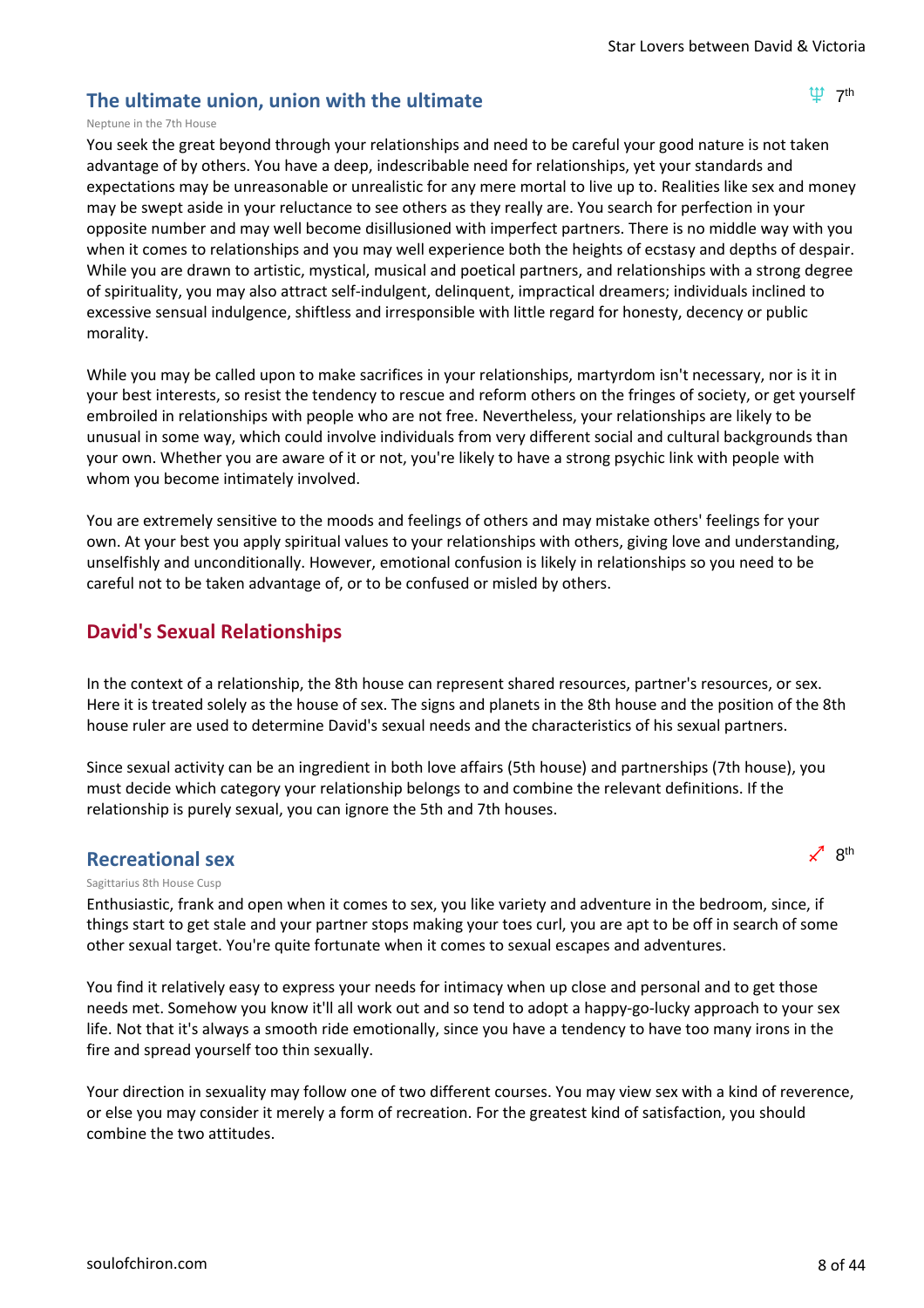$\overline{6}$  8<sup>th</sup>

 $2 + 12$ <sup>th</sup>

### **Randy old goat**

#### Capricorn in 8th House

You have a breezy, cool and sociable exterior. When it comes to sex you can be as randy as an old goat. However, you may have a tendency to repress your passions, developing self-control in the sexual arena, or alternatively going to the other extreme, indulging in relentless sexual activity in order to feel good. Your sexual needs are probably quite primitive and instinctual.

You may even know how to use sex to further your ambitions or gain control over others. However, you may feel at times that when it comes to intimacy, things can get a little heavy and burdensome. You generally want to be free to come and go as you please because responsibility weighs heavily on your shoulders and you may therefore feel that the sexual side of relationships is more trouble than it's worth - leading to commitments and ties you'd rather live without.

You take sexual matters seriously, and having practical reasons for a sexual involvement will be helpful. You may not be spontaneous and original in this area, but that does not have to detract from your feelings of accomplishment.

### **Sex, mystery and the great beyond**

#### 8th House Ruler Jupiter in 12th House

You may keep your real attitude to sex under wraps, at least until you feel you have got to a situation where you feel comfortable enough to let your guard down. This can have a number of effects, one is that you may try and keep your true desires under an impassive cloak. However, at times your guard will slip, especially when you feel the stakes are high, giving at least part of the game away. Others therefore may be surprised, and a little unnerved, when you reveal your true sexual nature - when you eventually get up close and personal.

This may be because you don't want to expose yourself or your vulnerability, or simply because you prefer to keep your private life private. Because of this some, people are not entirely sure about your true sexuality and may question your true sexual nature because you may give misleading or conflicting signals. Since there is likely to be a veil over the more intimate details of your private life, you may enter into relationships others consider clandestine, or you may even have a number of secret sexual involvements going on which you keep under wraps.

Nevertheless, your discretion when it comes to sex may also make you seem a bit of a prude, which is likely to be far from the case behind closed doors. Your attitude to sex is not without its benefits since it is very likely that at some point, your desire for sex and intimacy will get you in hot water, leaving you feeling that when it comes to sex you're your own worst enemy - especially if you let your desires swallow up your reserves, whether they are emotional, physical or financial.

Within you there is a voyeur, drawn to unusual sexual practices. And so, over time, desire for a rich inner life may draw you towards Tantric sex, Magik, or religious fanaticism where sex becomes an avenue through which you can have a deep religious experience and contact the great beyond.

You will not accept sexual activity as an isolated factor in your life. You may consider it a culmination of hidden desires that you will examine for greater understanding of self and partner - or perhaps as a path toward your greater goal.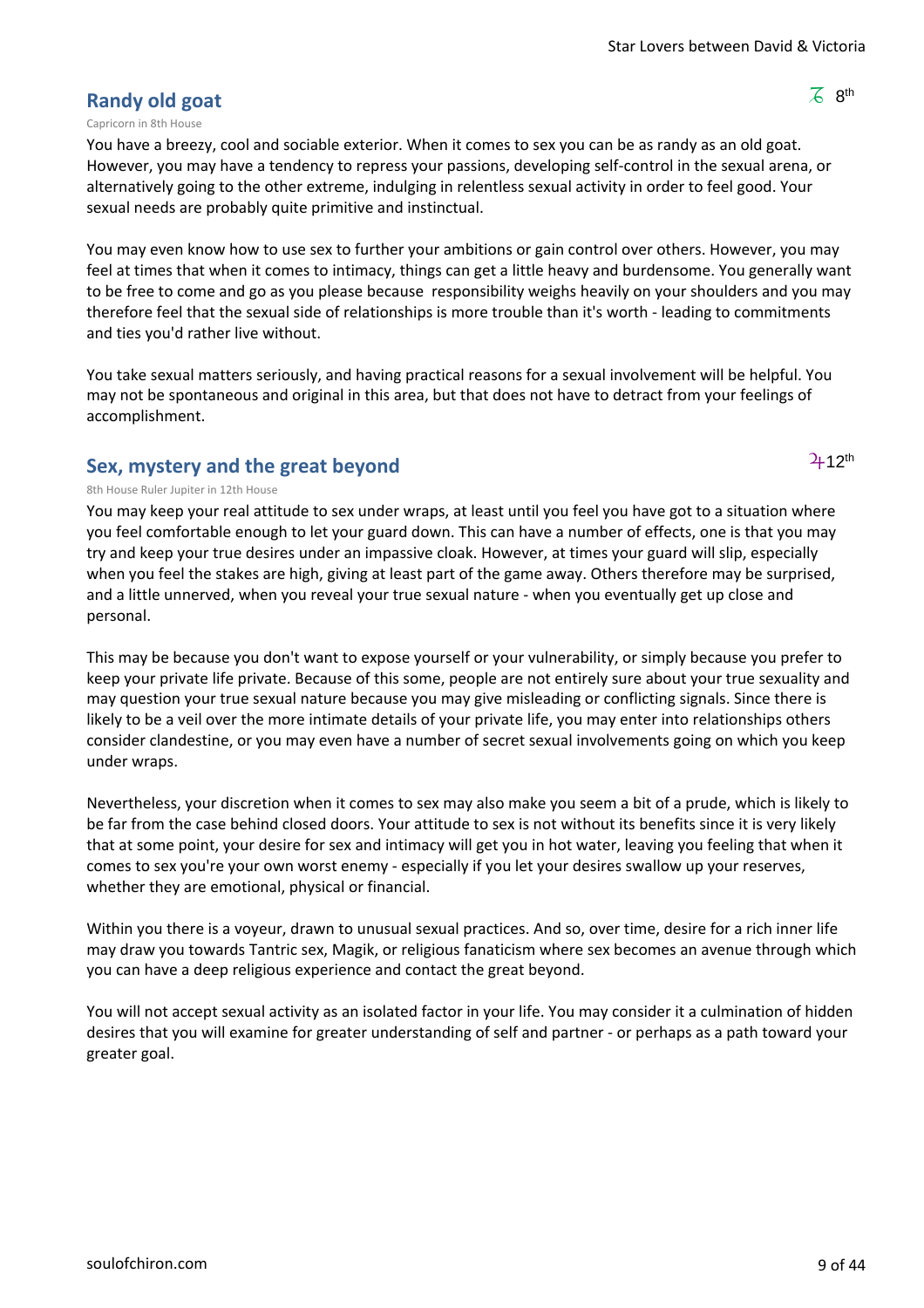### **There's more to life than sex**

#### No Planets in the 8th House

While sex is important to you, it's not a big deal, nor does it occupy as much of your time and energy as it does for some. This does not mean your sex life is uneventful; it's just that your sexual demands and tastes are probably less peculiar or complex than they are for others.

Your sex life is subject to periodic change and upheaval, but your real priorities are often elsewhere. You may find that the pursuit of sexual gratification actually takes you away from those activities that you find meaningful and so, while you'll put up with occasional disruption in this area of your life, when things eventually settle down again you're usually keen to get on with other things.

You are not doomed to a life of celibacy. It's just that your list of requirements in a sexual partner, and needs in sexual activities, will be shorter than most, though very likely your enjoyment will be just as great.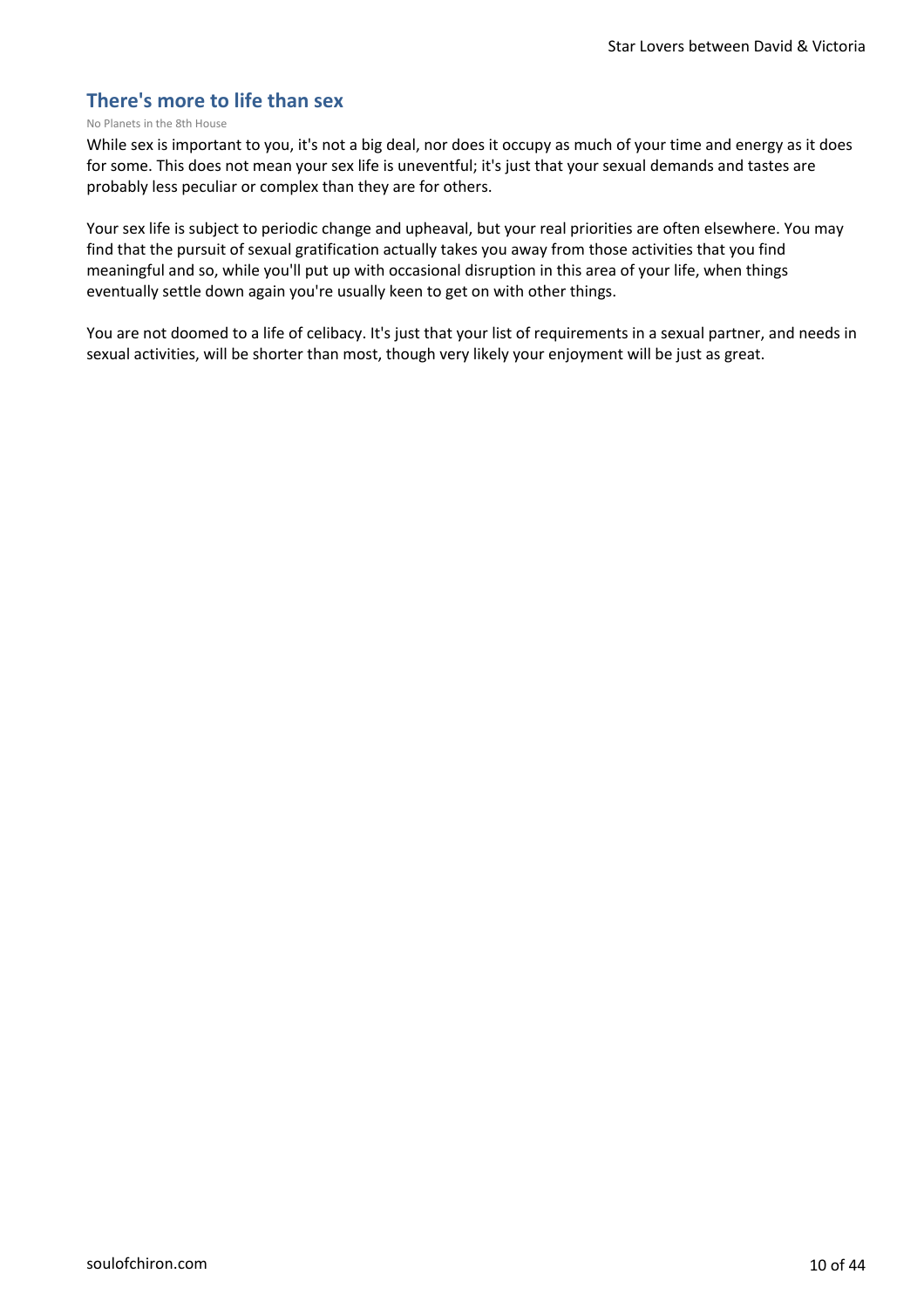$\equiv$  5<sup>th</sup>

 $III<sub>a</sub> 5<sup>th</sup>$ 

# **Victoria's Relationship Potential**

An astrological chart is divided into 12 'houses' each of which represents a different sphere of human life. The 5th, 7th, and 8th houses are concerned with relationship potential. Although these houses also have other meanings, here they are defined and interpreted as Victoria's love relationships (5th), Victoria's partnerships (7th) and Victoria's sexual relationships (8th).

### **Victoria's Love Relationships**

The 5th house describes romance and courtship: the qualities you seek in a lover and in a love relationship. You may be attracted to different types of lovers who possess one or more of these qualities, but you are most likely to find true happiness with the one person who combines most or all of them.

### **Smooth operator**

#### Libra 5th House Cusp

Charming, attentive and with impeccable manners, you are generous to a fault when it comes to showing your affection. By nature you are friendly, sociable and prone to flattery that makes others feel better about themselves; all of which makes it easier for you to get your own way. This can be your Achilles heel when it comes to love.

On one level, you'll give some people the impression you think they're special when, in fact, you're only trying to oil the wheels. On another level, when romantically involved, you're likely to say all the right things, just to keep the peace. You are drawn to attractive, artistic and articulate people and have a wonderful ability for making others pursue you.

You are drawn to people who are attractive, charming, but perhaps indecisive. There will be more discussion than activity. When you tire of sitting around, suggest an art gallery. This will appeal to your lover's artistic sense and get you moving.

### **Deep and dark**

#### Scorpio in 5th House

While you are drawn to powerful and charismatic lovers, you sometimes end up in the sewer. Tremendously passionate, emotionally and sexually, you can also become possessive and jealous. Your love life is likely to be one of extremes. You offer devotion and demand serious commitment in return.

Once someone touches your heart, however much of a rogue or oddity they are in the eyes of the world, you believe you can change them because of your deep conviction in the transformative power of love. And yes, miracles happen, but in the meantime you may, at some point in your life, be forced to examine whether it's your need for intense experience, rather than any one individual that is creating such scenarios.

You attract intense lovers and it is easier to concentrate on one lover at a time. It may be hard to extricate yourself from relationships once they are formed, but it can be done, if desired, by slow, deliberate action after much deep, emotional probing.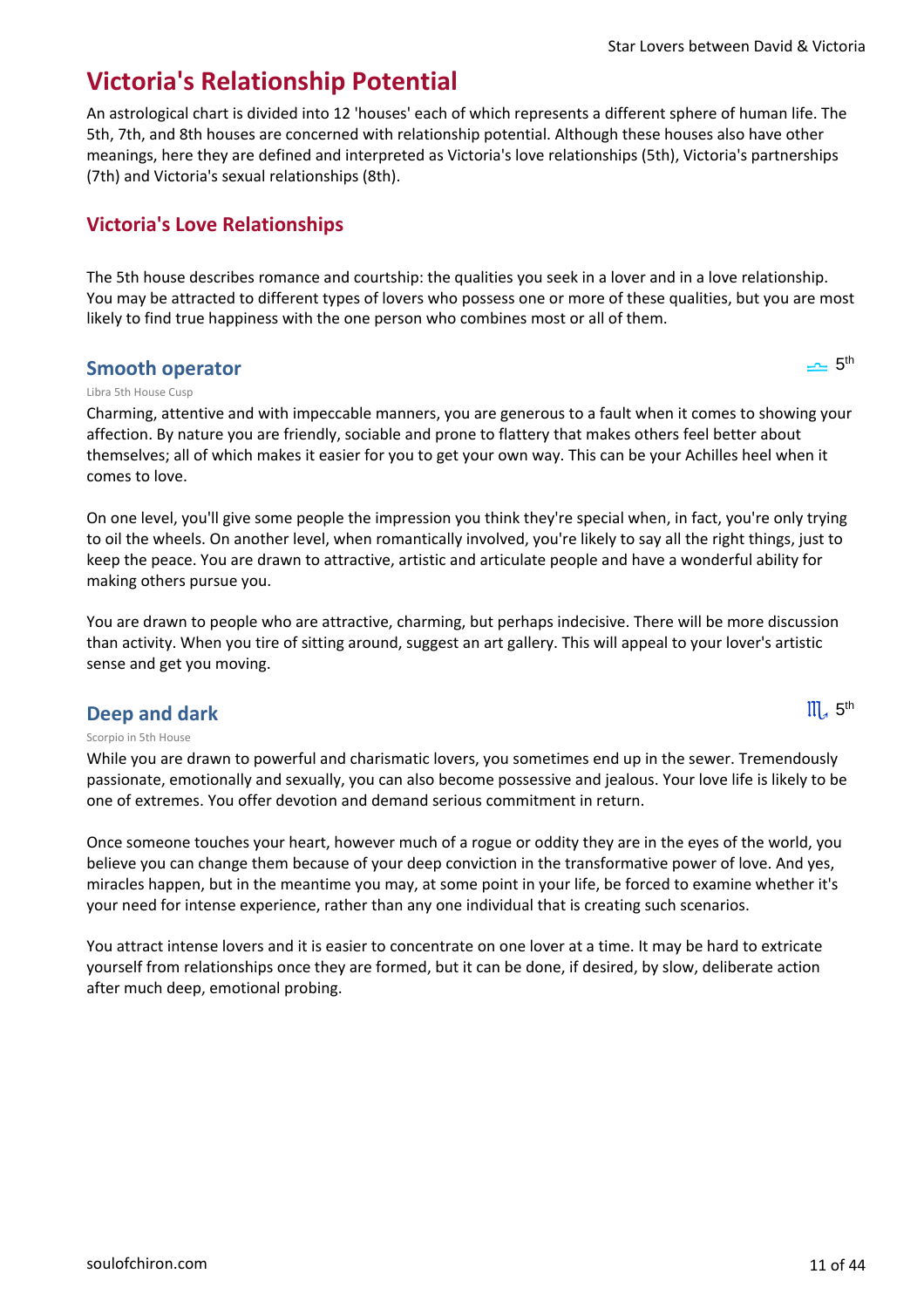### **The grass is greener on the other side**

### Sagittarius in 5th House

You're happy-go-lucky approach to life and love and your natural optimism and enthusiasm makes you a much sought after lover. Restless and easily bored, you need variety, both in and out of the bedroom, so your natural curiosity can be mistaken for promiscuity.

Virtually unshockable, you enjoy romantic adventure and are ever eager to broaden your already broad mind. Therefore you are drawn to relationships with people from different cultures and countries that enrich your life and worldview.

However you've a tendency to think the grass is greener on the other side and so there may be times when you need to develop a little more patience and persistence when it comes to love if you're not to regret letting someone special slip through your fingers. Impracticality coupled with your natural generosity towards your lover could get you in a tight spot financially but somehow you always manage to land on your feet, even if you're left with holes in your shoes.

The emphasis in love relationships is on movement. Once something new is experienced and digested, you go on to different situations. Your lover may not always be consistent, but you should be philosophical about it and focus on having fun.

### **Lover as a status symbol**

### 5th House Ruler Venus in 10th House

You are drawn to lovers who are dependable and can provide security as well as enhance your status in the eyes of the world. You are likely to find your love life can have a direct bearing on your social standing, reputation and career.

This can indicate that your lover opens doors for you, helping you achieve your worldly ambitions, or maybe, that you use romance to shoot up the ladder since you're likely to have the knack of winning the affection of those in positions of power and authority. You might find your love life in the public domain, which could range from being the subject of a tabloid exclusive to the subject of local gossip.

You want lovers who are dependable and who will provide security; and if they are considered successful by world standards as well, that's a bonus. Your time together may not be exciting, but you will probably be seen in all the right places.

### **Brief encounters**

### Uranus in the 5th House

Your love life is likely to be unconventional, unpredictable and emotionally volatile. Difficult if not impossible to satisfy, you demand freedom and independence and can be an incredible flirt one minute and as cold as ice the next. Detached and noncommittal, you no doubt have your fair share of brief and unusual love affairs.

In the bedroom, or for that matter, in the open air, you're likely to challenge traditional sexual morality and practice, indulging your unique and even strange tastes that some may find perverse and antisocial. Of course, your love life is never dull and while this makes you exciting to be around, it would take somebody equally remarkable and eccentric to keep you interested for long.

You will thrive on the unexpected in love relationships and equate romance with excitement. You want a lover who is original, independent and respects your individuality. If a relationship becomes too confining, you may abruptly end it.



 $9.10<sup>th</sup>$ 

**H** 5<sup>th</sup>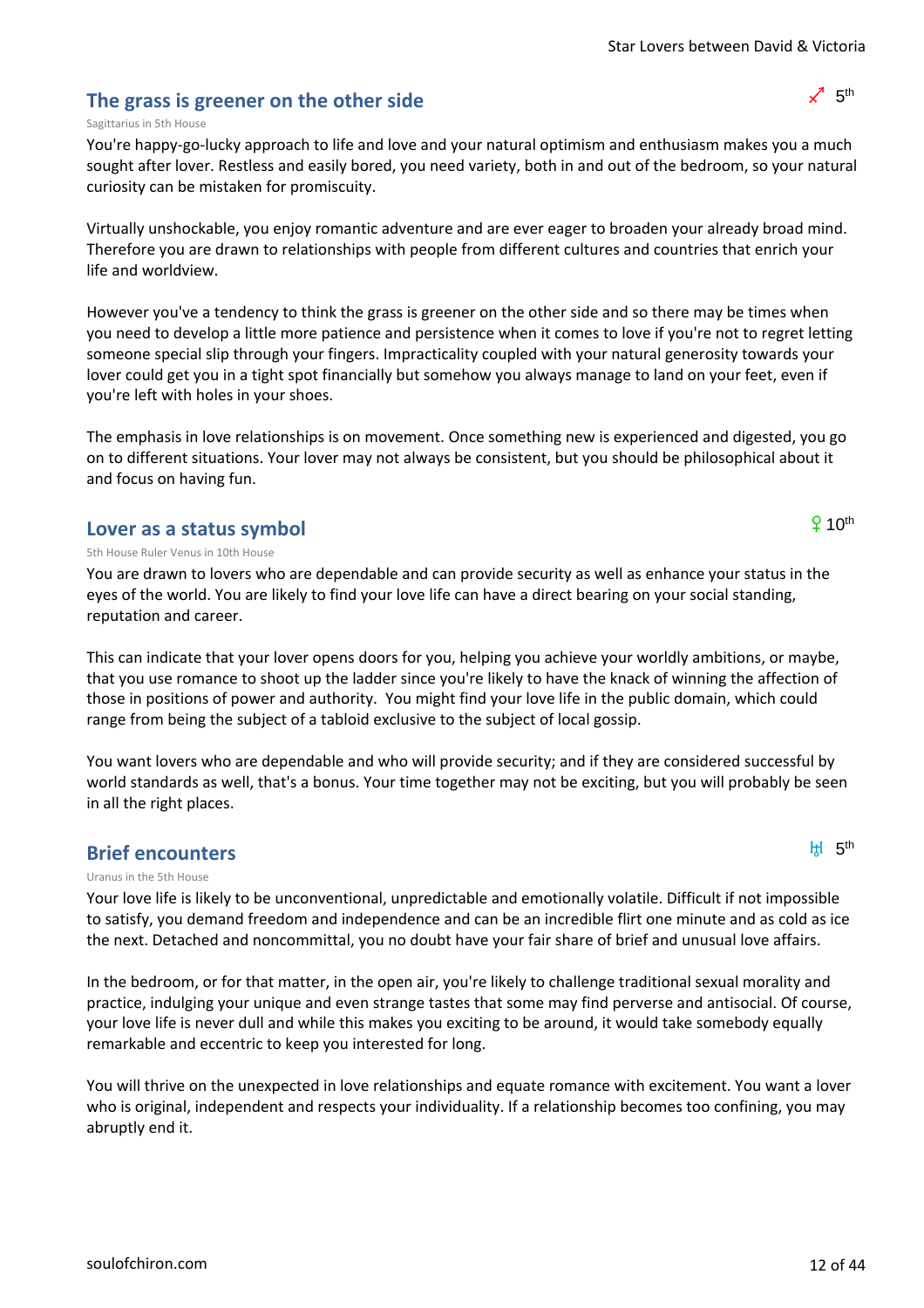### **Victoria's Partnerships**

The 7th house describes marital partners and other close, one-to-one relationships. Courtship (5th house) can lead to partnership, but the 7th house assumes a close, constant contact so it is more difficult to escape potential problems. For that reason, they are more fully addressed here.

When Victoria's love affair shifts to a partnership the emphasis of her relationship changes, according to characteristics described by the signs and planets of the 7th house, as well as the position of the house ruler, outlined below.

#### **Still waters run deep**

 $\overline{6}$  7<sup>th</sup>

#### Capricorn 7th House Cusp

Relationships can prove tricky for you. By nature you are very sensitive and intensely emotional; prone to deep moods and feelings, nowhere is this more apparent than in your close personal relationships. Therefore, one of the qualities you look for in a partner is someone who can offer you security - emotional mainly, but financial too. You are drawn to individuals who are often rather mature for their age, and you may team up with someone older who has acquired worldly goods, wisdom and is established in the world in some way. You need to be careful though because your natural maternal instinct may lead you to take an almost parental role with your partner, and your possessiveness and over protectiveness, often fuelled by your own insecurities, may have a restrictive affect on your opposite number - especially if your protectiveness stops them from fulfilling their true potential.

Since you are so very sensitive and, once committed, reluctant to make a change even when things get rough, you need to choose wisely. Your major decisions are likely to be more influenced by your heart than your head, which is how it should be, but nevertheless, try to make sure your affections for someone are based on more than just a passing whim or infatuation. It is likely that some people have an almost disturbing influence on you emotionally; you are drawn to them, but at the same time, almost unable to communicate without betraying the deep emotions they stir within you. Whilst this can be disconcerting and unsettling, and may make it almost impossible to reach out for what is so close at hand, the plus side is, that when you do get involved, you are rewarded with far deeper, more loving experiences.

You may be drawn to the type that looks distant and aloof on the outside, but who, like the still waters that run so deep, are deeply sensitive and emotional underneath promising the establishment of a deep and meaningful emotional bond for you. Be careful though, you may attract the occasional truly cold fish who, somehow, manages to stir your emotions, but who turns out to be as cold on the inside as they appeared on the surface and who will only serve to exacerbate your insecurities. Since you are so emotional, it helps that your partner is more practical and businesslike about things. Although you may have many opportunities, you might not find a suitable mate, or make a serious commitment, until you are into your thirties.

You want a partner to be proud of and material security is important. You may therefore be drawn to someone who is already established in the world. With partnership comes responsibility and at least one of you will be duty-oriented.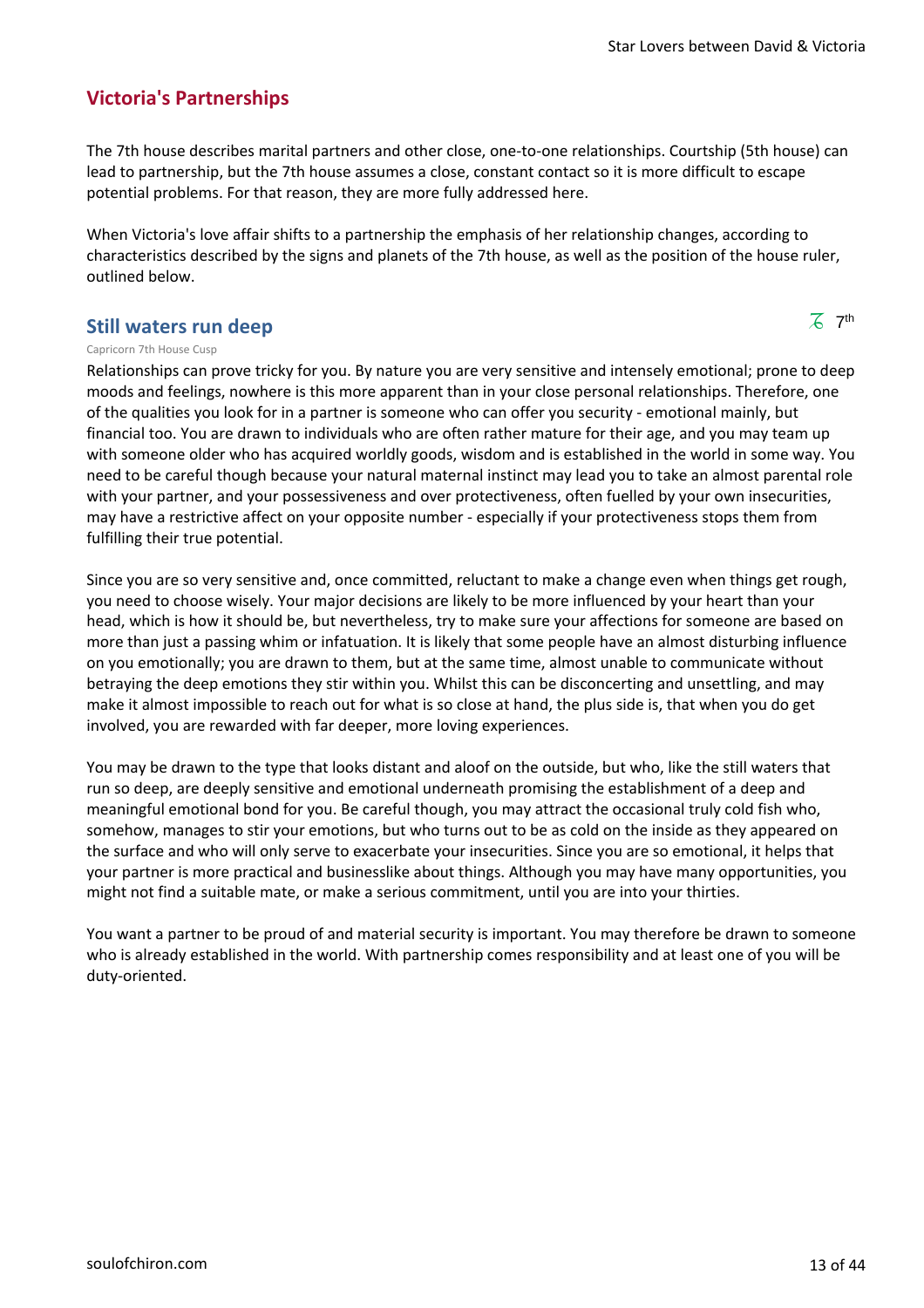### **Escaping from it all together**

#### 7th House Ruler Saturn in 12th House

This can be a tricky combination. Positively, your partner can be a huge, yet hidden, source of comfort and help, like your guardian angel with whom you have an almost telepathic link. Negatively, your partner may have the ability, consciously or unconsciously, to undermine you and your best interests, feeling more like a cross to bear than an equal partner in a relationship.

Nevertheless, you will find that it's when you escape from it all to spend time together that your relationship really blossoms and so it is vital to have frequent quality time alone together to develop a rich inner life. There is a strong element of idealism and sacrifice in your close personal relationships that may take the form of you being the power behind the throne in the life of someone who is an outwardly successful individual.

Your deep need to experience an almost mystical union can catapult you into seemingly fated relationships in which you have an almost compulsive urge to merge with your partner.

You may develop telepathic communications with your partner; delving into the subconscious is easier than speaking. Or perhaps you feel that you are together from a past life, but this may be for a reward, not necessarily for punishment.

### **Take it or leave it**

#### No Planets in the 7th House

While relationships are important to you, they are not the be all and end all for you, nor do they occupy as much of your time and energy as they do for some. Your relationships are subject to periodic change and upheaval but your real priorities are often elsewhere. You may find that the responsibilities and commitments of relationships often takes you away from the activities that you find meaningful and so, while you'll put up with occasional disruption in this area of your life, when they eventually settle down you're usually keen to get on with other things.

This does not mean that you will never marry, nor have a close one-to-one relationship. In fact, your demands are less complex than most, so you won't expect as much of a partner and it may be easier to get along with yourself.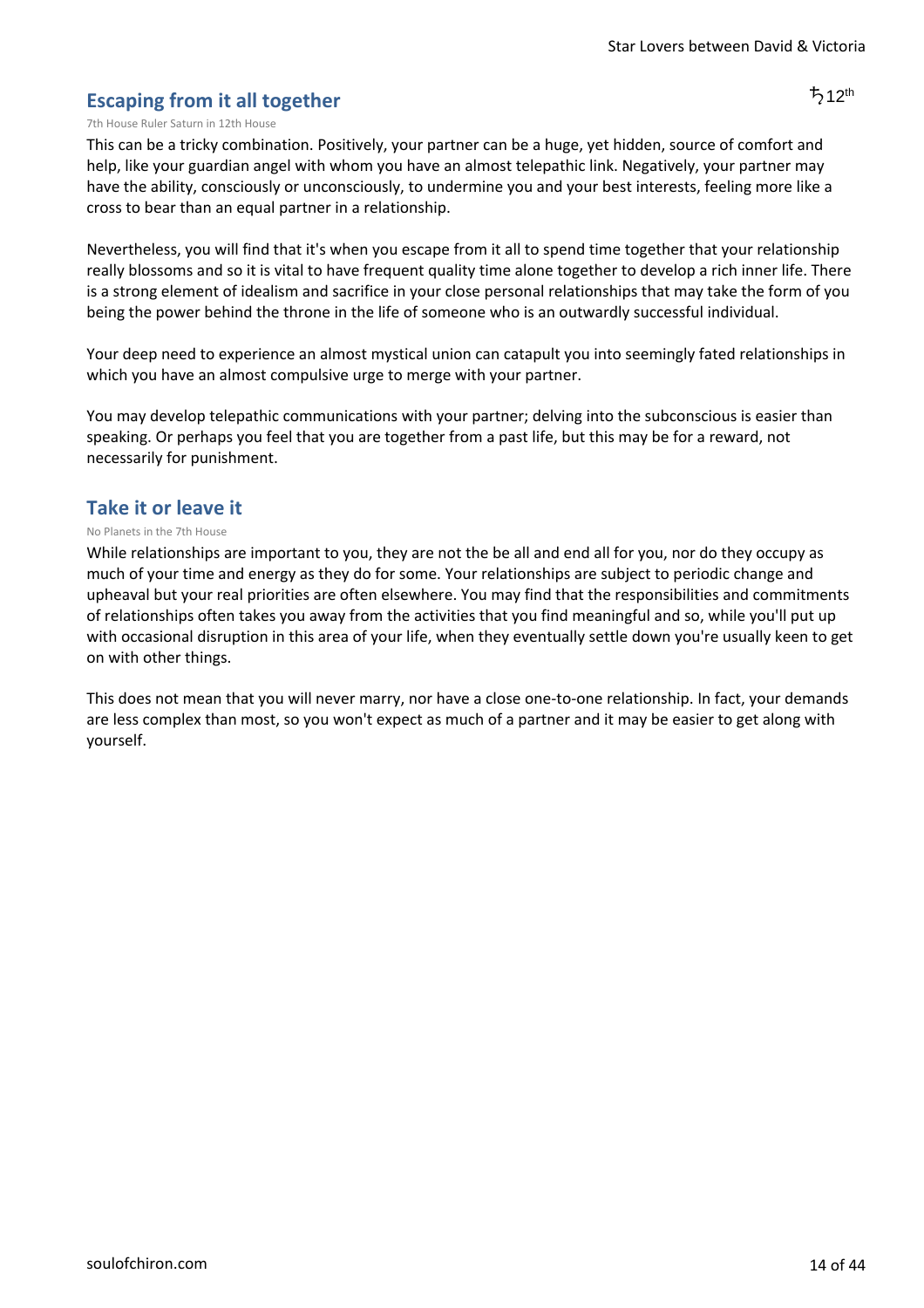### **Victoria's Sexual Relationships**

In the context of a relationship, the 8th house can represent shared resources, partner's resources, or sex. Here it is treated solely as the house of sex. The signs and planets in the 8th house and the position of the 8th house ruler are used to determine Victoria's sexual needs and the characteristics of her sexual partners.

Since sexual activity can be an ingredient in both love affairs (5th house) and partnerships (7th house), you must decide which category your relationship belongs to and combine the relevant definitions. If the relationship is purely sexual, you can ignore the 5th and 7th houses.

### **Randy old goat**

 $\overline{6}$  8<sup>th</sup>

 $\approx 8$ <sup>th</sup>

#### Capricorn 8th House Cusp

You have a breezy, cool and sociable exterior. When it comes to sex you can be as randy as an old goat. However, you may have a tendency to repress your passions, developing self-control in the sexual arena, or alternatively, going to the other extreme, indulging in relentless sexual activity in order to feel good. Your sexual needs are probably quite primitive and instinctual.

You may even know how to use sex to further your ambitions or gain control over others. However, you may at times feel that when it comes to intimacy, things can get a little heavy and burdensome. You generally want to be free to come and go as you please; responsibility weighs heavily on your shoulders and therefore you may feel the sexual side of relationships are more trouble than they're worth, leading to commitments and ties you'd rather live without.

You take sexual matters seriously and having practical reasons for a sexual involvement will be helpful. You may not be spontaneous and original in this area but that does not have to detract from your feelings of accomplishment.

### **Sexual rebel**

#### Aquarius in 8th House

Sexually surprising, outgoing and inventive, you may prefer to treat your desires in a logical way so as not to be at the mercy of them. Often appearing a little bashful on first meeting, you can find ingenious ways of getting your needs met and expressing them to others. While you may come across as endearingly sensitive, homely and even a bit of a traditionalist, when it come to getting up close and personal with someone who makes your juices flow you can be something of a non-conformist, eager to experiment and to engage in different and even unusual sexual practices.

You can be detached when it comes to sex. Rebellious and impulsive, you may express yourself and your needs in a contrary or unorthodox way, bordering on the perverse or peculiar and engaging in what some might consider sexual aberrations. You may perplex your partner by expressing your passions in an idiosyncratic and eccentric manner.

You have an intellectual curiosity about sexual matters, and your ideas may be nonconformist. You believe in maintaining individuality in this area and are not necessarily looking for emotional commitment from a sexual partner.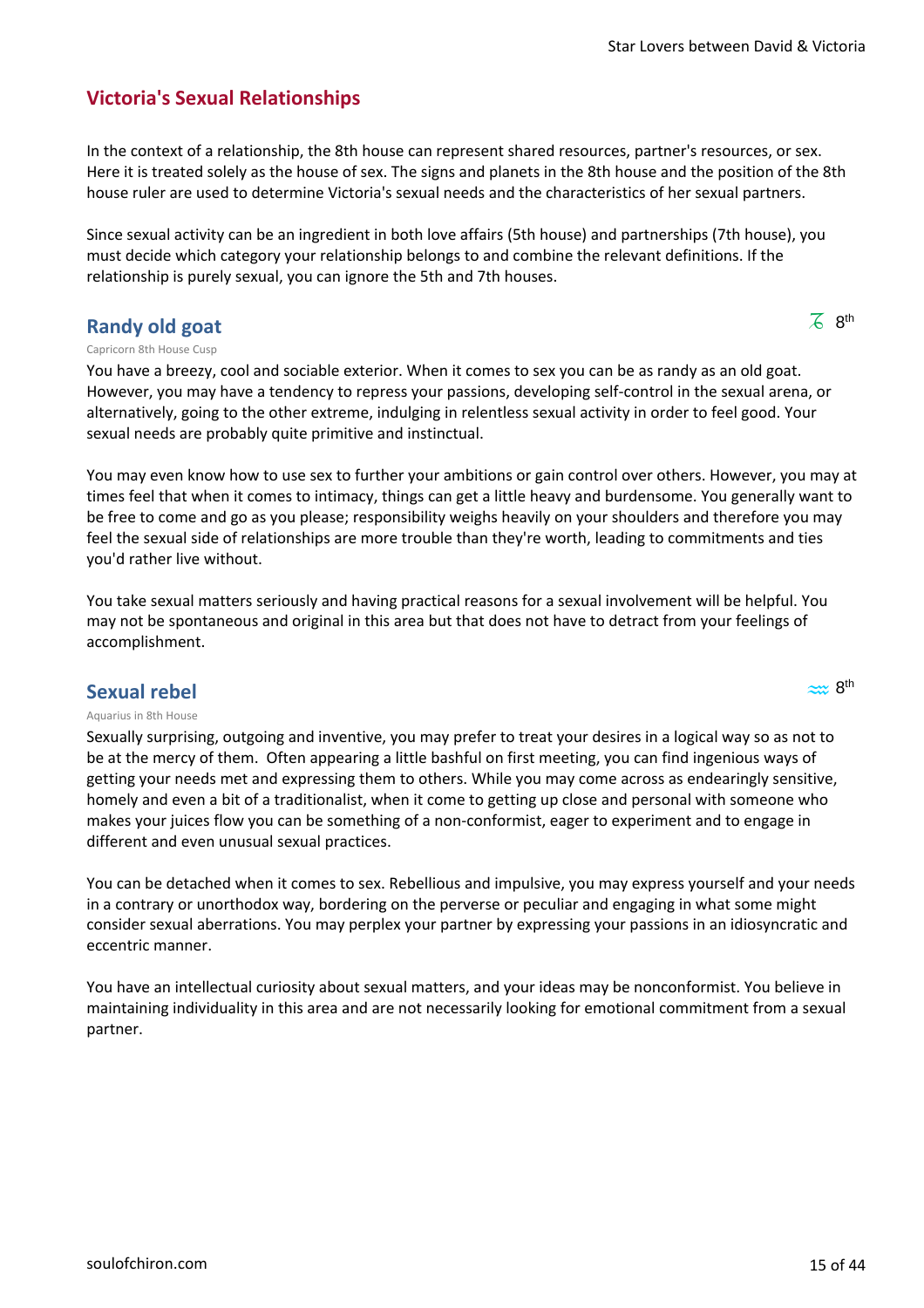### **Sex, mystery and the great beyond**

#### 8th House Ruler Saturn in 12th House

You may keep your real attitude to sex under wraps, at least until you feel you have got to a situation where you feel comfortable enough to let your guard down. This can have a number of effects, one is that you may try and keep your true desires under an impassive cloak. However, at times your guard will slip, especially when you feel the stakes are high, giving at least part of the game away. Others therefore may be surprised, and a little unnerved, when you reveal your true sexual nature - when you eventually get up close and personal.

This may be because you don't want to expose yourself or your vulnerability, or simply because you prefer to keep your private life private. Because of this some, people are not entirely sure about your true sexuality and may question your true sexual nature because you may give misleading or conflicting signals. Since there is likely to be a veil over the more intimate details of your private life, you may enter into relationships others consider clandestine, or you may even have a number of secret sexual involvements going on which you keep under wraps.

Nevertheless, your discretion when it comes to sex may also make you seem a bit of a prude, which is likely to be far from the case behind closed doors. Your attitude to sex is not without its benefits since it is very likely that at some point, your desire for sex and intimacy will get you in hot water, leaving you feeling that when it comes to sex you're your own worst enemy - especially if you let your desires swallow up your reserves, whether they are emotional, physical or financial.

Within you there is a voyeur, drawn to unusual sexual practices. And so, over time, desire for a rich inner life may draw you towards Tantric sex, Magik, or religious fanaticism where sex becomes an avenue through which you can have a deep religious experience and contact the great beyond.

You will not accept sexual activity as an isolated factor in your life. You may consider it a culmination of hidden desires that you will examine for greater understanding of self and partner - or perhaps as a path toward your greater goal.

### **There's more to life than sex**

#### No Planets in the 8th House

While sex is important to you, it's not a big deal, nor does it occupy as much of your time and energy as it does for some. This does not mean your sex life is uneventful; it's just that your sexual demands and tastes are probably less peculiar or complex than they are for others.

Your sex life is subject to periodic change and upheaval, but your real priorities are often elsewhere. You may find that the pursuit of sexual gratification actually takes you away from those activities that you find meaningful and so, while you'll put up with occasional disruption in this area of your life, when things eventually settle down again you're usually keen to get on with other things.

You are not doomed to a life of celibacy. It's just that your list of requirements in a sexual partner, and needs in sexual activities, will be shorter than most, though very likely your enjoyment will be just as great.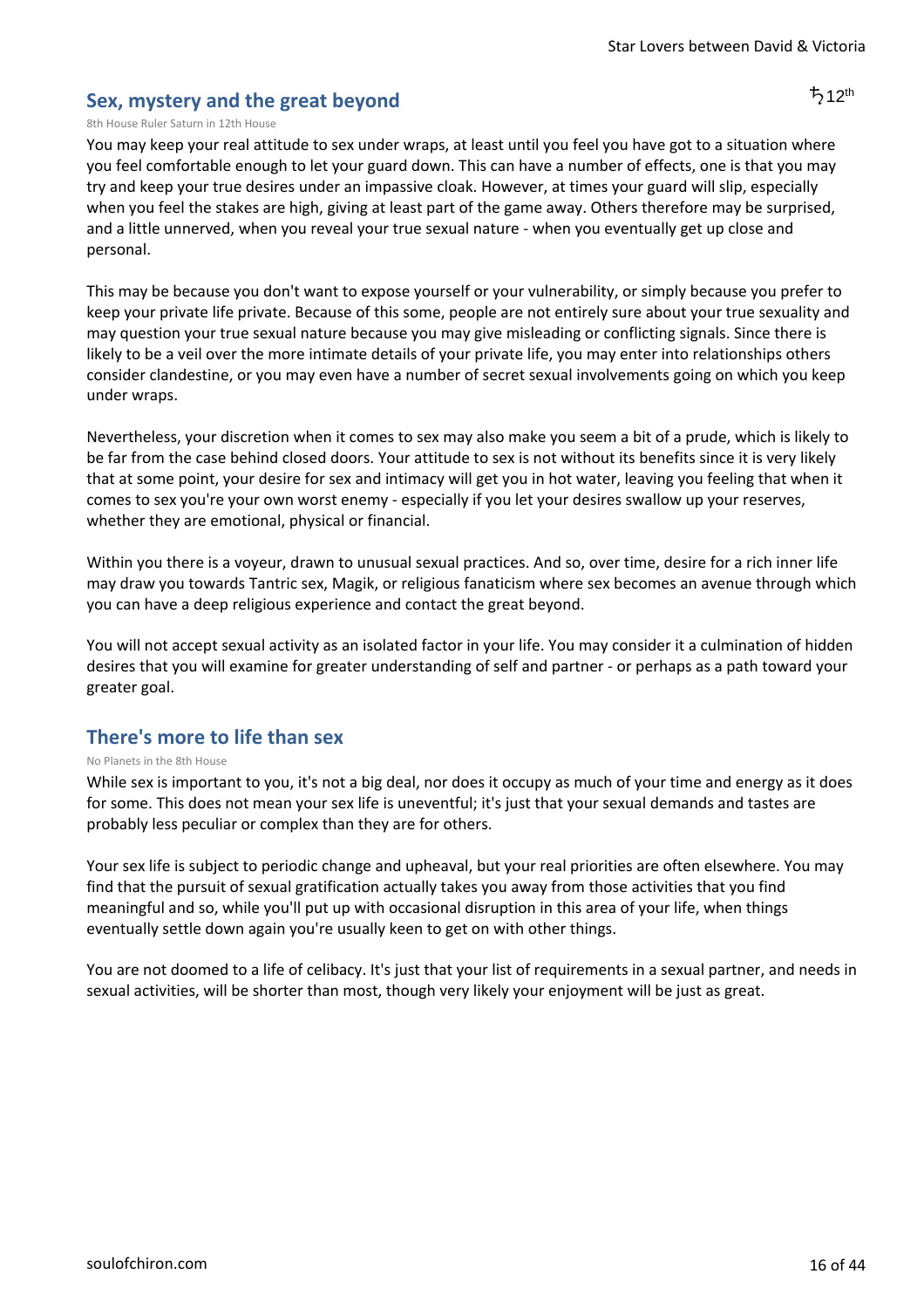### **Commonality Between You**

**Characteristics you both share** Sense of purpose  $\star\star\star\star\star$ 

David's Sun Semisextile Victoria's Mercury

David and Victoria enjoy each other's company and conversation. David and Victoria's intellectual compatibility and a shared sense of purpose mean that agreements between them are easy to reach and maintain. David is likely to influence, inspire and stimulate Victoria's ideas, opinions and outlook whilst she understands David very well and this makes for an intellectually stimulating partnership.

### Appealing - 'Close One' ★ ★ ★ ★ ★

David's Sun Sextiles Victoria's Venus

There is a certain magnetic attraction between David and Victoria. Sympathy, affection, companionship and devotion - all encourage mutual admiration and support. David and Victoria should find domestic harmony and co-operation simple to achieve. They feel at ease in each other's company and can relax, communicating effortlessly, with one another. David and Victoria are equally encouraging and co-operative and will share many interests, amusements and pleasures together.

### **Fortunate** ★★☆☆☆

David's Sun Sextiles Victoria's Jupiter

This is a very positive and fortunate meeting between David and Victoria, that can make them feel that the world is their oyster. David and Victoria are encouraging, protective and helpful towards each other. Victoria protects, helps and gives David confidence while David inspires Victoria's sense of optimism.

Victoria is a lucky omen for David and so they really bring out the best in each other. Tolerance and loyalty inspires mutual trust and confidence and represents an important ingredient that promises much happiness and satisfaction in David and Victoria's relationship.

### **Confusion ★☆☆☆☆**

David's Sun Quincunx Victoria's Neptune

Victoria is somehow elusive or unfathomable to David, she is not always what she appears to be and, as a result, misunderstandings can easily creep into David and Victoria's relationship. Victoria can also be elusive, unreliable and even dishonest. Victoria may appear submissive but in fact uses subtle means to control or undermine David.

Difficulties are likely to be exacerbated if either David or Victoria start to put the needs of the relationship before their own because that could result in them losing their direction. They could become increasingly confused about what was important and what was not.

Misunderstandings, doubts, confusion and distrust will eventually undermine David and Victoria's relationship unless other, more positive aspects of the relationship, exert a strong, protective influence. David can feel spiritually and emotionally undermined by Victoria, while she may increasingly feel David takes her for granted.

### **Volatile**  $\star$  \* \* \* \*

David's Moon Quincunx Victoria's Mars

The sparks are sure to fly when David and Victoria get together. Whilst there is a powerful attraction between them, their relationship can be very exciting and very volatile. In time Victoria may become impatient with David and emotions are likely to run high, increasing the possibility of serious conflicts.

David is hypersensitive to Victoria and she may nag or be so touchy towards David that it begins to affect David's emotional and physical well-being. Victoria will want to take the lead and at times may even try to coerce David into doing what she wants.

 $D \pi d$ 



 $O \times \Psi$ 

 $Q \vee \overline{Q}$ 

 $O*$ 

 $\odot$   $\star$  4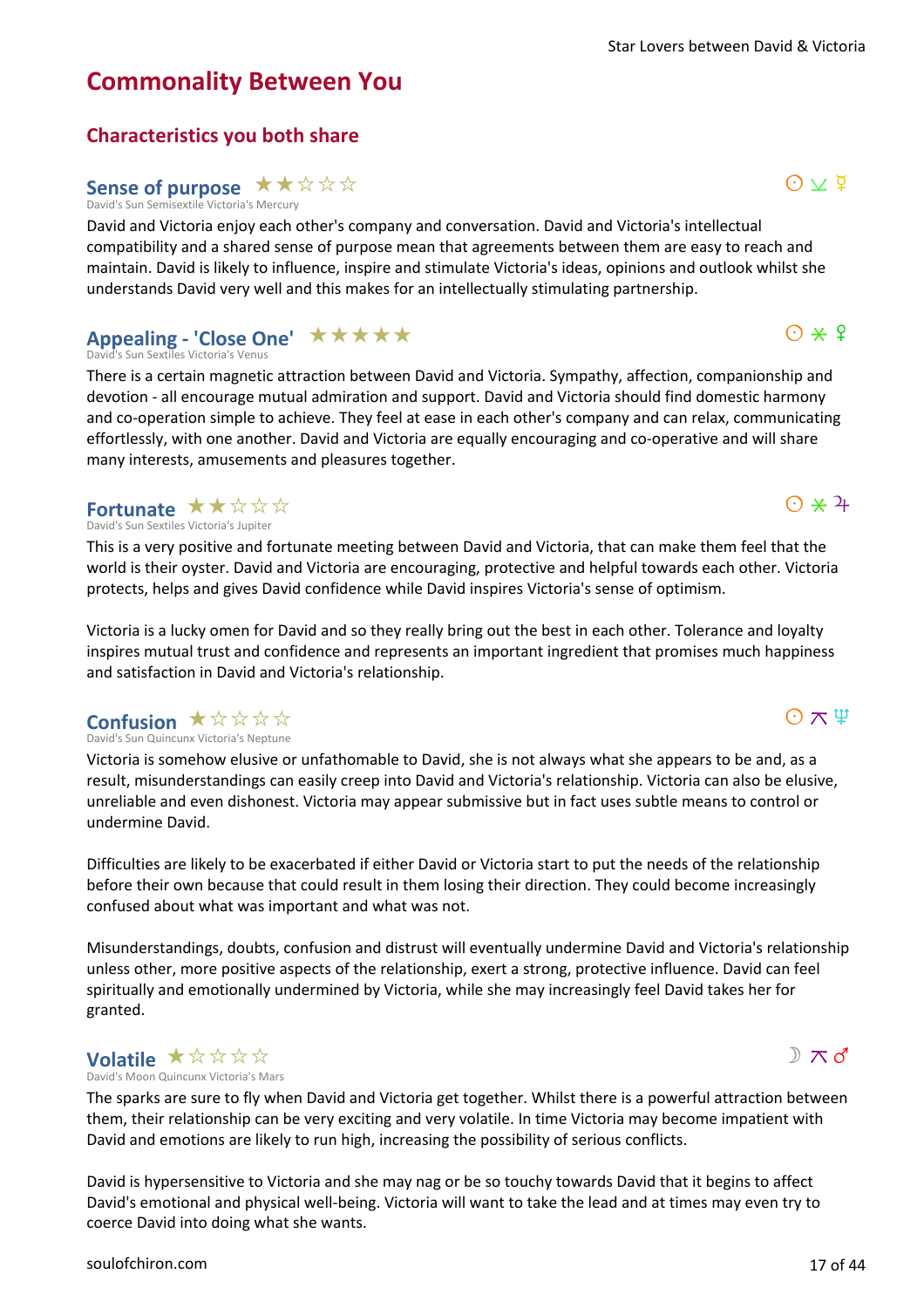### Disagreements - 'Close One' **★ ★ ★ ★ ★**

David's Moon Quincunx Victoria's Saturn

There is a lot of glue between David and Victoria, the kind of glue that keeps people together. However, in time, Victoria can have a frustrating affect on David and may even affect his emotional well being by being too critical and unfeeling. Victoria can appear aloof and indifferent to the plight of David and it wouldn't be long before he began to resent the restrictions placed upon him by Victoria, making him even more sensitive to Victoria.

Whether she knows it or not, Victoria appears to be too hard to please and may even block or oppose David's plans. Domestic difficulties and financial disagreements are likely. Unless there are other mitigating factors in the relationship, this association is unlikely to benefit either party.

#### David's Moon Squares Victoria's Uranus **Disruptive \*\*\*\***

The chemistry between David and Victoria was apparent from the start and the sparks really fly when they get together. However, sooner or later some serious differences are likely to surface bringing irritations and conflict to the fore. David and Victoria are likely to have an emotionally volatile relationship.

Victoria's increasing fickleness and unreliability in David's eyes can be irritating to him. Victoria can upset David emotionally, whilst he will become increasingly sensitive to her eccentricities. Victoria can be inconsiderate, apparently disregarding David's feelings, needs and views.

If David and Victoria do team up together, although there is a strong chemistry between them, inevitably the relationship will be disruptive in some way. It may even be so unconventional and indiscreet that it ends up causing trouble for one or both parties. Although eventful and exciting David and Victoria are likely to suffer from many upsets and separations with the ensuing instability and insecurity.

### Emotional support  $\star\star\Join\Join\Join$

David's Moon Trines Victoria's Pluto

David and Victoria can offer each other tremendous emotional support in a close relationship, especially during periods of major personal change and upheaval. Victoria enlarges David's worldview and potential and stimulates his imagination. David and Victoria share a strong physical attraction that can prove intense, passionate and provocative, challenging each other to travel uncharted territory together.

#### David's Mercury Semisquare Victoria's Mercury **Differences of opinion**  $\star \star \star \star \star \star$

Initially the mental chemistry between David and Victoria may be more potent than the physical chemistry. However, in time, David and Victoria may experience increasing difficulty agreeing on anything for long. The problem seems to be that David and Victoria don't listen to each other and therefore their relationship is beset with communication problems.

While David and Victoria find each other mentally stimulating, at least at first, as their different views emerge they inevitably lead to misunderstandings and serious differences of opinion. David and Victoria may become critical of each other and each other's ideas. Too much disagreement and criticism will undermine the relationship.

Obstinacy may be difficult to avoid since David and Victoria are unlikely to see eye-to-eye and even agreement on the little things may be difficult to achieve. Since differences of interests will not engender mutual support, communication and companionship will suffer if David and Victoria find that they don't have very much in common.

The fact that neither seems to appreciate the other's opinions or point of view may make it difficult to reach any agreement or find the mutual understanding necessary to sustain a long-term relationship.



 $\Phi$  /  $\Phi$ 



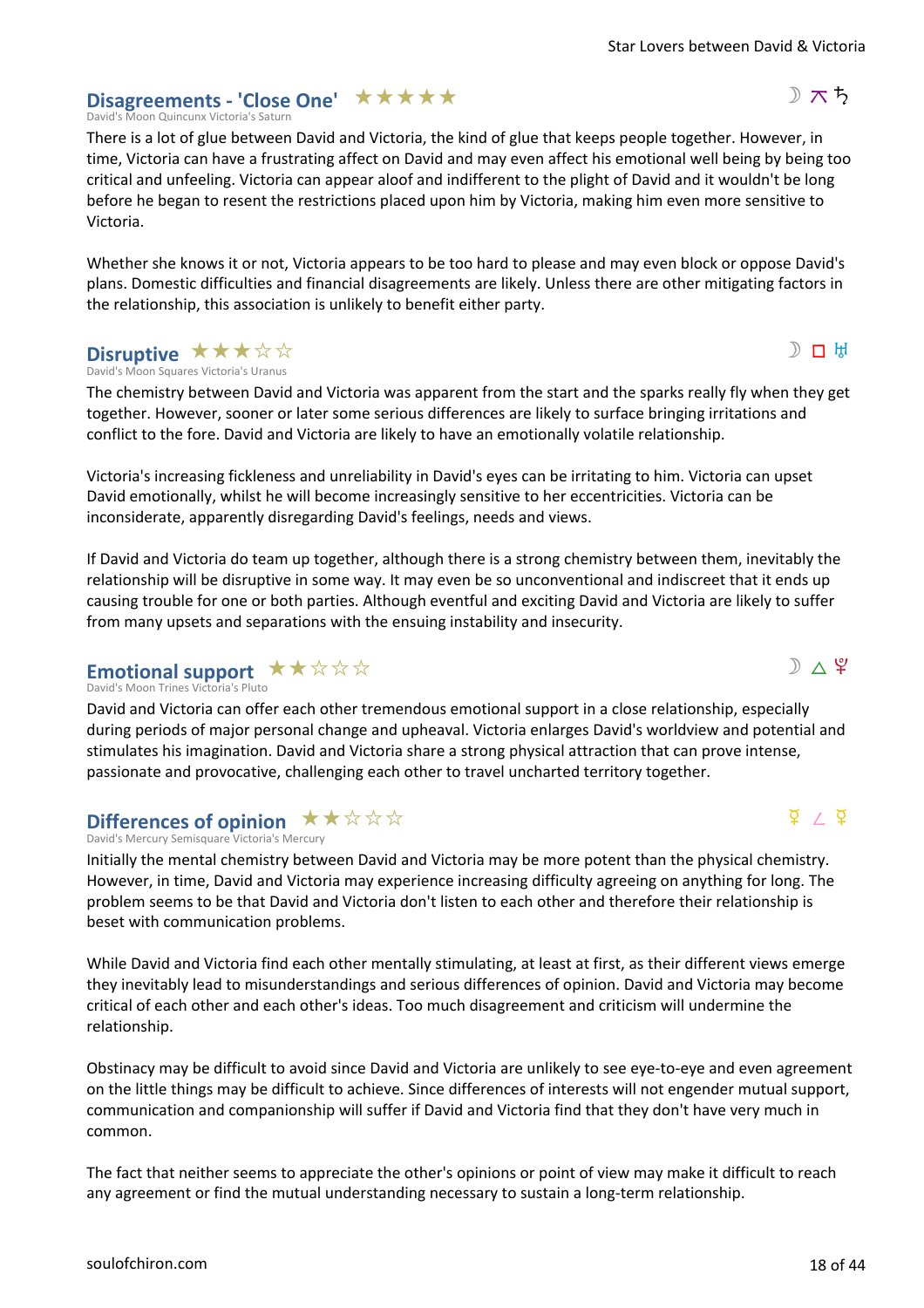#### [soulofchiron.com](https://soulofchiron.com/) 19 of 44

### Disagreements - 'Close One' **★ ★ ★ ★ ★**

David's Mercury Quincunx Victoria's Uranus

Victoria's stimulating effect on David could easily spill over to irritation with Victoria proving herself to be increasingly unreliable and unpredictable. David can seem too superficial and differences of opinion and misunderstandings may lead inevitably to conflict.

Many adjustments and allowances will need to be made, especially by David, for the relationship to last. In time David may become increasingly reluctant to get involved with Victoria because of the disruptions and upheaval caused to his plans. The relationship is likely to be plagued with impatience, tension and many minor irritations.

Separations are likely when temporary periods of calmness make way for periods of almost chaotic activity. Disagreement may become a permanent feature of the relationship if both David and Victoria don't give each other plenty of space and freedom.

### **Fascination ★★☆☆☆**

David's Venus Trines Victoria's Uranus

David and Victoria share one of strongest indicators for mutual attraction and fascination one could expect to find in a romantic relationship. There is a magnetic attraction between them - a love that emerged suddenly and intensely, and may even have been love at first sight. This is a stimulating and exciting combination and something is unique or unusual about David and Victoria's relationship.

Victoria is altruistic, inspiring and encouraging towards David. Romantic feelings are strong and intense. There is something magnetic about their love for each other and while they will experience many changes and upheavals there is something permanent about their mutual infatuation and fascination. Over time David and Victoria will be able to continually reinvigorate their relationship as they effortlessly find new ways to express their affection for one another.

### **Mutual understanding**  $\star \; \star \; \star \; \star \; \star$

David's Jupiter Semisextile Victoria's Jupiter

David and Victoria shouldn't have too much difficulty reaching mutual agreement and understanding on the important, as well as not so important, areas of their relationship. Together David and Victoria have what it takes to create an optimistic and happy-go-lucky existence. Mutual support, help and encouragement should come easily. David and Victoria share similar beliefs, interests and aspirations especially on philosophical matters.

David and Victoria encourage, inspire and prove lucky for one another; theirs is sure to be a lively and busy relationship. They will make the most of this aspect by getting out and about together on some form of quest or adventure. David and Victoria inspire confidence and optimism in each other and their mutual tolerance and understanding towards one another bodes well for a happy and lucky union.

#### David's Jupiter Trines Victoria's Neptune **Spiritual - 'Close One'** ★ ★ ★ ★ ☆

In many ways David and Victoria are likely to have a very idealistic relationship. Spiritual and religious interest are encouraged in both, with David coming from a more established viewpoint and cultural perspective while Victoria brings a certain 'otherworldly' or even mystical quality.

There may be evidence of a strong, almost telepathic or psychic link between David and Victoria, with the relationship tending to prove fortunate for both. This is a highly spiritual combination with a strong probability that you will share a belief in something beyond the here and now.

# $4 \wedge \Psi$

### 우  $\Delta$  냈

 $\frac{d}{dx}$   $\pi$  H

### $4 \vee 4$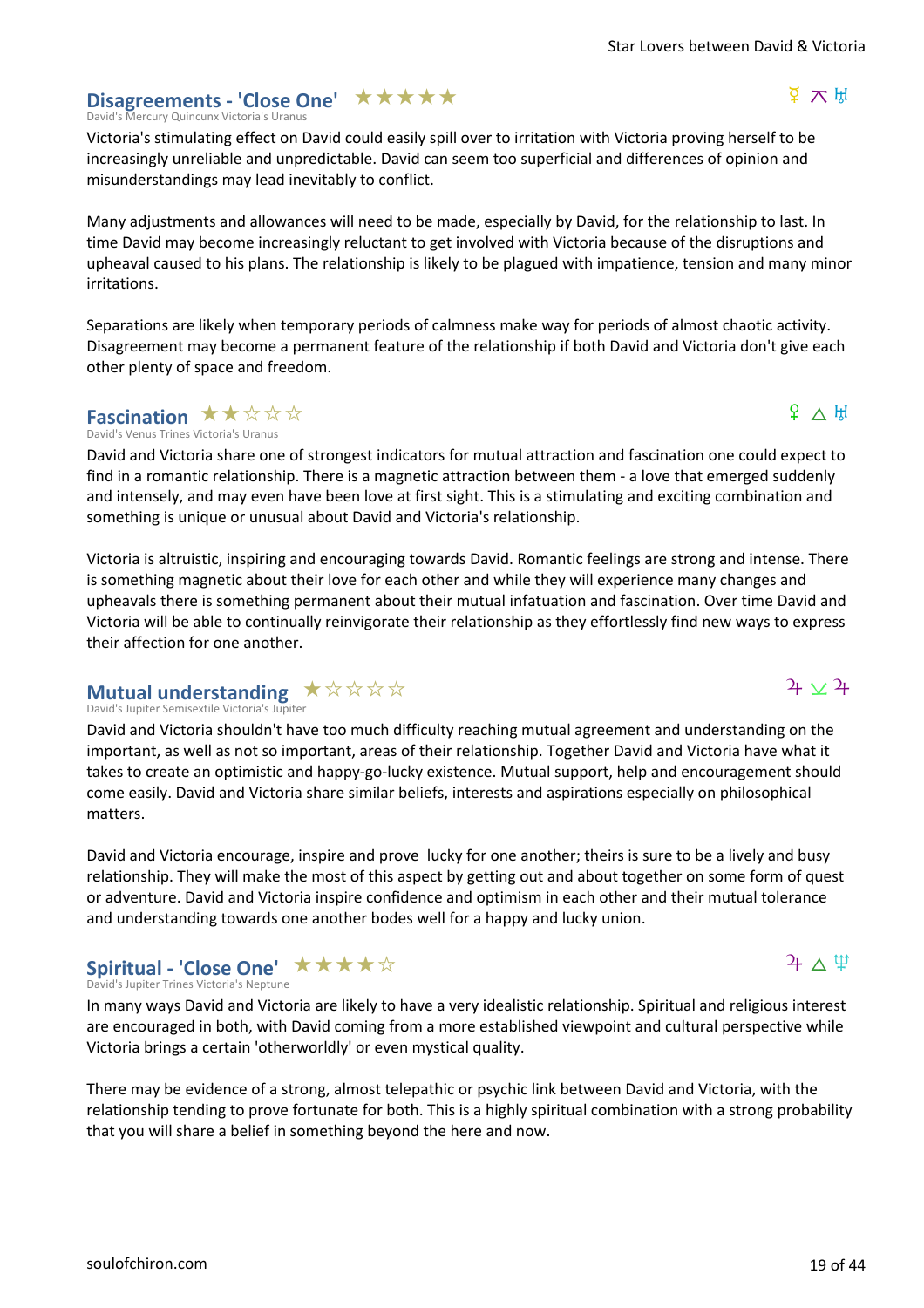$4 \times 12$ 

H d H

 $\Psi$  d  $\Psi$ 

 $\mathfrak{P}$  d  $\mathfrak{P}$ 

### **Power struggles**  $\star \star \star \star \star$

David's Jupiter Opposes Victoria's Pluto

Although David and Victoria have the ability to create grand plans together (and the potential power to make them a reality), nevertheless, they will eventually have to do something about their very deep differences in order to achieve their aims. Victoria may eventually appear to try to thwart or frustrate David's attempts to progress. Power struggles are likely over ethical, financial or even metaphysical matters.

David may find Victoria's approach too manipulative or too secretive, while Victoria may consider David's optimism and happy-go-lucky approach to life lacking in depth and sincerity. Victoria can become too obsessive, possessive and domineering while David may resent having his wings clipped and ideals undermined.

### **Mutual appreciation**  $\star \star \star \star \star \star$

David's Uranus Conjuncts Victoria's Uranus

David and Victoria have a lively and unconventional relationship. They understand and encourage each other's ideas and eccentricities and they support and inspire each other in their original and unconventional approach to life. Mutual appreciation and fascination of each other's differences keep David and Victoria stimulated and on their toes.

### **Mutual understanding - 'Close One' ★★★★☆**

#### David's Neptune Conjuncts Victoria's Neptune

This isn't a particularly important characteristic of David and Victoria's relationship. They share a mutual sympathy and understanding that will reinforce other areas of their relationship. They have similar mystical or occult interests and can inspire and encourage each other towards greater creativity and self-expression. Spiritual and philosophical interests are in harmony encouraging closeness, understanding, acceptance and compassion. David and Victoria may feel their relationship represents a Karmic or spiritual tie.

### **Comparable - 'Close One' ★★★★☆**

David's Pluto Conjuncts Victoria's Pluto

This isn't a particularly important aspect of David and Victoria's relationship. David and Victoria's shared perspectives on political, social and religious matters will reinforce other positive and productive areas of their relationship.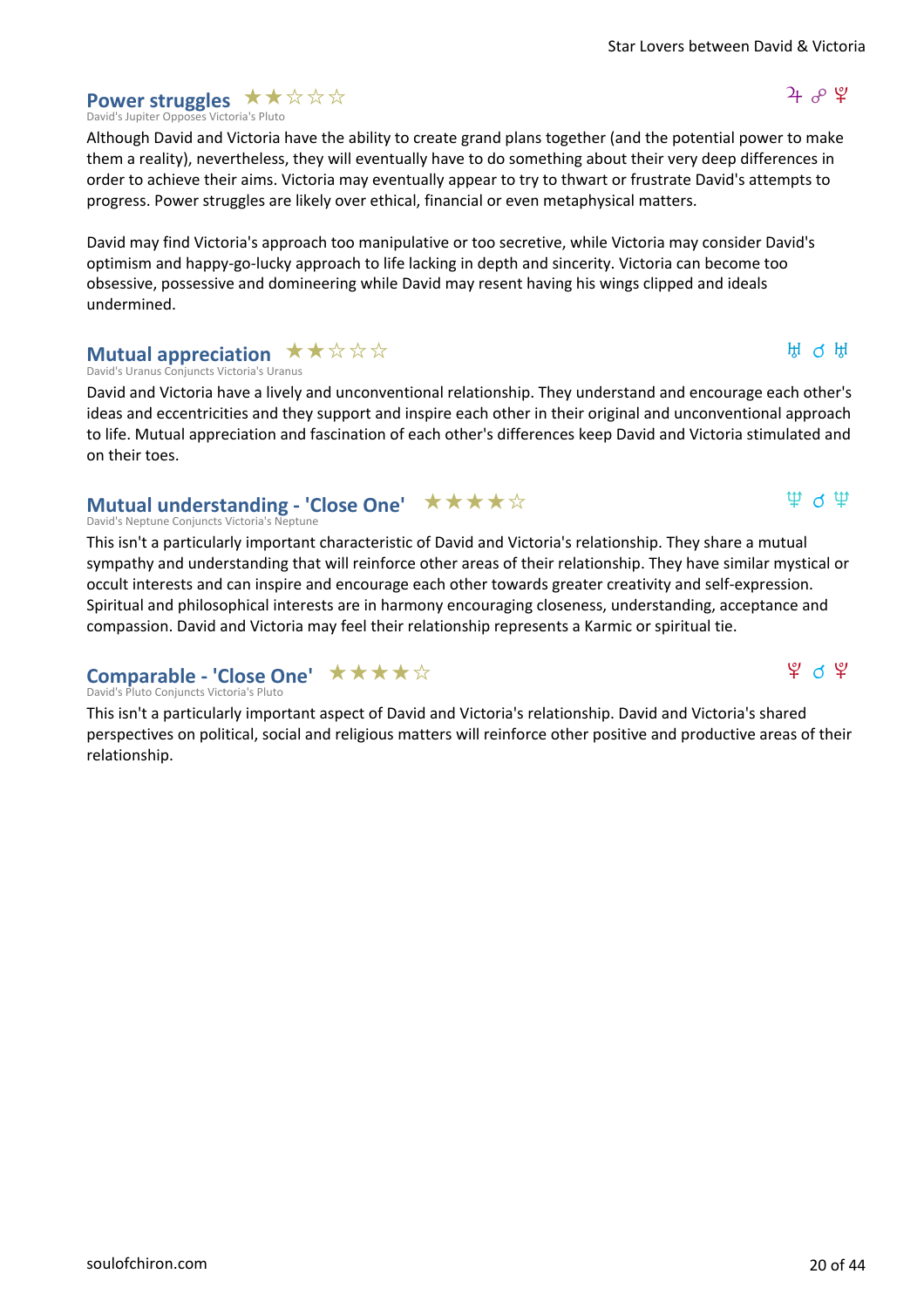### **How David relates to Victoria and how she responds**

David's important connections:

### **Personality**

David's self-image, the face he shows the world and how Victoria will see him. Also, the way David personally experiences Victoria in his life.

### **How David's discipline affects Victoria's personality**

 $\frac{1}{2}$  1st

#### David's Saturn in Victoria's 1st House

David can be a source of much support and stability for Victoria. Although the relationship may take a while to deepen and develop, over time Victoria may feel a great deal of responsibility for David. However, David needs to be mindful not to stir up too many of Victoria's fears and anxieties. David may have to learn not to be too critical or demanding of Victoria otherwise < risks becoming a burden rather than a steadfast source of security.

Nevertheless what might have started out as a romantic love between David and Victoria may soon reach a point where they find themselves at a crossroads and have to think seriously about whether they want to take things further and deepen their commitment to one another.

For relationships to work long-term there needs to be a certain amount of 'glue'. David and Victoria have that 'glue' should they choose to take things further. David's conduct on this issue may be a bit puzzling to Victoria at first. Initially David may be reluctant to commit but, over time it may be < who appears most eager to cement the relationship, although this may be presented in indirect ways - in his attitude as much as his actions.

David and Victoria may feel the hand of fate at work in their relationship and resign themselves to the fact that despite whatever difficulties they may face, somehow they were meant to get together.

You can feel a strong bond between you and your partner, whether you like it or not. It may be that your partner holds you back, or maybe you feel secure and responsible because of your partner. It's probably some of both.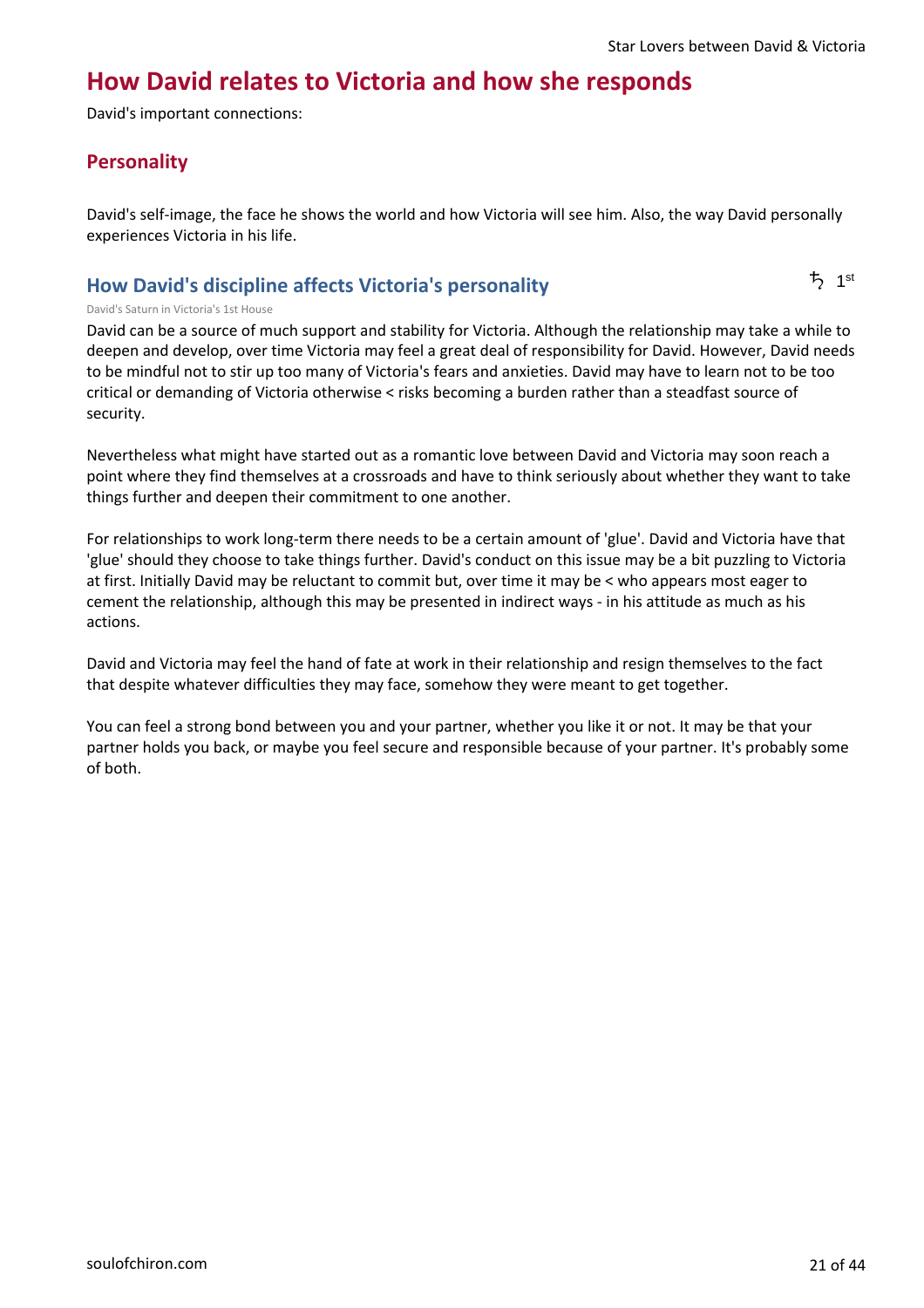$94$ <sup>th</sup>

 $H = 5<sup>th</sup>$ 

### **Home life**

David's home, his mother and his mothering instincts, as well as David's domestic and family situations in general. How Victoria can affect David on a deep level, and may arouse his protective and nurturing instincts.

### **How David influences Victoria's home life**

David's Pluto in Victoria's 4th House

David can have a powerful effect upon Victoria, evoking vivid memories and bringing deep, instinctive emotions to the surface. If David and Victoria believe in Karma and reincarnation then they may feel they have shared a past life together. David can be a source of great support, acting like an anchor. Nevertheless, David and Victoria's home life together may be one of constant change, which could range from anything to do with domestic upheaval to constant renovation in the home. David will want to exercise his influence and control within the home.

If Victoria's attitude toward sex is greatly influenced by one of her parents, then 2< may find herself drawn into a relationship with David which may mirror her parent's relationship. Victoria's sexual relationship with David can act like a barometer of Victoria's emotional and psychological wellbeing. There is a powerful emotional attraction between them; Victoria needs to be able to relate to David emotionally, and therefore it is important that David is tender and caring.

You may think that your partner wants to be the power in the home and there can be security in knowing who is in charge. If, however, you both resent authority - divide the realm - you can both be boss!

### **Enjoyment**

How David might become involved in entertainment and fun of all kinds; including romance, gambling, parties, creativity, children and pleasure in general with Victoria.

### **How David's originality affects Victoria's creativity**

#### David's Uranus in Victoria's 5th House

David and Victoria's love life is likely to be an unpredictable, unusual affair. The initial attraction was probably sudden, dramatic and intense. It is important for David and Victoria to make sure there is enough freedom and independence within the relationship otherwise Victoria or, more likely, David, will engineer scenarios which keep the excitement and uncertainty going (although this may be at the expense of turning their relationship into a volatile on-again, off-again affair).

David may inspire Victoria to start new, eccentric or unconventional hobbies, or may introduce her to innovative ways of expressing herself creatively. Their love life is likely to be unpredictable and emotionally volatile. Victoria may find it difficult to accept David's demands for freedom and independence. David can be an incredible flirt one minute and as cool as a cucumber the next.

Whether or not David and Victoria's relationship is free, open and non-committed, it will nevertheless be an unusual and even unlikely love affair. In the bedroom, or for that matter, in the open air, they are likely to challenge traditional sexual morality and practice, indulging their unique tastes, which some may find a little perverse. David and Victoria thrive on the unexpected in their relationship and for them romance and excitement go hand-in-hand.

You may find that your partner has unusual ideas concerning your creativity. This could stimulate you to new heights in artistic projects, but if the suggestions do not appeal to you, you probably will not be forced to follow them.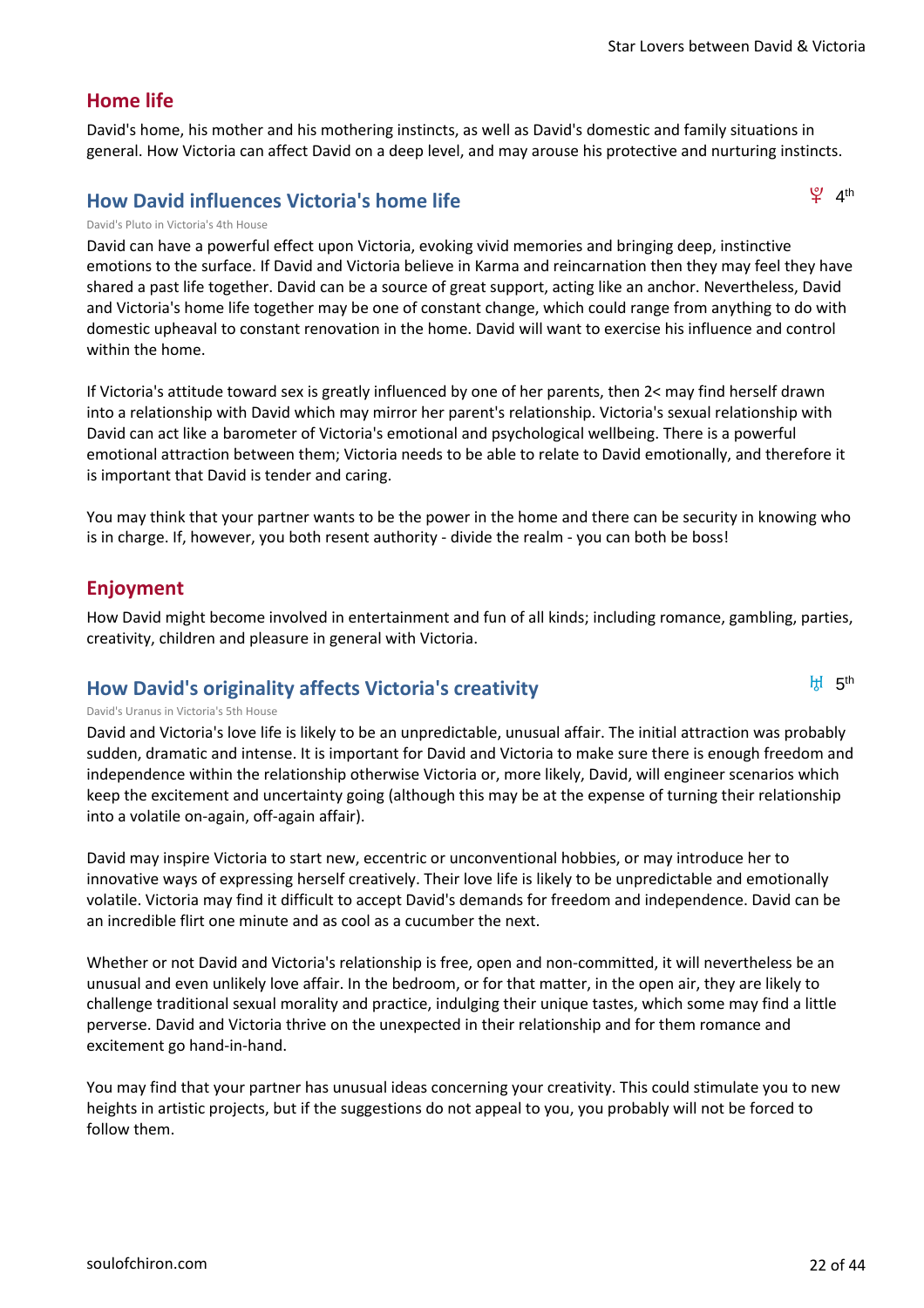$\Psi$  6<sup>th</sup>

### **Work and health**

How David might have an effect on the work and service, health, diet and dress sense of Victoria as well as her personal habits and the other more ordinary details of her life.

### **How David's altruism influences Victoria's daily life**

#### David's Neptune in Victoria's 6th House

David may introduce Victoria to a spiritual or mystical way of life, one where a daily diet of yoga and meditation can have a great influence on her general health and well-being, changing her attitude to life.

David may inspire Victoria to approach life's responsibilities with greater humility and reverence, encouraging her to appreciate the little things in life. Victoria may be very selfless in her approach to David, making many small sacrifices to his needs.

At times it may seem as if David's very presence can affect Victoria. When Victoria is ill, a bit down, or simply just under the weather, then his company can sometimes have a very therapeutic influence.

David can prove both an inspiration and distraction and may be able to come up with unique and unusual solutions to deal with life's little day-to-day chores. Where Victoria's work is concerned, there may be times when < proves too much of a distraction (even confusion) for Victoria, making it difficult for her to get on with things or concentrate on getting anything done.

You may feel that your partner is sometimes unreliable in the area of the daily routine, either too tired to work or dreaming on the job. If, however, you convince your partner that hard work leads to heaven, you'll be stunned at the effect.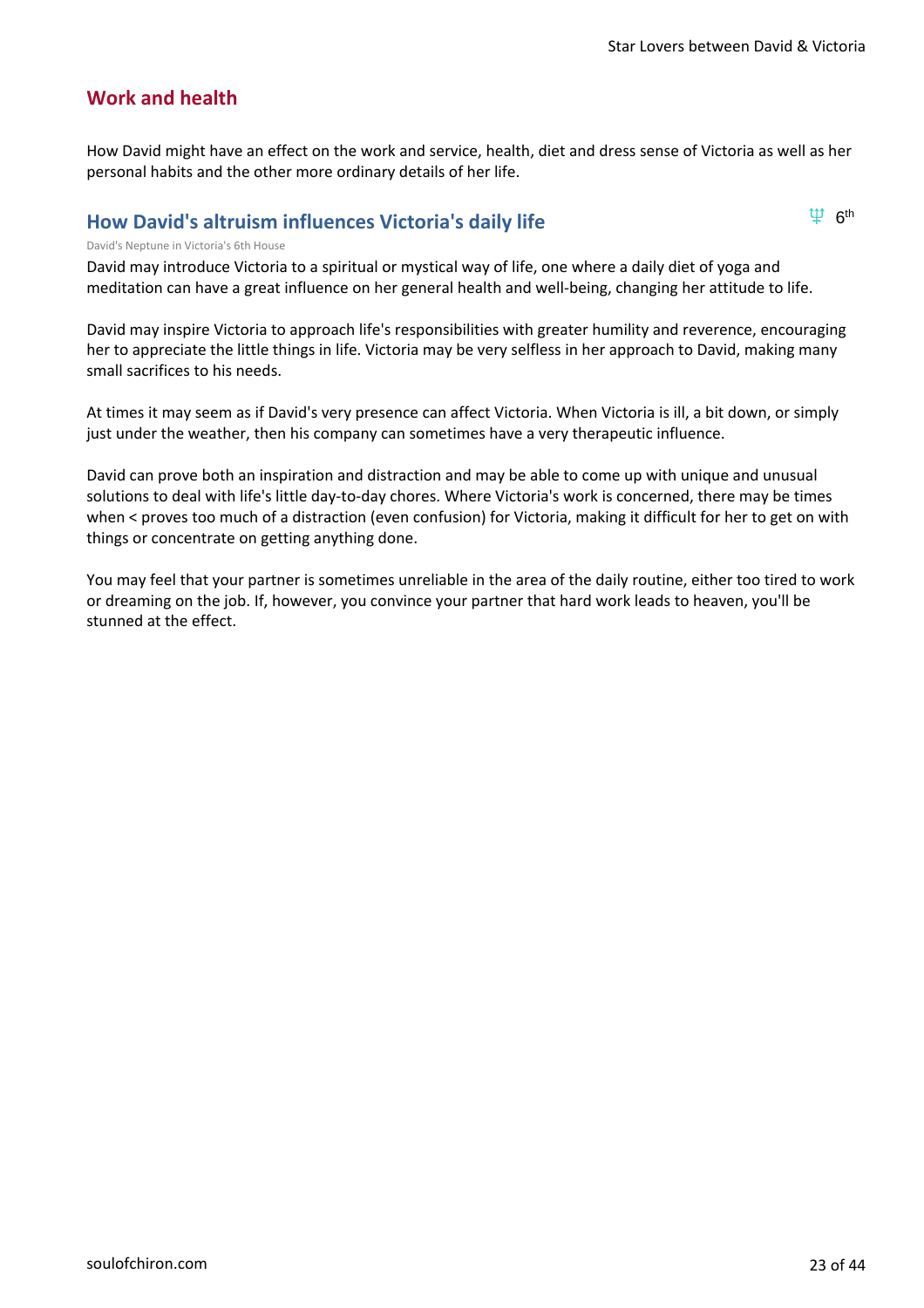$\mathbb{R}$  8<sup>th</sup>

### **Life and death issues**

Intense and weighty issues: death, obsessions, repression, jealousy, taxes, joint resources, inheritances and other people's possessions. What David wants or needs sexually.

### **How David's way of behaving affects Victoria's recourses and sexuality**

David's Moon in Victoria's 8th House

It probably wasn't very long after David and Victoria met that they became aware of a powerful connection between them. Their relationship will be an all or nothing affair, emotionally and sexually intense and at times it may be difficult for either of them to exercise emotional control.

Nevertheless, during periods of personal change and upheaval, Victoria is likely to benefit from David's help, both emotionally and financially because < seems to know just how to make Victoria's juices flow. In fact, there may be times when an almost constant need for sexual gratification dominates their relationship. David will act as a catalyst in Victoria's life and 2< can, if needed, rely on his support.

David will be willing to use his resources to help Victoria change and transform herself, and her life, at the deepest level. With sexuality and intimacy very much to the fore, David may bring Victoria the confidence to really come to terms with deep issues of trust; learning to be vulnerable through developing a deep desire for greater intimacy within their relationship.

At times David can appear possessive but < does offer the possibility of bringing stability into Victoria's life. Not only is the sexual side of Victoria's nature aroused by him, but so too is the potential of a deep spiritual awakening. This is likely to occur when they really get 'up close and personal'.

While power struggles can manifest from time to time over issues of money, sex, and power within the relationship, this is a reflection of deeper issues of trust that will surface between Victoria and David as their relationship grows and evolves, through periods of personal and spiritual rebirth and transformation.

Most likely you find that your partner is either more the 'responder' than the 'aggressor' in sex or else that your partner manipulates you in this area, but through gentleness, so if manipulation is the route, it will be subtle.

### **Volatile ★☆☆☆☆**

 $\mathbb{D} \times d$ 

David's Moon Quincunx Victoria's Mars

The sparks are sure to fly when David and Victoria get together. Whilst there is a powerful attraction between them, their relationship can be very exciting and very volatile. In time Victoria may become impatient with David and emotions are likely to run high, increasing the possibility of serious conflicts.

David is hypersensitive to Victoria and she may nag or be so touchy towards David that it begins to affect David's emotional and physical well-being. Victoria will want to take the lead and at times may even try to coerce David into doing what she wants.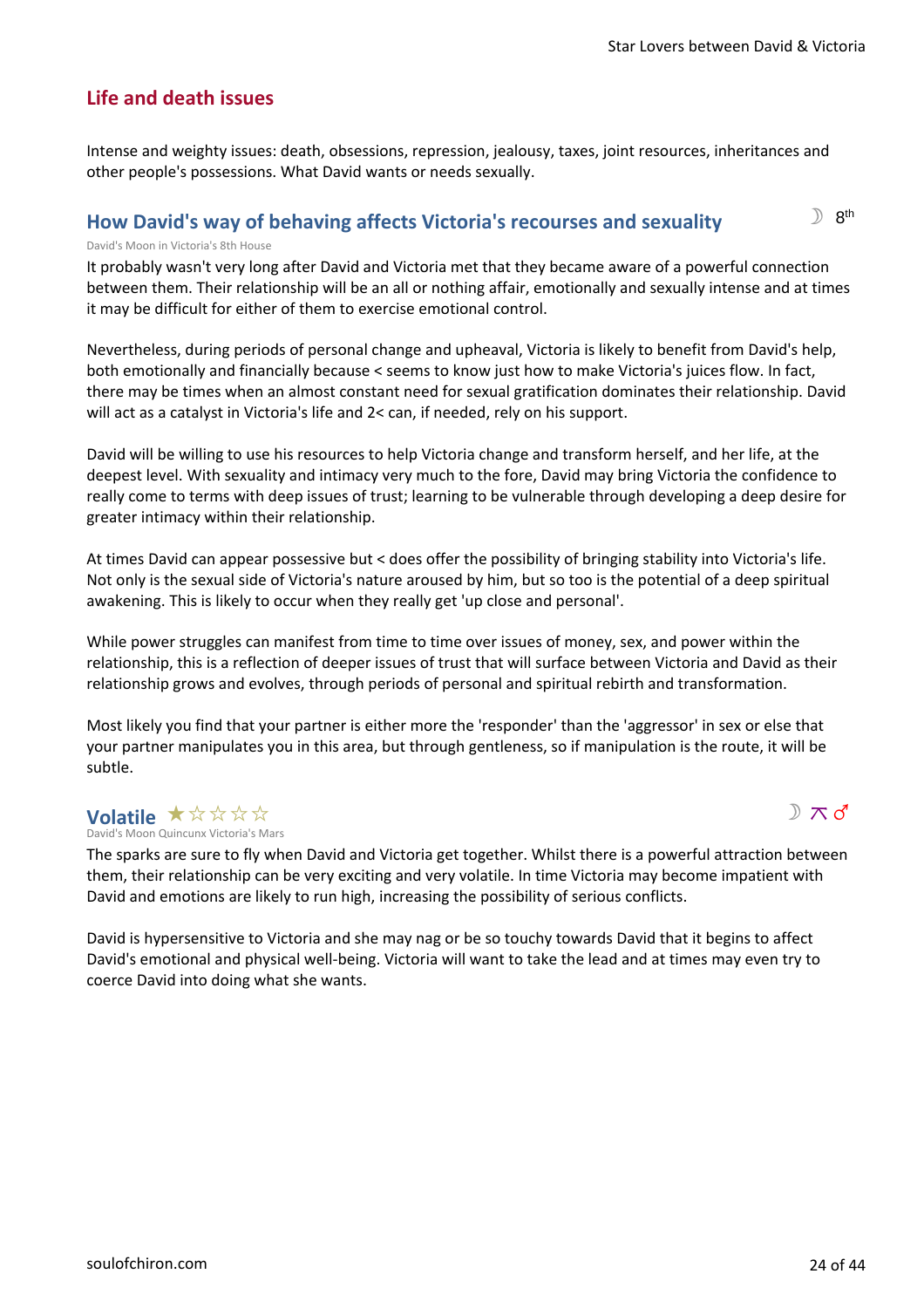D  $\pi$  5

 $D \Pi$  H

 $D \wedge 4$ 

### Disagreements - 'Close One' **★ ★ ★ ★ ★**

David's Moon Quincunx Victoria's Saturn

There is a lot of glue between David and Victoria, the kind of glue that keeps people together. However, in time, Victoria can have a frustrating affect on David and may even affect his emotional well being by being too critical and unfeeling. Victoria can appear aloof and indifferent to the plight of David and it wouldn't be long before he began to resent the restrictions placed upon him by Victoria, making him even more sensitive to Victoria.

Whether she knows it or not, Victoria appears to be too hard to please and may even block or oppose David's plans. Domestic difficulties and financial disagreements are likely. Unless there are other mitigating factors in the relationship, this association is unlikely to benefit either party.

#### David's Moon Squares Victoria's Uranus **Disruptive \*\*\*\***

The chemistry between David and Victoria was apparent from the start and the sparks really fly when they get together. However, sooner or later some serious differences are likely to surface bringing irritations and conflict to the fore. David and Victoria are likely to have an emotionally volatile relationship.

Victoria's increasing fickleness and unreliability in David's eyes can be irritating to him. Victoria can upset David emotionally, whilst he will become increasingly sensitive to her eccentricities. Victoria can be inconsiderate, apparently disregarding David's feelings, needs and views.

If David and Victoria do team up together, although there is a strong chemistry between them, inevitably the relationship will be disruptive in some way. It may even be so unconventional and indiscreet that it ends up causing trouble for one or both parties. Although eventful and exciting David and Victoria are likely to suffer from many upsets and separations with the ensuing instability and insecurity.

### Emotional support  $\star\star\!\star\!\star\!\star\!\star$

David's Moon Trines Victoria's Pluto

David and Victoria can offer each other tremendous emotional support in a close relationship, especially during periods of major personal change and upheaval. Victoria enlarges David's worldview and potential and stimulates his imagination. David and Victoria share a strong physical attraction that can prove intense, passionate and provocative, challenging each other to travel uncharted territory together.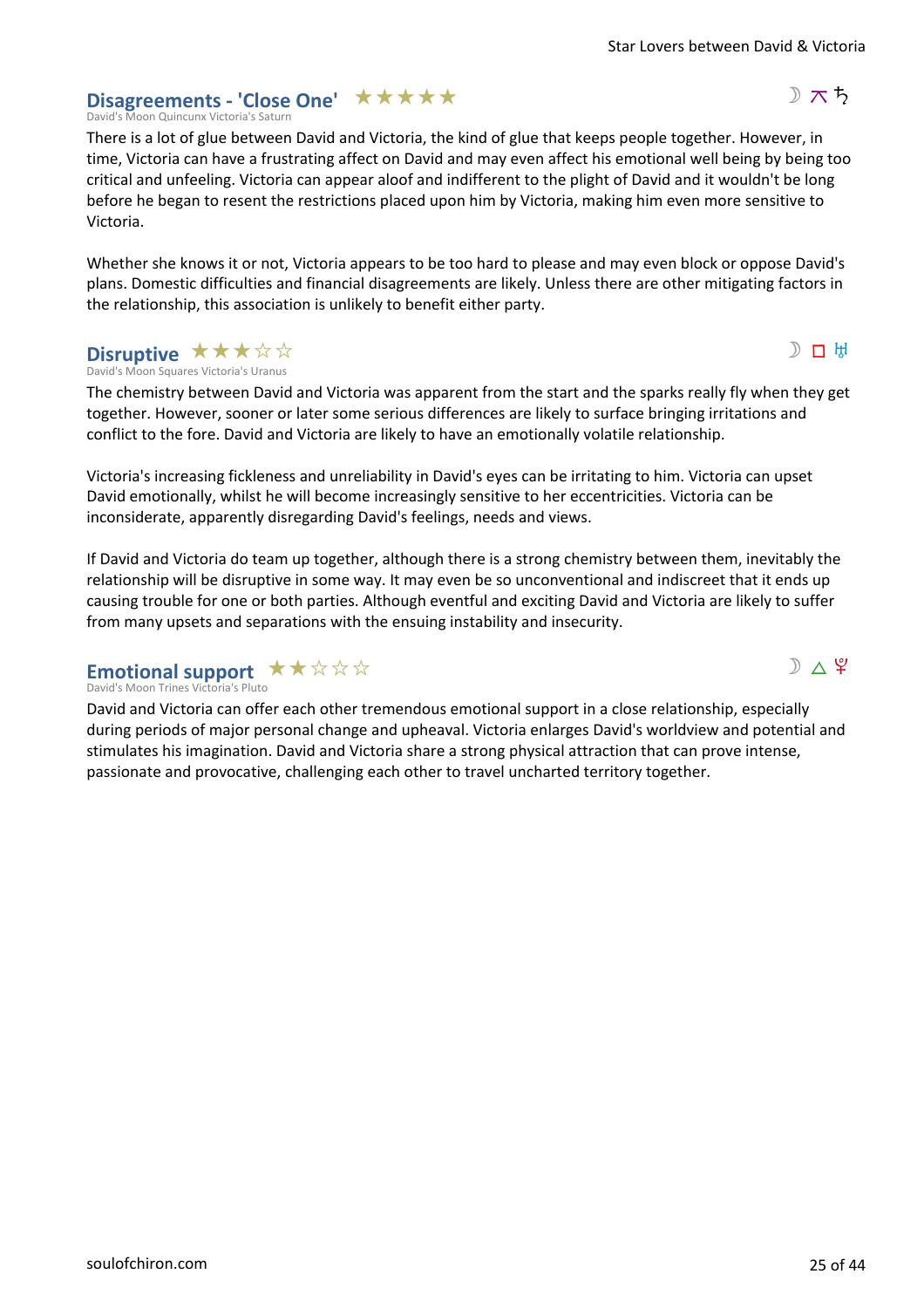### **Career and ambitions**

The effect David is likely to have on Victoria's achievements, her professional life, any authority she may hold and her status and ambitions.

### **How David's energetic drive affects Victoria's ambition**

#### David's Mars in Victoria's 10th House

David's competitive drive and determination will encourage Victoria to be more effective and productive and thereby, successful in her professional life. David really can help Victoria succeed professionally and < may be prepared to work tirelessly to further her reputation and status in the eyes of the world.

However conflicts may arise if Victoria considers David too rash, impatient and impulsive. Too much career pressure from David may create rivalry and antagonism and if they can't resolve their differences then Victoria's reputation and status may actually suffer through her association with David. This will especially be so if David's insistence on doing things his way lead Victoria into hot water with superiors and people in positions of power and authority.

Nevertheless David can give Victoria constant stimulus to achieve and his energetic support may enable Victoria to peak, reach her highest potential and best level of performance but again, too much pressure will not do anybody, or the partnership, any good.

Your partner may be a great director by profession or in some other way out there in the world. In this case, however, it is your career or your world, remember that you do not always have to abide by every decision your partner makes.

### **How David's optimism influences Victoria's ambition**

 $2+10^{th}$ 

 $d^110^{th}$ 

#### David's Jupiter in Victoria's 10th House

David can have an important influence on Victoria's career, vocation and worldly status and may act as a guide or mentor in the ways of the world. Victoria is likely to benefit socially, professionally and even financially through her association with him.

David is likely to come to the aid of Victoria, offering guidance and assistance and may use his influence in helping her achieve her goals and ambitions. In fact David and Victoria have the potential for a very promising professional relationship.

Under David's influence and support, Victoria is likely to take greater risks, aim higher and achieve more in her professional life than 2< would were it not for his support. David can give her much confidence and encouragement, so much so that sometimes things may get a little flat for her when < isn't around. When they are out and about together Victoria seems to come alive, gaining extra confidence and optimism when in his company.

Whether or not they end up in business together, David is likely to prove very helpful when it comes to furthering Victoria's aims and reputation. This may involve giving emotional or financial support, giving advice and direction or just looking after those elements of Victoria's life that get in the way of her achieving her potential.

Your partner may have a better overall perspective of your career than you do and you can turn in that direction for advice on expanding your horizons professionally. On very practical matters, however, you may have to look elsewhere.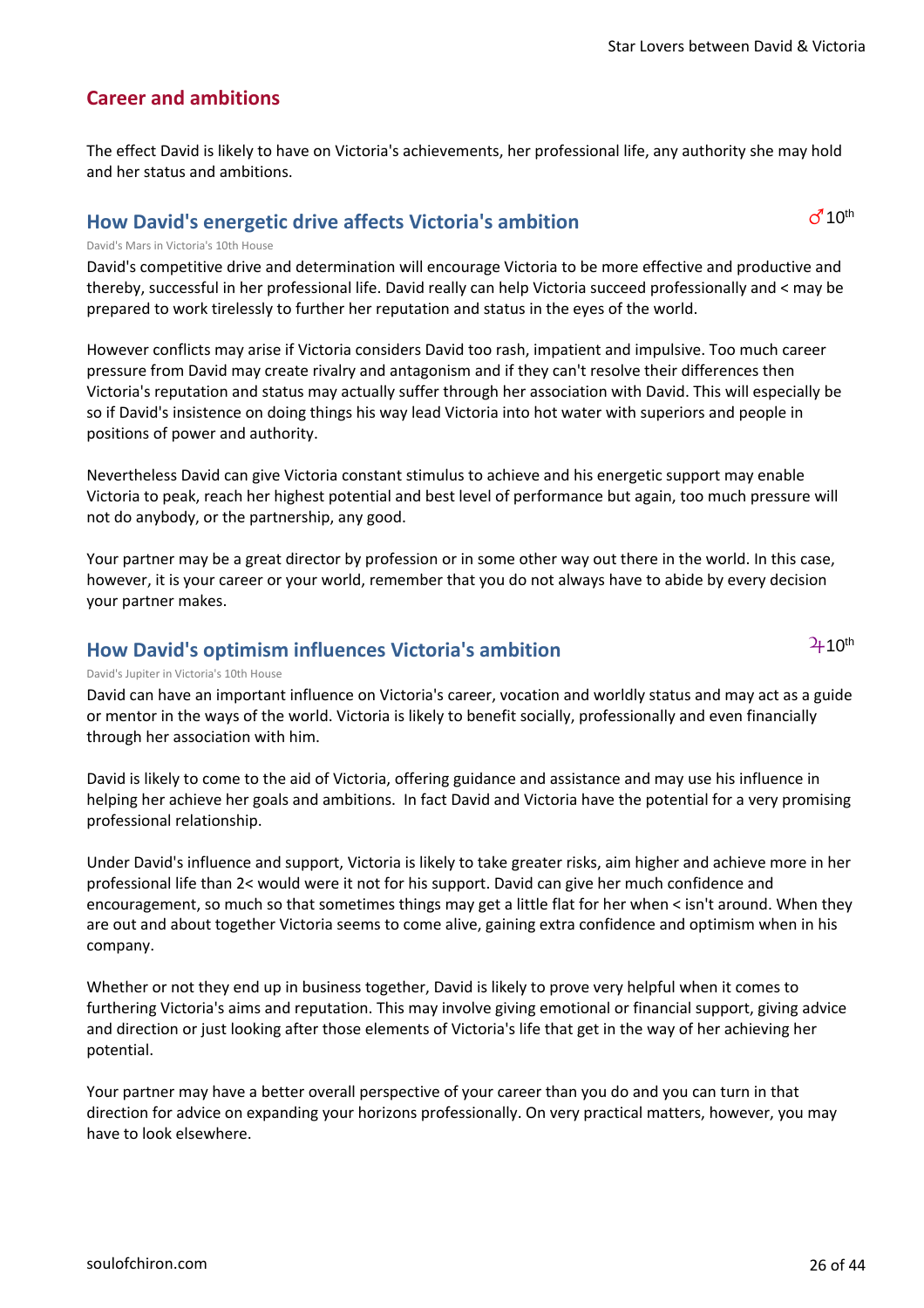### [soulofchiron.com](https://soulofchiron.com/) 27 of 44

#### David's Jupiter Trines Victoria's Neptune **Spiritual - 'Close One' ★★★★**☆

In many ways David and Victoria are likely to have a very idealistic relationship. Spiritual and religious interest are encouraged in both, with David coming from a more established viewpoint and cultural perspective while Victoria brings a certain 'otherworldly' or even mystical quality.

There may be evidence of a strong, almost telepathic or psychic link between David and Victoria, with the relationship tending to prove fortunate for both. This is a highly spiritual combination with a strong probability that you will share a belief in something beyond the here and now.

#### David's Jupiter Opposes Victoria's Pluto **Power struggles** ★★☆☆☆

Although David and Victoria have the ability to create grand plans together (and the potential power to make them a reality), nevertheless, they will eventually have to do something about their very deep differences in order to achieve their aims. Victoria may eventually appear to try to thwart or frustrate David's attempts to progress. Power struggles are likely over ethical, financial or even metaphysical matters.

David may find Victoria's approach too manipulative or too secretive, while Victoria may consider David's optimism and happy-go-lucky approach to life lacking in depth and sincerity. Victoria can become too obsessive, possessive and domineering while David may resent having his wings clipped and ideals undermined.

### **Friends and associates**

Friends, acquaintances, associates, associations, clubs, or any group David feels a part of. David's hopes, wishes and professional values and how Victoria might play her part in them.

### **How David's vitality affects Victoria's friendships**

### David's Sun in Victoria's 11th House

David is likely to have a big impact on Victoria's social life. < can bring her into the company of likeminded people who can affect and influence her hopes and aspirations. David and Victoria are likely to have a busy and active social life and Victoria is likely to gain through David's popularity and influence, which can be as much political as it is social.

This bodes well for a stable, long-lasting relationship, since there is likely to be a strong bond of friendship between David and Victoria, regardless of what other factors there are in the relationship. David enhances Victoria's feelings of social acceptance and security and can have a big influence on Victoria's role in, and contribution to, society.

Your partner may shine in groups and you can enjoy basking in their popularity. If, however, your personality needs individual attention, don't grumble about your fate. With a little effort you can share the limelight.

### Appealing - 'Close One' \*\*\*\*\*

David's Sun Sextiles Victoria's Venus

There is a certain magnetic attraction between David and Victoria. Sympathy, affection, companionship and devotion - all encourage mutual admiration and support. David and Victoria should find domestic harmony and co-operation simple to achieve. They feel at ease in each other's company and can relax, communicating effortlessly, with one another. David and Victoria are equally encouraging and co-operative and will share many interests, amusements and pleasures together.





### ን ምሳ

 $4\Delta\Psi$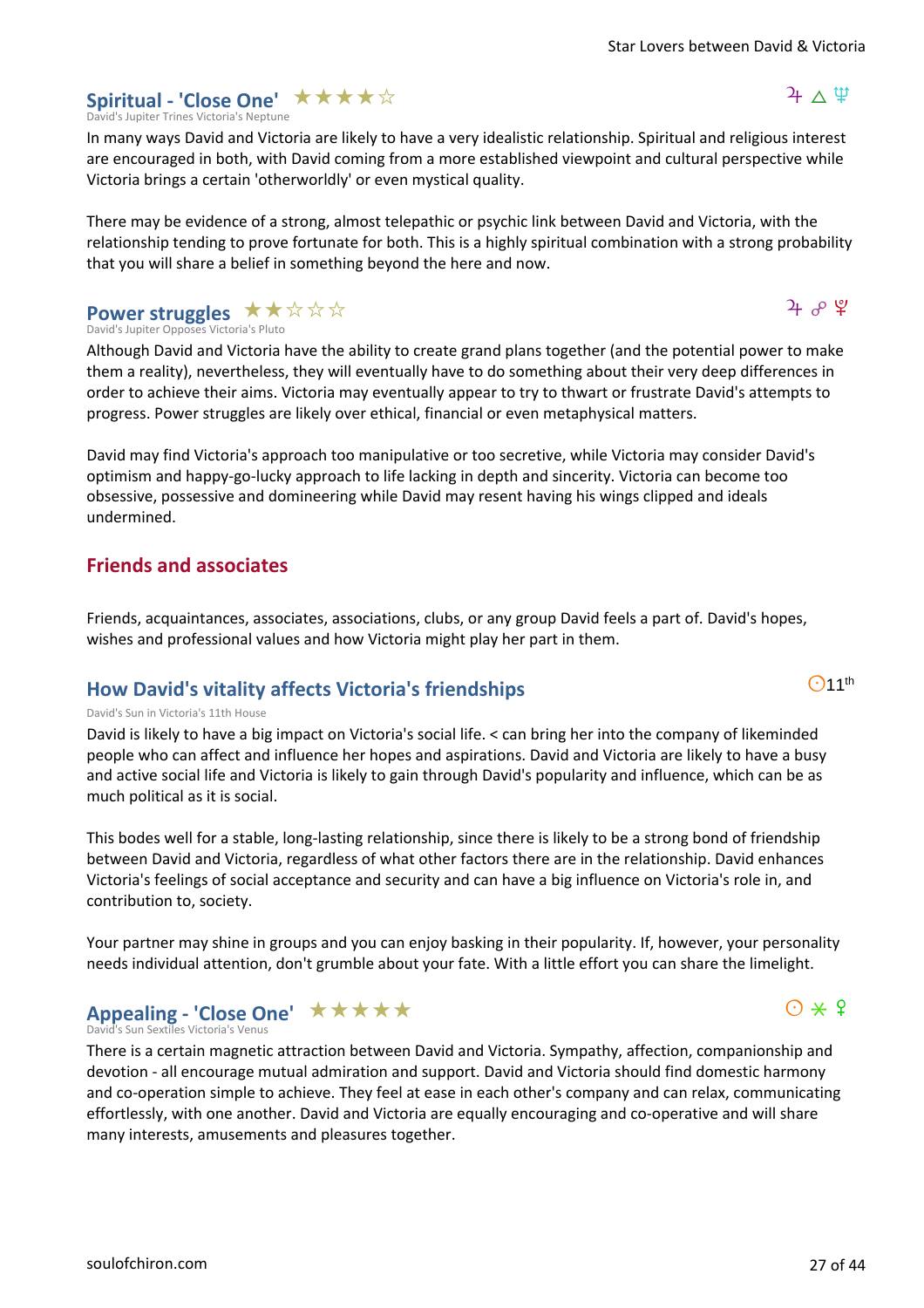### [soulofchiron.com](https://soulofchiron.com/) 28 of 44

#### David's Sun Sextiles Victoria's Jupiter **Fortunate ★★☆☆☆**

This is a very positive and fortunate meeting between David and Victoria, that can make them feel that the world is their oyster. David and Victoria are encouraging, protective and helpful towards each other. Victoria protects, helps and gives David confidence while David inspires Victoria's sense of optimism.

Victoria is a lucky omen for David and so they really bring out the best in each other. Tolerance and loyalty inspires mutual trust and confidence and represents an important ingredient that promises much happiness and satisfaction in David and Victoria's relationship.

#### David's Sun Quincunx Victoria's Neptune **Confusion ★☆☆☆☆**

Victoria is somehow elusive or unfathomable to David, she is not always what she appears to be and, as a result, misunderstandings can easily creep into David and Victoria's relationship. Victoria can also be elusive, unreliable and even dishonest. Victoria may appear submissive but in fact uses subtle means to control or undermine David.

Difficulties are likely to be exacerbated if either David or Victoria start to put the needs of the relationship before their own because that could result in them losing their direction. They could become increasingly confused about what was important and what was not.

Misunderstandings, doubts, confusion and distrust will eventually undermine David and Victoria's relationship unless other, more positive aspects of the relationship, exert a strong, protective influence. David can feel spiritually and emotionally undermined by Victoria, while she may increasingly feel David takes her for granted.

### **How David's words affect Victoria's friendships**

#### David's Mercury in Victoria's 11th House

Whether or not David and Victoria first met socially or at a special event or gathering, they will enjoy a busy and active social life together. Victoria enjoys David's company and feels comfortable in his presence at social events since < always has something to say and can be an entertaining and interesting companion and guest.

David will be good for Victoria socially and will quickly develop a rapport with her friends and associates. David's ideas and humanitarian ideals will be a subject of much interest to Victoria who may put a lot of store by his opinions and what < has to say.

David will also bring Victoria into the company of people who will share many of her aspirations. Victoria stimulates and awakens David's mind, giving him many original ideas and inspiration.

David can learn a lot from the association and in turn can encourage Victoria to make more of her insights and intuitions. David and Victoria enjoy each other's company and conversations, each having a rejuvenating effect on the other, with a vigorous and sparkling repartee and an exciting exchange of ideas.

Most likely you will not see your partner as shy, with or before groups, but rather as someone who communicates effectively whether at a party or in a board meeting. Since ideas are probably well expressed, your partner's voice will be heard.

 $\Omega \times \mathfrak{P}$ 

 $\odot$   $\star$  4

#### $\overline{Q}$  11<sup>th</sup>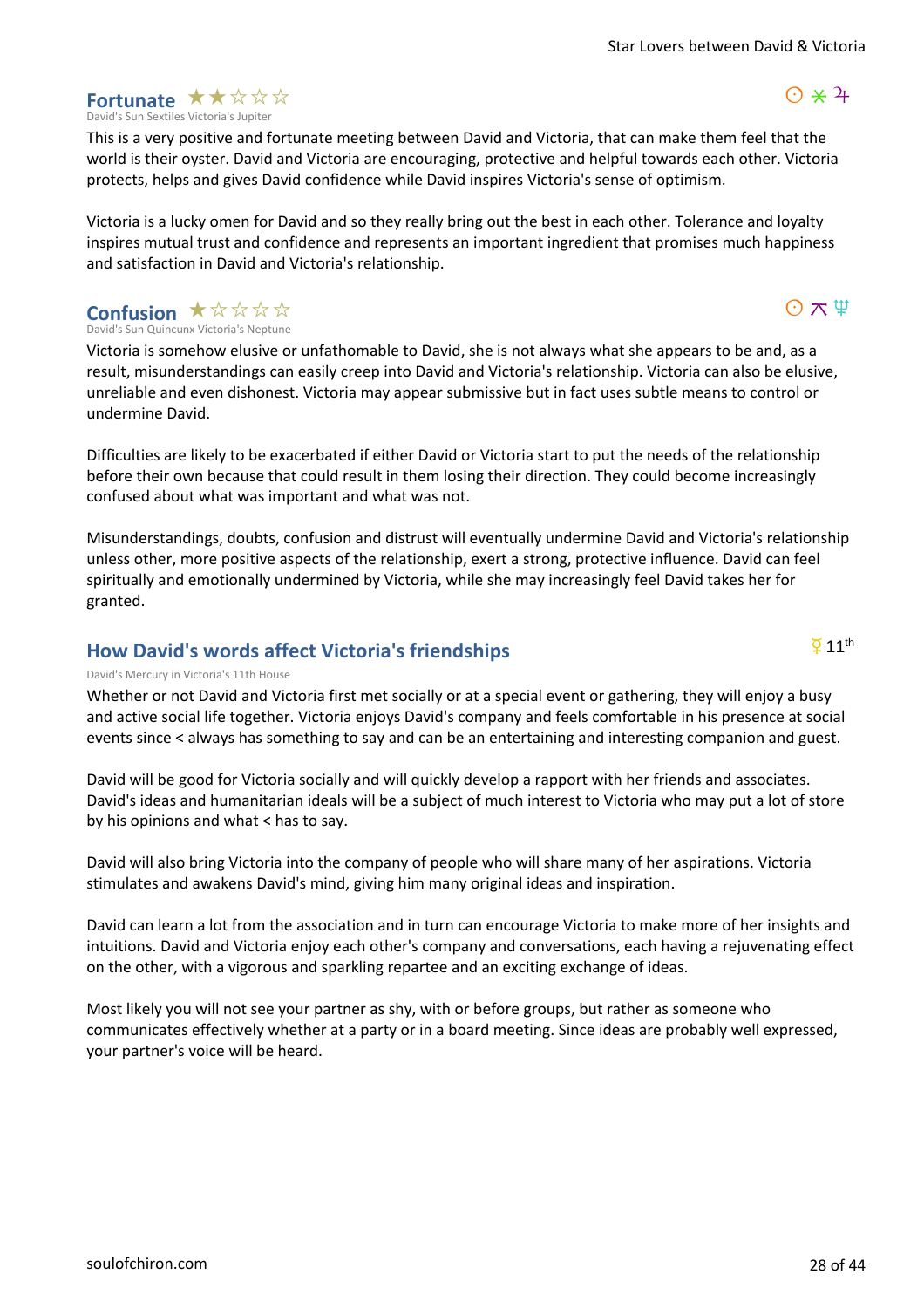### Disagreements - 'Close One' ★★★★★

### $\frac{d}{dx}$   $\frac{d}{dx}$

David's Mercury Quincunx Victoria's Uranus

Victoria's stimulating effect on David could easily spill over to irritation with Victoria proving herself to be increasingly unreliable and unpredictable. David can seem too superficial and differences of opinion and misunderstandings may lead inevitably to conflict.

Many adjustments and allowances will need to be made, especially by David, for the relationship to last. In time David may become increasingly reluctant to get involved with Victoria because of the disruptions and upheaval caused to his plans. The relationship is likely to be plagued with impatience, tension and many minor irritations.

Separations are likely when temporary periods of calmness make way for periods of almost chaotic activity. Disagreement may become a permanent feature of the relationship if both David and Victoria don't give each other plenty of space and freedom.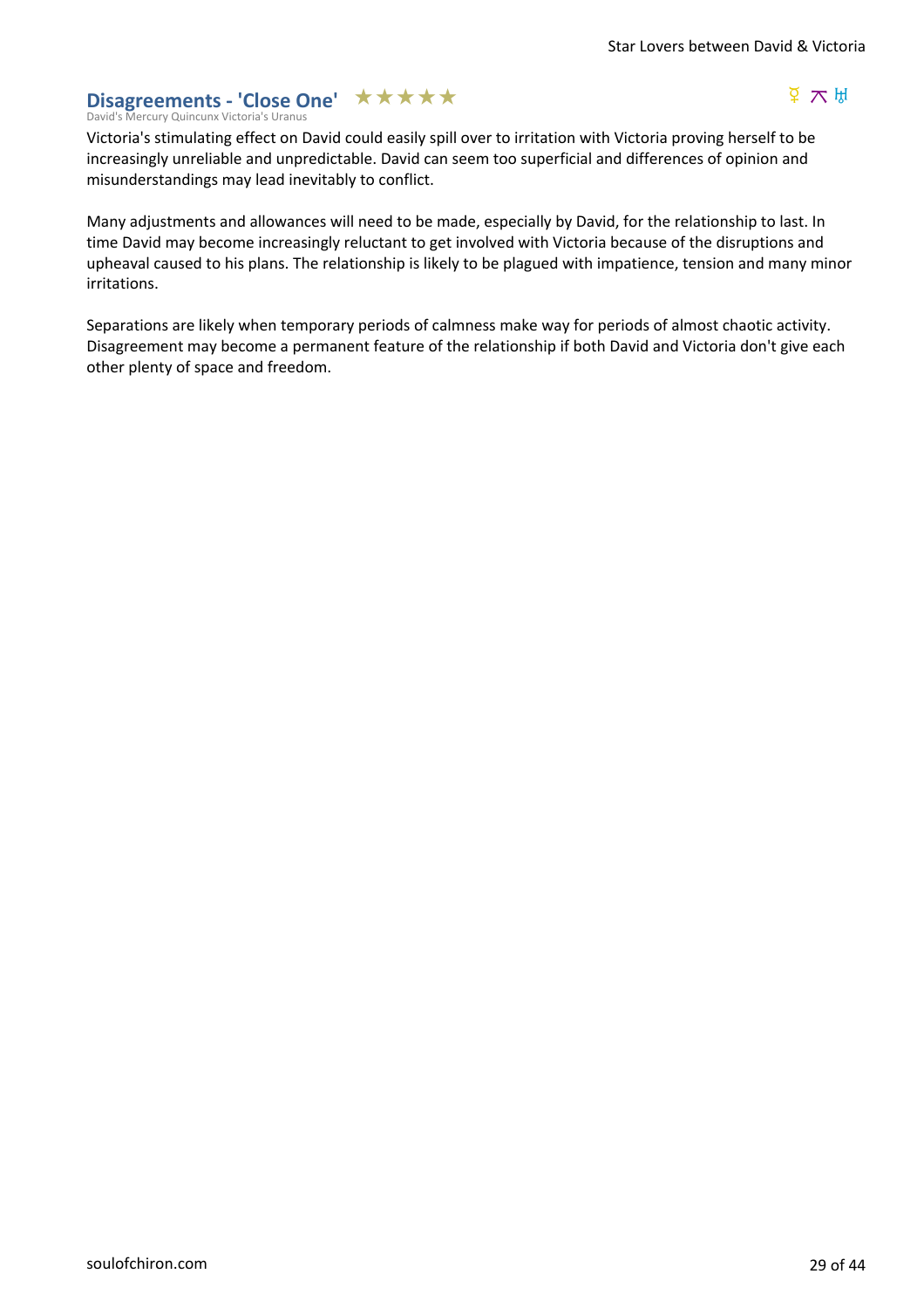### **Mysteries of the mind**

Illusion, when things are not quite what they seem; secrets, ideals, deception and self-deception, dreams, intuition and drugs, illness, institutions, anywhere it is difficult to get a clear picture of what is going on, is likely to be hard for David to fathom.

### **How David's charms affect Victoria's unconscious mind**

 $912$ <sup>th</sup>

#### David's Venus in Victoria's 12th House

David and Victoria share a deep, although somewhat unusual, connection. There is a strong psychic or telepathic link between them and, if they believe in reincarnation or past lives, may have a strong feeling they have met before in another lifetime.

David and Victoria's relationship may have some obstacles to overcome and while they can inspire an almost selfless love in one another, there may be an element of sacrifice or suffering which influences the relationship in some way.

There may even be something secretive or even clandestine about David and Victoria's relationship. David brings out an almost devotional quality in the affection Victoria has for him. Victoria may also find that when they are in most need of love and reassurance David has a knack of being there for her, offering much sympathetic companionship and understanding.

Whether < intends to or not, it may be difficult at times for David not to take advantage of Victoria's good nature, and at such times, 2< is prone to put David on a pedestal. It may be difficult not to let seduction lead to exploitation.

At other times it may be hard to get David to express his love and affection towards Victoria, but when it is expressed, 2< will be left with a warm glow, invisible but real, as David's love penetrates the barriers between them.

This can be a tricky combination. Positively David can be a big, yet hidden source of comfort and support, almost like Victoria's guardian angel. David and Victoria may find that it is when they escape from it all to spend time together that their relationship really blossoms, so it is vital to have frequent quality time alone together to develop the more intimate areas of their love life.

There is an element of idealism and personal sacrifice in David and Victoria's personal relationship which may take the form of David providing love and support away from prying eyes, while outwardly Victoria maintains an impenetrable persona as a successful individual.

Victoria's desire to experience a mystical union can catapult David and herself into a seemingly fated relationship in which they may struggle at times to control an almost compulsive urge to merge with one another.

Your partner may not be demonstrative or express affection easily and this could sometimes make you question whether your partner really cares. If you bring your concerns out into the open, you may find that there's more support than you appreciated.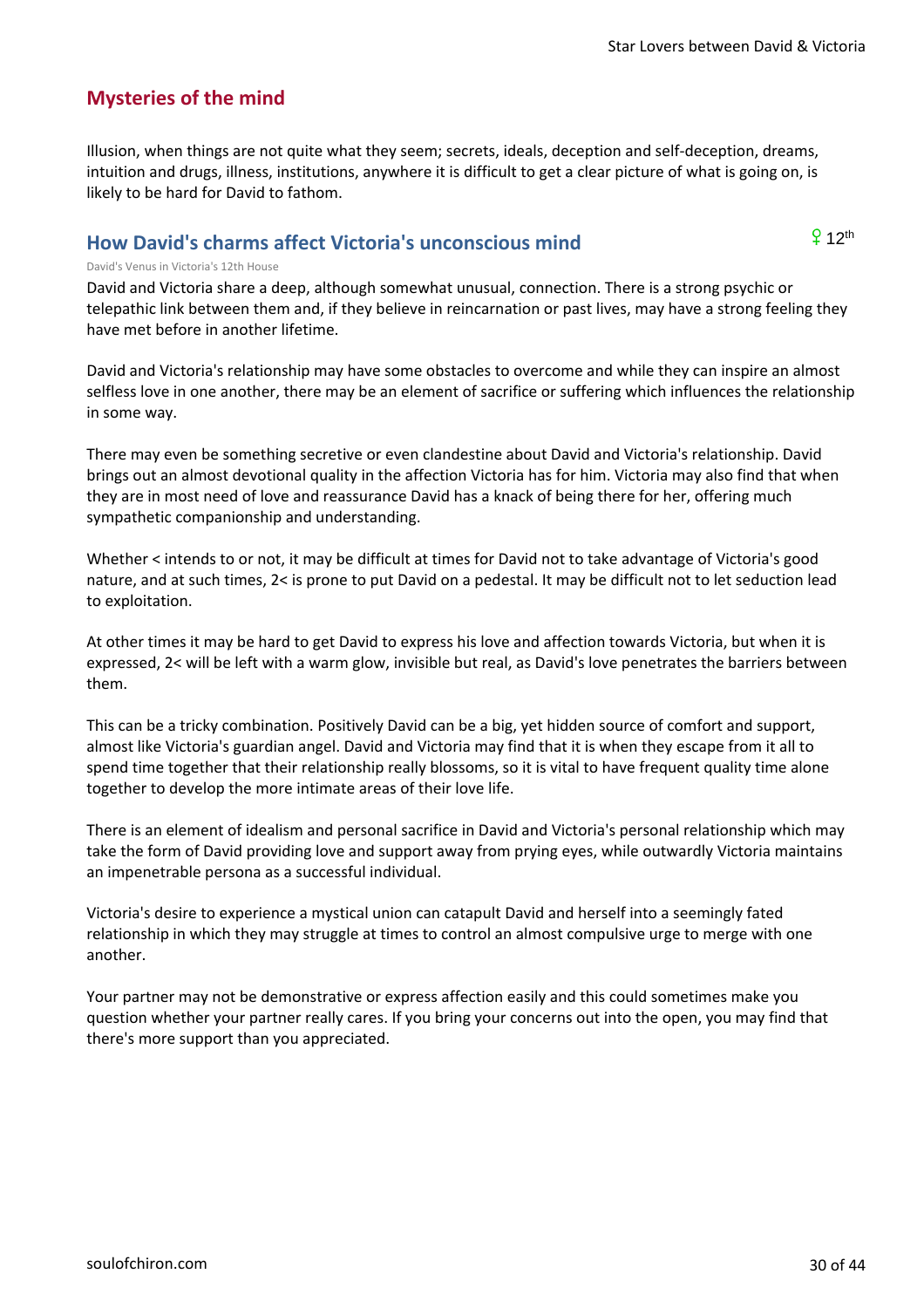#### David's Venus Trines Victoria's Uranus **Fascination**  $\star \star \star \star \star \star$

### $P \wedge H$

David and Victoria share one of strongest indicators for mutual attraction and fascination one could expect to find in a romantic relationship. There is a magnetic attraction between them - a love that emerged suddenly and intensely, and may even have been love at first sight. This is a stimulating and exciting combination and something is unique or unusual about David and Victoria's relationship.

Victoria is altruistic, inspiring and encouraging towards David. Romantic feelings are strong and intense. There is something magnetic about their love for each other and while they will experience many changes and upheavals there is something permanent about their mutual infatuation and fascination. Over time David and Victoria will be able to continually reinvigorate their relationship as they effortlessly find new ways to express their affection for one another.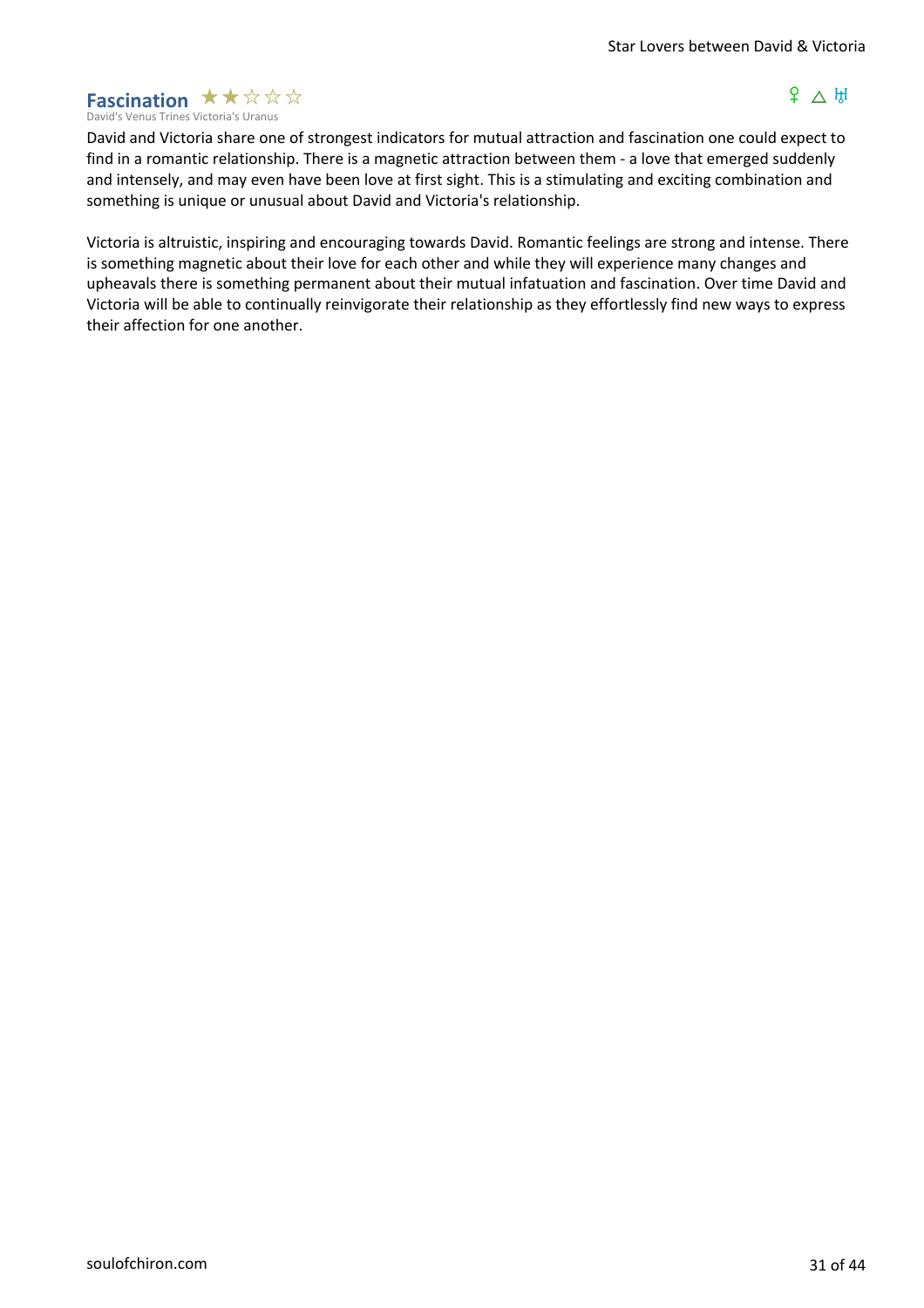### **How Victoria relates to David and how he responds**

Victoria's important connections:

### **Love and what you value most**

Victoria's impact on David's sense of self-worth, his possessions, material security and personal value system.

### **How Victoria's energetic drive affects David's values**

#### Victoria's Mars in David's 2nd House

When it comes to making or spending money, Victoria is always on the go and will encourage David to develop his financial assets and show enterprise and initiative when it comes to handling his money.

However, David may consider Victoria too adventurous, impatient and impulsive when it comes to money and her tendency to overspend may lead to quarrels over money and a struggle between them for greater financial independence.

Money and finances could be a source of conflict, but it is more likely that it is due to Victoria's interest in David's financial affairs. So unless David feels happy to let Victoria take charge of the purse strings, to avoid conflict it's probably best they try not to get too closely involved in joint finances since they may have very different ideas about how business should be conducted - and that could be a source of tension and disagreements.

You may think that your partner wants to handle your money, or at least tell you how to spend it. This could help you get your act together here. Or perhaps it would be easier just to let your partner take charge of the finances.

### **Stimulating - 'Close One' ★★★★**☆

Victoria's Mars Trines David's Uranus

There is a strong physical attraction between Victoria and David. They not only encourage confidence and initiative in one another they also find each other's company refreshing and stimulating. David brings out Victoria's dynamic and aggressive side whilst Victoria stimulates David's originality and creativity. Together they make an unconventional couple and their love life is likely to be an exciting and unpredictable adventure. If their ambitions coincide, Victoria and David can combine the best of their dynamic and inventive qualities together.

### **How Victoria's discipline affects David's values**

#### Victoria's Saturn in David's 2nd House

Victoria may put pressure on David to make more of himself, which is fine when it is encouragement but, if Victoria should nag or be critical of David, then this is likely to have a detrimental effect on his confidence.

Victoria can help David manage his financial affairs, offering sensible, albeit conservative, advice and acting like a brake upon any reckless tendencies David may have when it comes to money. However, at times, it may feel like there is a fine line between a prudent approach to financial affairs and penny pinching. At her best, Victoria can act likely a wise bank manager, helping David achieve greater long-term security. At her worst, however, Victoria may at times prove to be a financial burden for David.

Nevertheless, Victoria must be careful to do her best to encourage David in all his activities since 2< will be extra sensitive to her disapproval and criticism which could dent his self-esteem and make it even more difficult for her to make the most of his potential.

Your partner may take care of your finances for you, or else put a damper on the way you spend your money. Another possibility could be just that your partner can help you to better handle and arrange your finances.



 $d \wedge H$ 

 $d^2$  2<sup>nd</sup>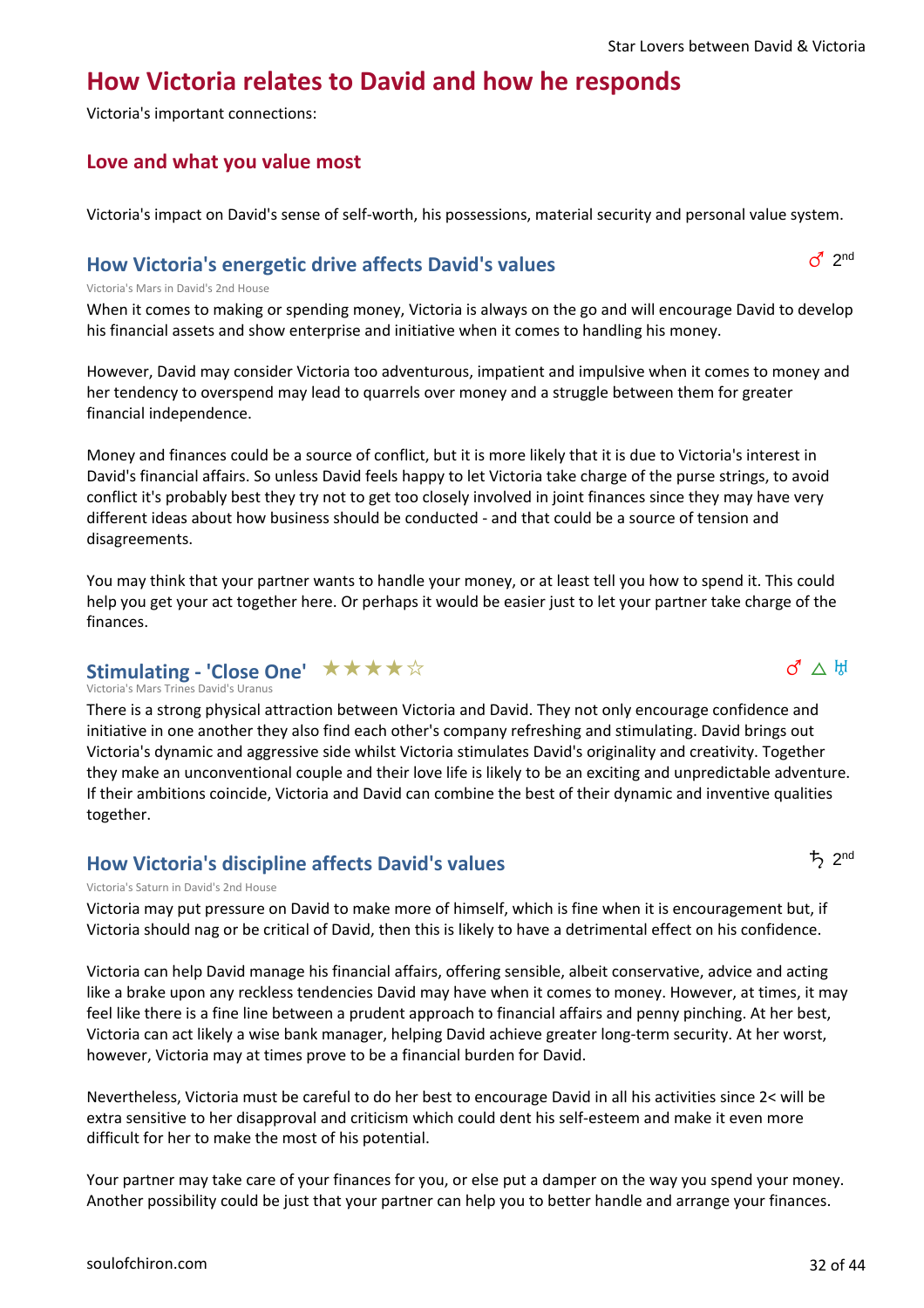ちへ出

6th K

### Complementary - 'Close One' **★ ★ ★ ★ ★**

#### Victoria's Saturn Trines David's Uranus

David can bring the new and unusual into Victoria's life whilst she in turn offers David a practical and constructive outlet for his original insights and ideas. Victoria can also bring wisdom and direction to David's plans and aspirations.

This relationship can combine the best of the old and the new, with both Victoria and David offering something different and yet complementary to enrich the union. David can stimulate Victoria's desire for change while Victoria can offer David a steadying influence.

Nevertheless Victoria must become more flexible while David must try to be more consistent and responsible for the relationship to endure.

### **Work and health**

How Victoria might have an effect on the work and service, health, diet and dress sense of David as well as his personal habits and the other more ordinary details of his life.

### **How Victoria's originality affects David's daily life**

#### Victoria's Uranus in David's 6th House

David may find life with Victoria unpredictable and exciting. David may find that no matter how hard 2< tries to stick to his regular routine, Victoria manages to upset the schedule and introduce new priorities - probably when they are least expected. Victoria may help David look differently at how 2< lives his life and how 2< manages day-to-day aspects of living by introducing him to innovative, time saving devices.

Victoria may also introduce David to new and revolutionary diets and exercise routines and they may both enjoy engaging in unusual keep-fit activities together.

If Victoria is continually unreliable then < may disrupt David's attempts to get on with the chores and necessities of life. If < becomes too critical of David, constantly fault-finding or pointing out how things can be done better and more efficiently, then the tensions and irritations could take their toll on David, leaving him subject to minor stress related ailments.

You may not be able to count on your partner to follow a rigid daily routine or to consistently accomplish tedious tasks. Energy will probably come in spurts, take advantage of it when it's there. Ultimately all of importance can get done.

### **Minor detail - 'Close One'** ★★★★☆

#### $H \times \Psi$

#### Victoria's Uranus Semisquare David's Neptune

Differences in social, cultural and political views between Victoria and David may magnify any other difference within their relationship although this characteristic is unlikely to be more than a minor irritation, accentuating the generational differences between Victoria and David.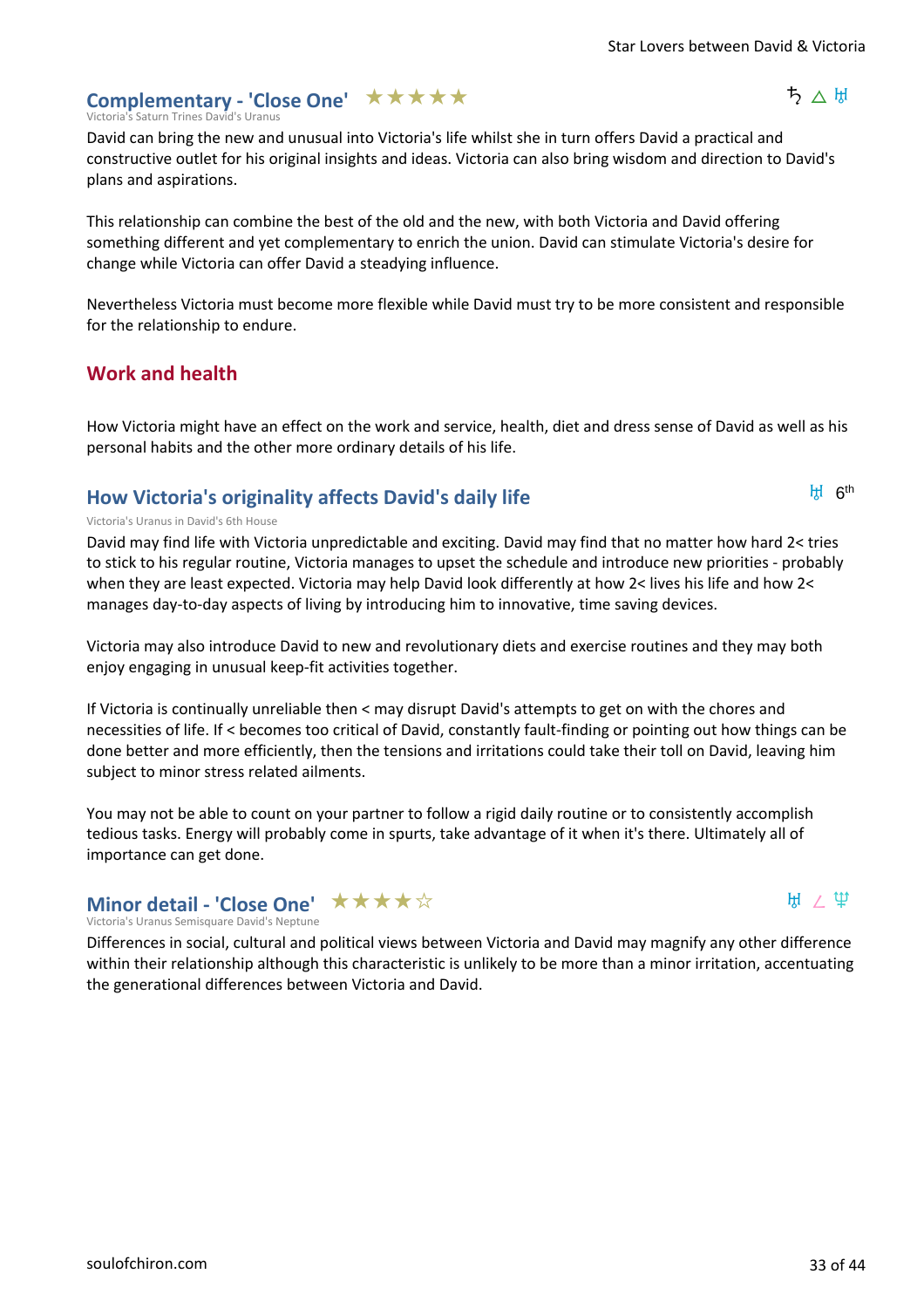### **How Victoria influences David's daily life**

 $94$   $6<sup>th</sup>$ 

(1) 7th

#### Victoria's Pluto in David's 6th House

Victoria may be only too willing to be of service to David, running around doing lots of little things for him. However, by looking after the little details of life Victoria may end up indirectly controlling David. At her best, Victoria's very presence can have a therapeutic effect on David. Victoria may take a keen interest in his welfare and help and encourage him to adopt a healthier diet and lifestyle.

At her worst however, Victoria can appear like a fussy busybody, constantly being critical of David. Therefore Victoria needs to be careful to offer David encouragement rather than constantly finding fault, otherwise, her criticism may have a detrimental effect. If David thinks his every move is being subjected to scrutiny by Victoria, 2< may begin to lose self-confidence and Victoria's criticisms may even make him physically ill.

On another level, Victoria and David may find they need sex on a regular daily basis to help discharge tension and rejuvenate themselves. Nevertheless, problems in Victoria and David's sex life could have detrimental effects on David's health and any related illness may well be traced back to difficulties in the bedroom. A healthy sex life is important for them both and they'll find that the healthier and fitter they are, the more they'll get out of their sex life.

Your partner may seem totally unbending if you attempt to be in charge of the daily routine. If you want something accomplished there be subtle, and convince your partner that it really is his idea, not yours.

### **How you relate to others**

Marriage and other partnerships. How Victoria deals with the public.

### **How Victoria's altruism influences David's ability to relate**

#### Victoria's Neptune in David's 7th House

There is something unusual or unique about Victoria and David's relationship. There will be times when they genuinely feel that theirs is a marriage made in heaven, very romantic and idealistic.

Whether they are aware of it or not, David may not want, or be able, to see Victoria as < truly is. David is apt to put Victoria on a pedestal and either look up to her with adoration and awe or, alternatively, may feel a great deal of sympathy and compassion for Victoria creating a strong desire to take care of her, to make personal sacrifices or to rescue her in some way.

Therefore, it may be only too easy for Victoria to take advantage of David's support and good nature. David can find Victoria quite hard to pin down, as if Victoria's true self is somewhat elusive. Because of the great sensitivity between them, misunderstandings can arise as they are prone to get a little too close for comfort at times.

Victoria may introduce David into a circle of new and unusual characters who may be glamorous or notorious in some way. However, it will depend on the quality of Victoria's character as to whether < introduces him to people of a mystical or spiritual nature, or if < introduces him to disagreeable individuals who may be untrustworthy, anti-social misfits on the fringes of the law.

The attraction between Victoria and David may be difficult to explain and outsiders may at times express a certain puzzlement about what it is that binds them together.

Your partner may have a mystique that attracts you. Or, perhaps you feel that your partner brings a sense of spirituality to the relationship. Accept the benefits without trying to determine mundane reasons; this can really lead to confusion.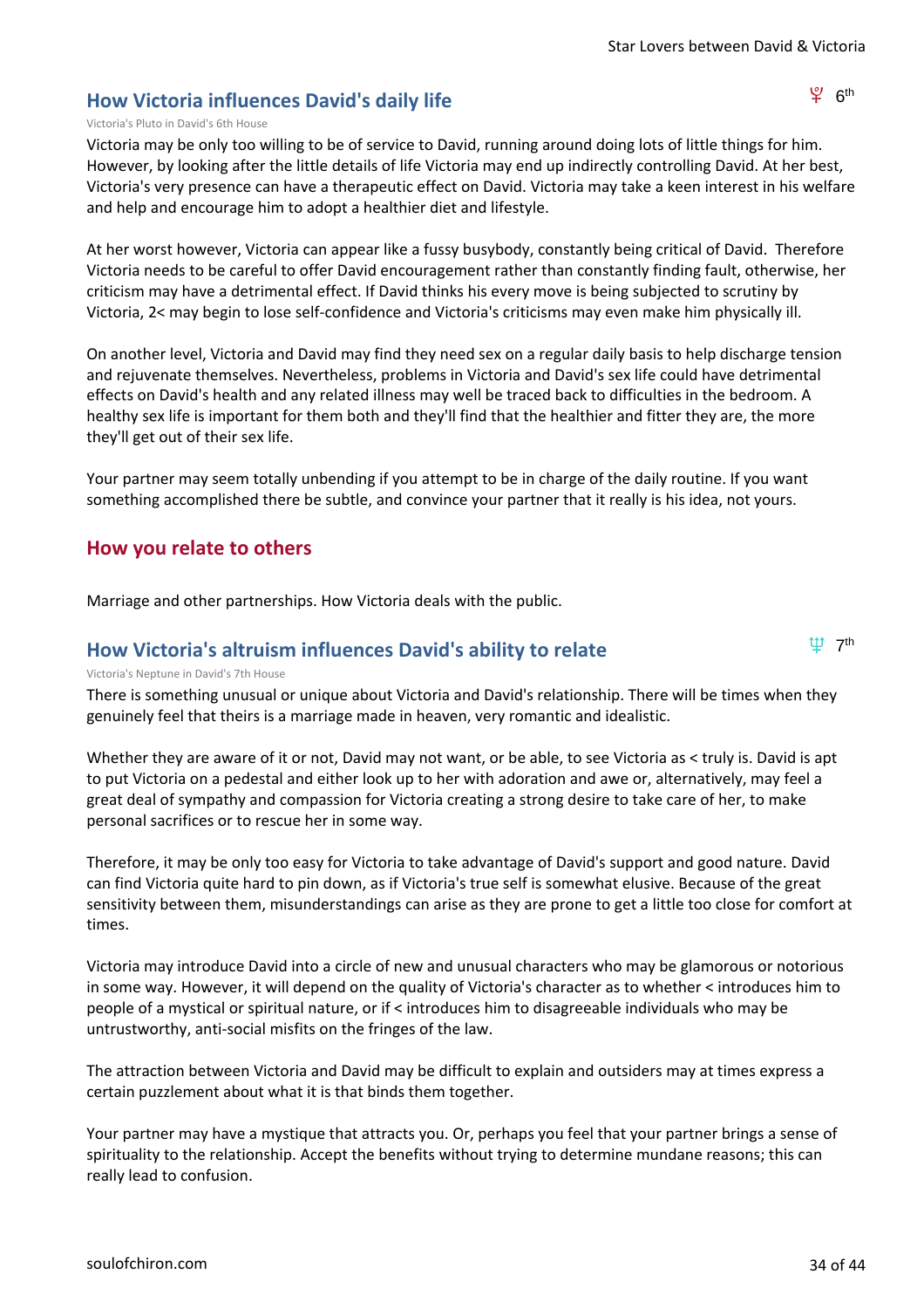

#### $\Psi \times \Psi$

Victoria and David share generational characteristics and their ideas and views will be shaped by the same political, social and religious structures within society. Although not necessarily an important aspect of Victoria and David's relationship, this can be an indicator of a spiritual tie which could lead to greater understanding.

### **Friends and associates**

Friends, acquaintances, associates, associations, clubs, or any group Victoria feels a part of. Victoria's hopes, wishes and professional values and how David might play his part in them.

### **How Victoria's way of behaving affects David's friendships**

### $D$  11<sup>th</sup>

 $D \Pi$   $\Phi$ 

#### Victoria's Moon in David's 11th House

Victoria and David share many interests and aspirations and will enjoy a busy social life together. Victoria will be of great help to David, encouraging him to make his cherished hopes and wishes a reality.

It is likely that they may have met socially, through friends or some group activity, sharing their humanitarian ideals. Victoria will have a strong influence on David's social life and activities and may well introduce him to a new social circle that can be of great help to him.

Together they are likely to have a busy and active social life with David likely to gain through Victoria's popularity and influence, which can be political as well as social. Such mutual affection between them bodes well for a long-term relationship because of their strong bond.

Victoria enhances David's feelings of social acceptance and security and can have a big impact on his role in, and contribution to, society. However much their desires for one another wax and wane, they share a deep feeling of friendship which will enable them to weather many of life's storms together.

Your partner may stay in the background in your joint group activities, but the influence will be felt. Or, your partner can have mixed feelings about joining groups. Once committed to a group or cause, however, there will be great support.

### **Mix-up - 'Close One' ★★★★**☆

Victoria's Moon Squares David's Mercury

Victoria can be hypersensitive to David and at times may even misconstrue his motivations or interests. Misunderstandings may occur since Victoria may not always be able to relate to David's perspective or point of view - or may just not agree with them. David can become critical and impatient with Victoria's lack of clarity and common sense.

A 'head' versus 'heart' conflict may ensue. Since Victoria is so sensitive to David, his insensitivity or tactlessness can easily upset her. David fails to appreciate Victoria's moods and feelings, whilst Victoria fails to appreciate the logic behind some of David's ideas.

A simple lack of understanding rather than any mutual animosity may be the real factor that threatens to undermine Victoria and David's relationship.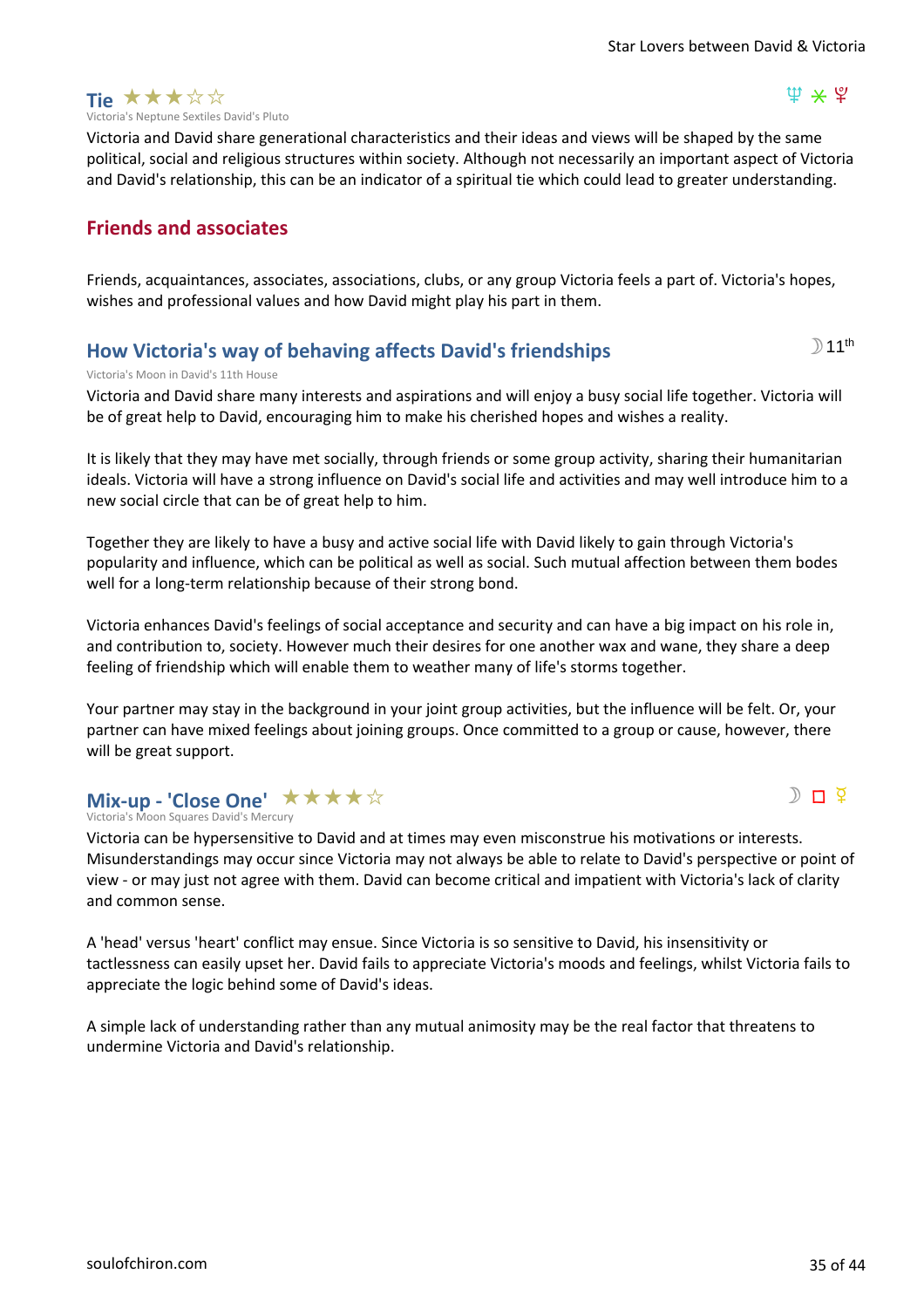### **Affectionate** ★☆☆☆☆

Victoria's Moon Trines David's Venus

There is a great deal of love, sympathy and affection between Victoria and David. The deep devotion and emotional harmony between Victoria and David can go a long way to overcoming any difficulties they may have in other areas of their relationship. There will always be a growing (and lasting) attraction and attachment between them.

Whatever uncertainties the future holds, Victoria and David's relationship has one of the most important ingredients for long-term love and romance. They have a comforting affect on one another and can benefit from their association financially as well as emotionally. Victoria and David's deep companionship enhances their social life and the enjoyment of their mutual interests.

### **Expectations ★☆☆☆☆**

Victoria's Moon Semisquare David's Jupiter

Victoria and David's relationship has the potential for much mutual happiness and good fortune. This is a larger than life combination and so, while they can grow and prosper together, they can overdo it. In fact, David may be guilty of promising more than he can deliver, whilst Victoria in turn, can over-estimate David's abilities and capacities. Victoria may expect too much of David.

While Victoria and David have a sentimental attachment towards one another, somehow they may feel their relationship doesn't live up to what may be unrealistic expectations, leaving each other open to disappointment and disillusionment.

At times Victoria may try to take advantage of David, again demanding and expecting too much. Alternatively David may try to impose him religious, moral or philosophical values on Victoria. Nevertheless, if they can somehow manage to tame their excesses, they can be very good for each other.

#### Victoria's Moon Sesquiquadrate David's Saturn **Disagreements**  $\star$  **x** x x x x

There is a lot of glue between Victoria and David, the kind of glue that keeps people together. However, in time, David can have a frustrating affect on Victoria and may even affect her emotional well being by being too critical and unfeeling. David can appear aloof and indifferent to the plight of Victoria and it wouldn't be long before she began to resent the restrictions placed upon her by David, making her even more sensitive to David.

Whether he knows it or not, David appears to be too hard to please and may even block or oppose Victoria's plans. Domestic difficulties and financial disagreements are likely. Unless there are other mitigating factors in the relationship, this association is unlikely to benefit either party.

#### Victoria's Moon Trines David's Uranus **Stimulating** ★★★☆☆

David awakens the free spirit in Victoria while her whimsicality and imagination inspires his. Victoria brings out David's originality and versatility making this a very stimulating and exciting adventure of a relationship.

The chemistry between Victoria and David was apparent from the start and there is something unpredictable, spontaneous and thrilling about their experiences together. There is something unconventional or unusual about Victoria's and David's relationship and their mutual infatuation and fascination will never fade.



》 □ ち



 $D \wedge 9$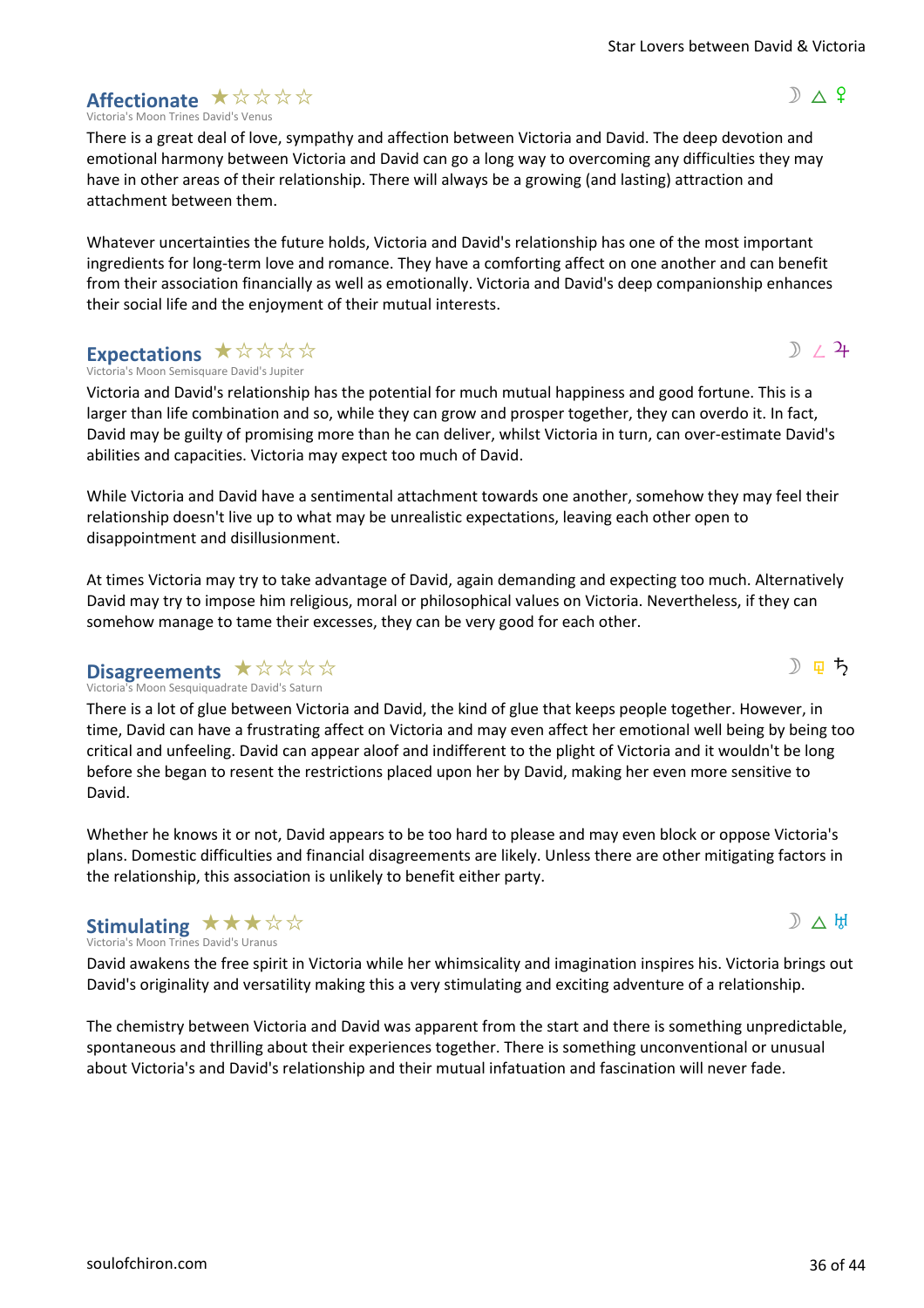$911<sup>th</sup>$ 

### **How Victoria's charms affect David's friendships and aspirations**

#### Victoria's Venus in David's 11th House

Victoria and David enjoy each other's company and when they first met, which may have been at a social event, or through friends, they will have established an instant rapport and mutual appreciation.

David sees Victoria as a friend as well as a lover. In fact, the friendship and social side to the relationship may be more important to him than the more intimate areas of their relationship.

Anyway, Victoria and David may not have much time for a private life since they'll be out and about more often than they are in. Victoria is likely to be a bit of a socialite and as such is good for David socially and will be very popular with his friends and associates.

It is important for David that Victoria gets on with his friends and enjoys being out and about as much as 2< does. Victoria will also widen his social circle, bringing him into contact with artistic, wealthy and glamorous individuals who will share many of David's values and aspirations.

There may be times in David's relationship with Victoria that they have trouble distinguishing friendship from love. A good friend doesn't always make a good partner - although Victoria and David's genuine friendship and fondness for each other's company can help them overcome many of the obstacles life brings.

However things turn out, Victoria and David will probably remain good friends even if they have a tendency to fall in and out of love with each other down through the years. David sees Victoria very much as a kindred spirit, someone who shares his humanitarian ideals and hopes and wishes for the future.

If Victoria and David are particularly group-oriented they might prove a very effective team uniting together behind some humanitarian cause.

Your partner can be fun at a party and, in your eyes, is very popular in groups. But you may feel that 2< prefers large gatherings to being alone with you. It's fine to be a social butterfly, as long as it doesn't dominate one's life.

### **Physical attraction ★★☆☆☆**

#### Victoria's Venus Conjuncts David's Mars

The powerful physical attraction between Victoria and David and strong physical desire to consummate their love together is the stuff of novels and soap operas. The more intimate side of their relationship is sure to be passionate and energetic with sex and sensual indulgence the most loved of all activities they share.

With so much electricity between Victoria and David it would take a great effort for them to keep apart or out of each other's arms for long, enabling them to sustain a happy, healthy and vigorous sex life.

Victoria and David are compatible outside as well as inside the bedroom and time will do little to diminish the powerful chemistry between them. David's desire stimulates the love and affection Victoria has for his and this can bring much emotional satisfaction, passion and desire to their relationship.

 $9$  d  $3$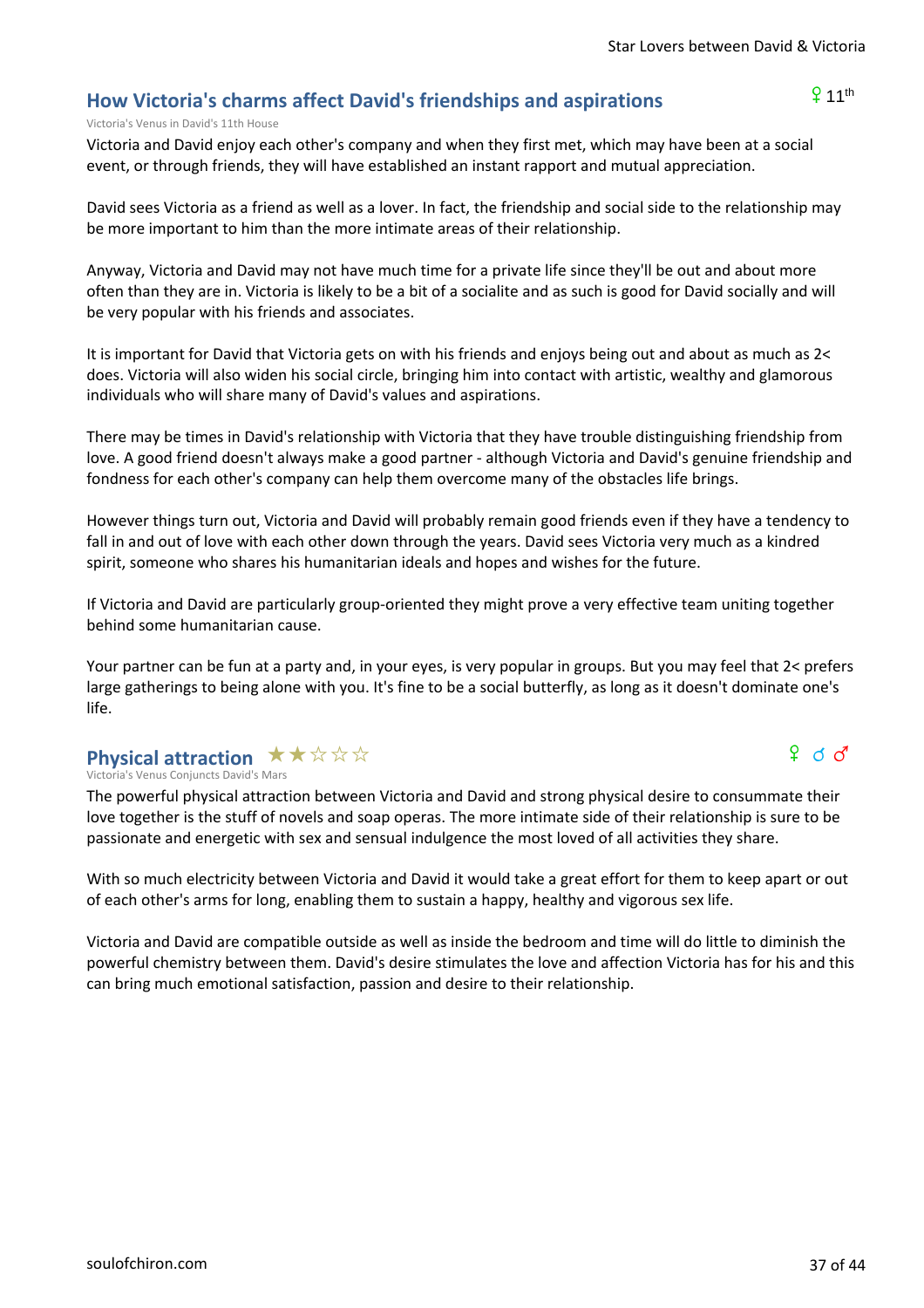### **Well suited - 'Close One' ★★★★**☆

Victoria's Venus Semisextile David's Jupiter

Victoria and David are very generous and loving towards one another and share many common interests. They are well suited, enjoy each other's company are very affectionate and benefit considerably from being together. Victoria and David stimulate each other to grow, to go further and achieve more together than they could alone.

Therefore any kind of activity that they can engage in together that gives them an opportunity to broaden their horizons, whether through study or travel, would greatly enrich their lives. Victoria and David are lucky for each other because they give one another the self-confidence, optimism and encouragement to get more out of life.

#### Victoria's Venus Trines David's Saturn **Work well ★★★☆☆**

Although they may have taken their time getting to know each other, early on Victoria and David would have become aware that their relationship had the kind of glue necessary for a serious commitment. They feel secure and satisfied with each other.

David has a steadying effect and protective influence on Victoria who, in turn, helps boost David's confidence through her powerful love and affection for him. Mutual trust and loyalty between Victoria and David augurs well for a stable long-term relationship. David feels a certain responsibility and duty towards Victoria, taking a protective interest in her welfare, and they can both work very well together.

### **Problematic - 'Close One' ★★★★★**

Victoria's Venus Squares David's Neptune

This relationship can bring out the best, and the worst, in Victoria and David. Unfortunately there is unlikely to be a straightforward middle way. Physical, sensual and financial activity may go to extremes. While there is a certain sympathy and devotion between them, they are unlikely to be able to see each other clearly.

Confusion, misunderstandings and deception could well creep into the relationship. Victoria may need to make sure David can deliver what he promises as he may be apt to deceive or confuse Victoria. This may be a source of problems; especially where financial issues are concerned.

In time Victoria may consider David unreliable, untrustworthy, and even ineffectual. Victoria is likely to suffer more than David in the relationship. David can mislead, entice, enchant but also delude and confuse Victoria, who may need to be careful that she does not lose out financially from the association. Self-indulgence, excess and a mutual desire to avoid worldly responsibilities may lead to degenerating and bewildering tendencies between Victoria and David being exacerbated.

### **How Victoria's optimism influences David's friendships**

#### Victoria's Jupiter in David's 11th House

Victoria and David are likely to enjoy a fruitful and long-lasting friendship. It is likely they share many mutual interests and ideals. Victoria may act almost like a guide, introducing him to a new and ever-widening circle of friends who will prove of great benefit and support to him in the future.

Victoria and David's social life and friendships flourish when they team up together. They may join forces with a like-minded group of kindred spirits who share their humanitarian interests and ideals. Either directly or indirectly, David is also likely to gain both socially and professionally from Victoria's good fortune and inspirational influence.

You may see your partner as the life of the party, or one who, at least, makes social activities more fun for you. If, however, the social scene begins to take over your life, find a worthwhile cause that allows you to redirect energies and give you a rest.

# $9 \wedge 5$

 $\Omega$  r  $\mathfrak{P}$ 

 $9 \vee 4$ 

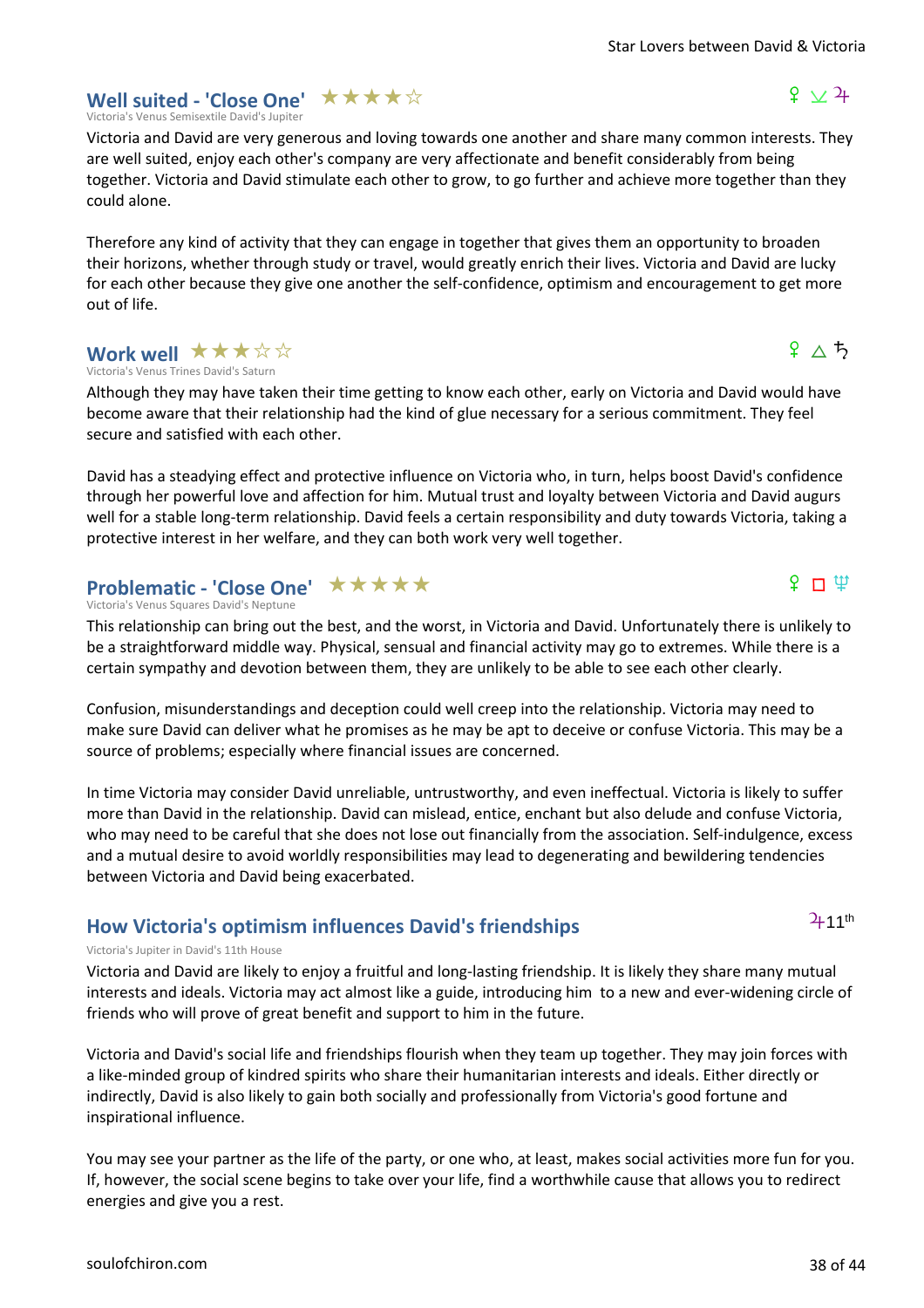#### Victoria's Jupiter Trines David's Saturn Supportive \* \* \* \* \*

Victoria and David can provide each other with much mutual help and support. They could work well together on either a commercial or financial basis as well as a personal level. The prudence and practicality of David blends well with the larger than life, optimistic talents of Victoria. Together Victoria and David work well, each able to supply what the other needs, or lacks, feeling somehow much more complete when they are in each other's company.

Victoria can raise the spirits and expectations of David enabling his to overcome some of his fears and anxieties. David can help Victoria to focus by giving much valuable, practical and realistic advice thus enabling her to make her dreams come true. Victoria and David can be very good for each other personally, or if they are involved in business together, their association could prove to be profitable.

### **Misunderstandings**  $\star \star \star \star \otimes \otimes$

Victoria's Jupiter Squares David's Neptune

If either Victoria or David is prone to indulge in dissolute habits, wanton, lustful or sensual pleasures, then together they may well exacerbate these tendencies in each other. Over time this may have a thoroughly unsettling and corrupting influence upon Victoria and/or David which could easily get them into difficult situations.

David can adversely affect Victoria's self-confidence, good intentions and optimism. Victoria will find David elusive, vague and sometimes even dishonest. Eventually, disagreement and misunderstandings over metaphysical or moral matters could spoil the relationship. Unless other mitigating factors in your being together apply, this relationship may be undermined by mutual distrust, delusion and even deception.

### **Power struggles** ★☆☆☆☆

Victoria's Jupiter Quincunx David's Pluto

Although Victoria and David have the ability to create grand plans together (and the potential power to make them a reality), nevertheless, they will eventually have to do something about their very deep differences in order to achieve their aims. David may eventually appear to try to thwart or frustrate Victoria's attempts to progress. Power struggles are likely over ethical, financial or even metaphysical matters.

Victoria may find David's approach too manipulative or too secretive, while David may consider Victoria's optimism and happy-go-lucky approach to life lacking in depth and sincerity. David can become too obsessive, possessive and domineering while Victoria may resent having her wings clipped and ideals undermined.



 $4 \pi$   $4$ 

 $\mathfrak{P} \sqcap \mathfrak{P}$ 

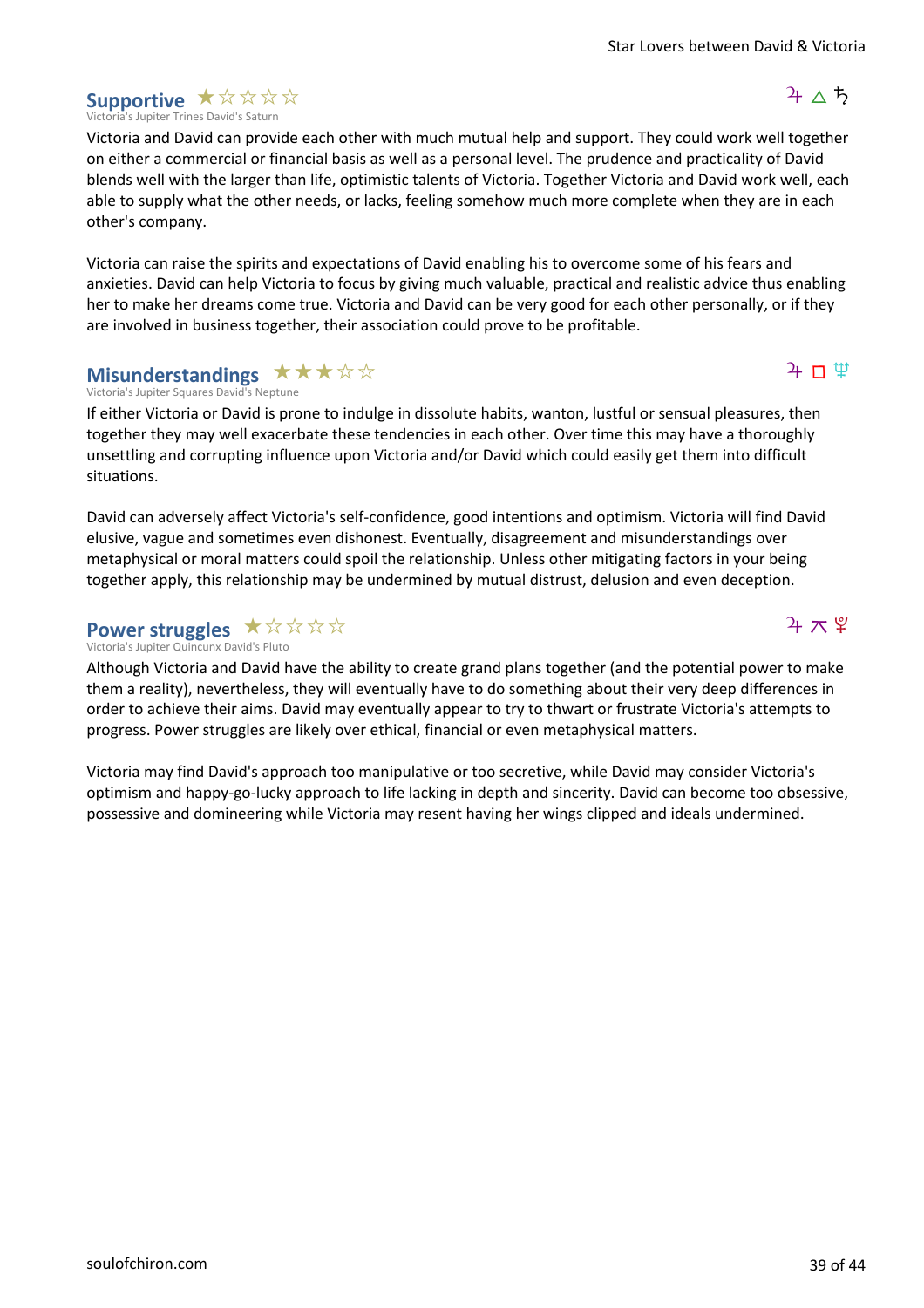### **Mysteries of the mind**

Illusion, when things are not quite what they seem; secrets, ideals, deception and self-deception, dreams, intuition and drugs, illness, institutions, anywhere it is difficult to get a clear picture of what is going on, is likely to be hard for Victoria to fathom.

### **How Victoria's vitality affects David's unconscious mind**

 $O$ 12<sup>th</sup>

#### Victoria's Sun in David's 12th House

Victoria may turn out to be a bit of a blind spot for David. Victoria's influence, while powerful and profound, is unlikely to be obvious or clear cut. In fact the benefits of the association may not be immediately apparent or obvious.

David has something important to learn from Victoria but this may be concerned with issues of suffering and sacrifice. Personal growth and development are promised by the association but it may be more on a spiritual level, raising David's level of consciousness.

David may feel psychologically supported by Victoria who has the knack of being there for him. David needs to be careful not to take Victoria for granted, since the way things seem to work and fit into place between them, may appear effortless at times.

There also appears to be a strong, unspoken, almost telepathic link between them. Victoria can have a deep emotional influence on David, often in ways that are difficult to understand or articulate. David may feel threatened or undermined by Victoria since 2< may not always understand her motivations and true intentions.

Therefore it is important that lines of communication are kept open between Victoria and David since this powerful influence could be plagued by misunderstandings. However Victoria's motivations may be beyond David's understanding which, at first, may have been a source of concern.

David's initial reaction to Victoria may have been a combination of fear and distrust, combined with an almost compulsive fascination. Victoria may have inspired a certain mystery and complex in his heart and mind. < can offer David hidden support and encouragement and will help him get to the roots of his emotions.

You may feel psychologically supported. Or perhaps something is unclear about your partner's ego needs, either because you don't understand them or you feel they are being kept from you. Bring it into the open so that problems are not created.

### **Different views - 'Close One' ★★★★☆**

#### Victoria's Sun Squares David's Moon

There is strong chemistry between Victoria and David, each seeming to complement the other, providing what the other needs or is missing in some way. However, it is almost certain that they will clash before long because they are likely to have different views about the home and domestic arena as well as different ambitions and attitudes to worldly matters.

Victoria can sometimes come across as insensitive and inconsiderate to David's needs, while David can appear moody and inconsistent at times to Victoria. David will need to try not to be so sensitive and not to take Victoria so seriously.

Victoria and David's relationship can only grow and develop if they are prepared to accept each other's differences - which is partly what bought them together in the first place.

 $O \cap D$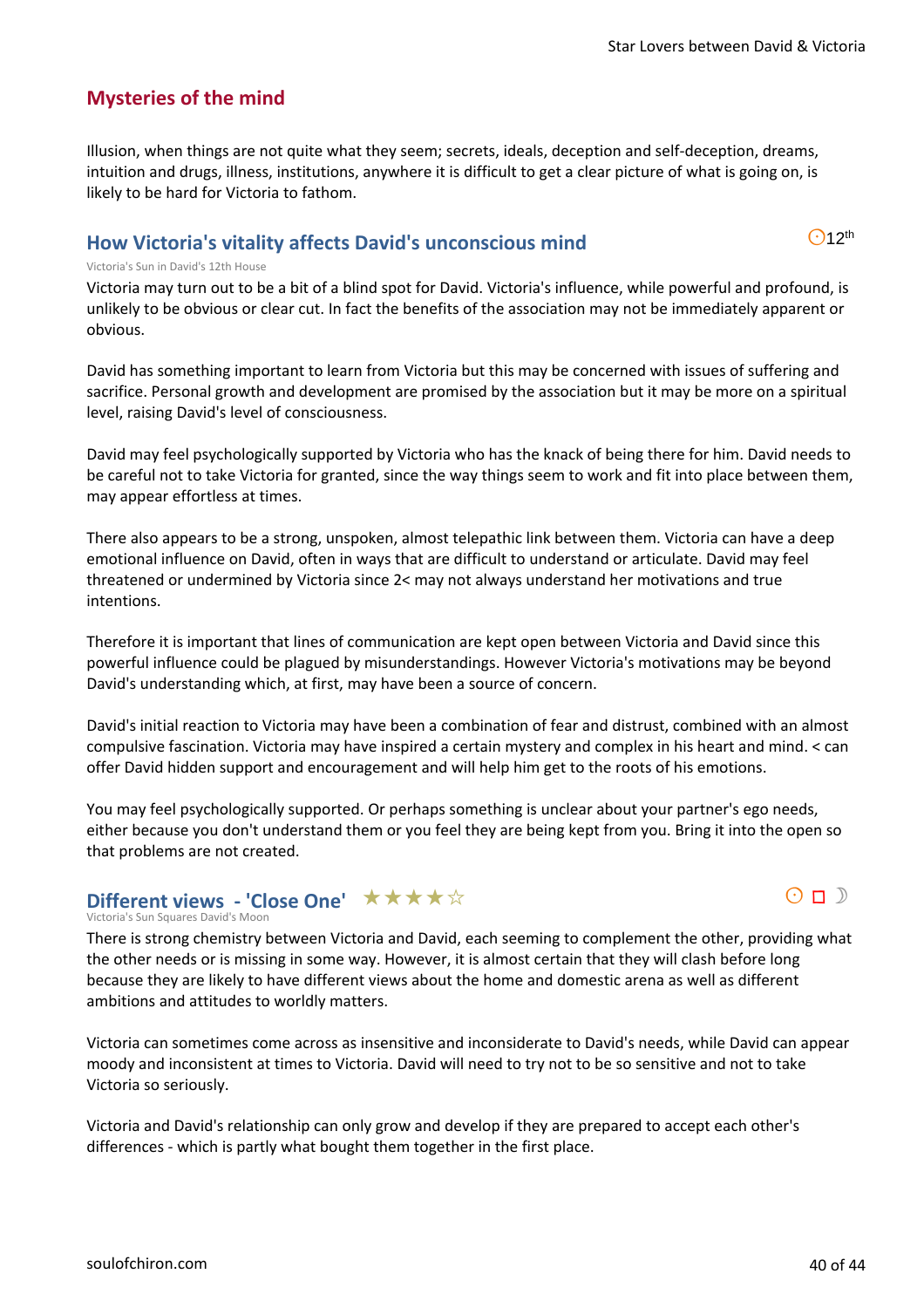### **Rollercoaster - 'Close One'** ★★★★☆

Victoria's Sun Opposes David's Uranus

Victoria and David's relationship is likely to be a bit of a rollercoaster ride and while it may well start with a bang, it could be a real challenge to stop it going off the rails with David having a disconcerting, disruptive and disorderly affect on Victoria.

After a brief period of intense fascination and infatuation, the differences between Victoria and David quickly appear. Conflicts lead to an on/off relationship with David's unpredictability leading to Victoria's eventual resentment and irritation. David will rebel against Victoria's attempt to assert her will and his impatience and rebelliousness will increase with time and make it difficult for them to sustain a committed relationship.

#### Victoria's Sun Sesquiquadrate David's Neptune **Confusion - 'Close One' ★★★★**☆

David is somehow elusive or unfathomable to Victoria, he is not always what he appears to be and, as a result, misunderstandings can easily creep into Victoria and David's relationship. David can also be elusive, unreliable and even dishonest. David may appear submissive but in fact uses subtle means to control or undermine Victoria.

Difficulties are likely to be exacerbated if either Victoria or David start to put the needs of the relationship before their own because that could result in them losing their direction. They could become increasingly confused about what was important and what was not.

Misunderstandings, doubts, confusion and distrust will eventually undermine Victoria and David's relationship unless other, more positive aspects of the relationship, exert a strong, protective influence. Victoria can feel spiritually and emotionally undermined by David, while he may increasingly feel Victoria takes his for granted.

### **How Victoria's words affect David's unconscious**

#### Victoria's Mercury in David's 12th House

There is something unusual about the mental connection between Victoria and David, they can pick up subtle communications from each other, as if they can read each other's thoughts. The almost telepathic connection and sympathetic understanding between Victoria and David creates effortless communication between them.

Victoria inspires David and brings out a deeper dimension to his perspective on life, love and the universe, encouraging his special interests and latent abilities. However, while Victoria can enchant David, < can also confuse or even mislead him, whether by accident or design, since her influence has the potential to undermine him.

Whether Victoria is aware or not, from David's perspective, < can make some situations unclear and confusing. Misunderstandings could undermine the relationship. Victoria is more likely to be the one who creates the problem, maybe on the misguided assumption that it would be best for David if < kept certain things quiet for fear of worrying him.

However, because of the strong link between them, Victoria's motives may only serve to undermine David who is apt to perceive that something is amiss. If such situations arise, David may not be able put his finger on what is wrong except to admit certain unease.

It is important that Victoria and David develop a relationship based on mutual trust and sympathy, otherwise David may feel unable to trust telling Victoria too much for fear of being undermined through gossip and misunderstandings.

You may try to read between the lines when your partner is talking, either hearing innuendoes or feeling there is more to the words than meets the eye. But this is an excellent position for investigating hidden matters, if unearthed.

 $\Theta$   $\mathbb{R}$  W

 $\Theta$   $\mathfrak{p}$   $\mathfrak{P}$ 

 $\overline{9}$  12<sup>th</sup>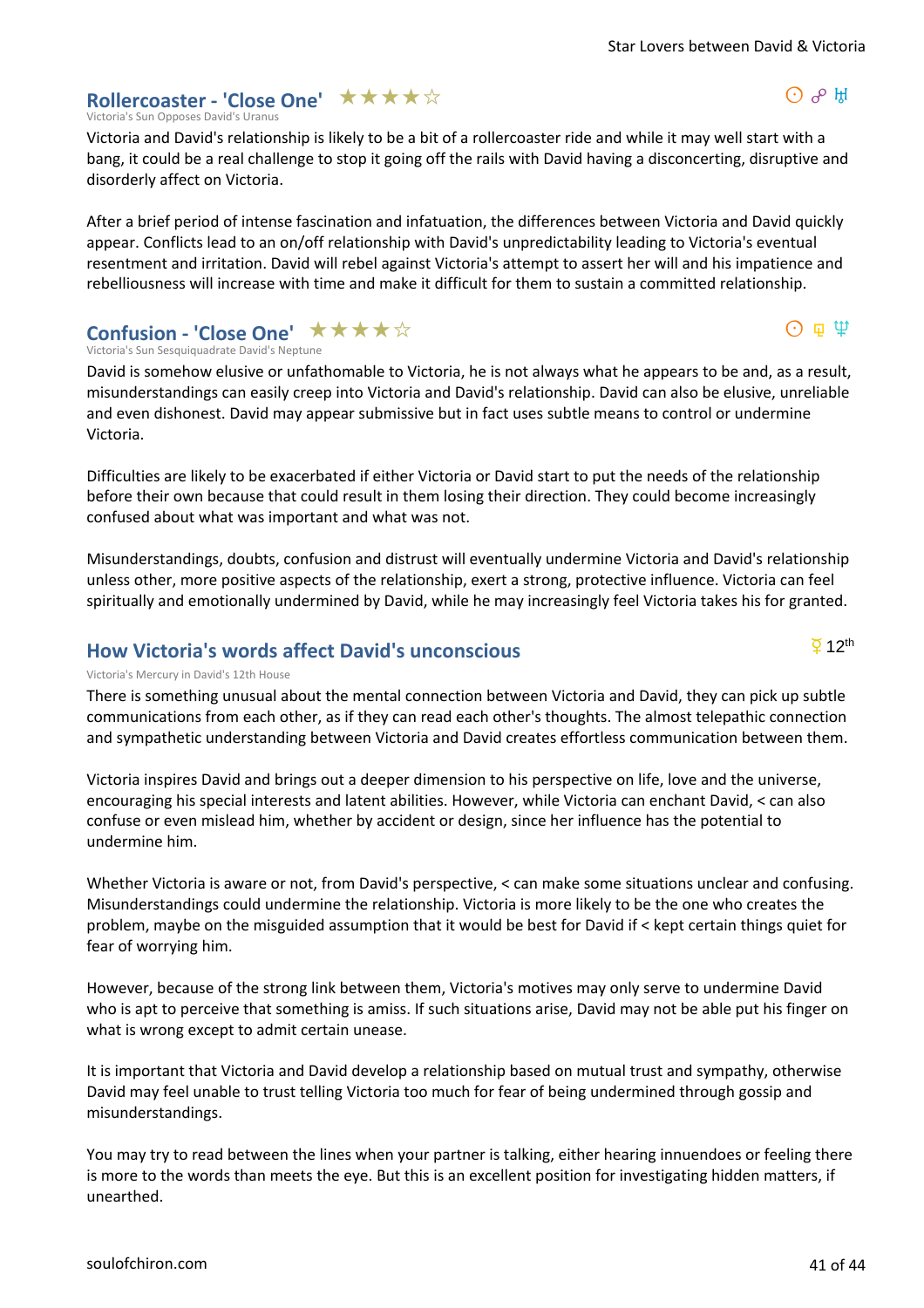### Understanding - 'Close One' **★ ★ ★ ★ ★**

Victoria's Mercury Conjuncts David's Jupiter

Victoria and David can learn a lot from each other. They bring each other intellectual understanding and inspiration and their conversations are likely to be lively and witty, each enjoying the other's company - often behaving like a comic double act. The optimistic, inspirational qualities of David inspire Victoria and encourage her to broaden her horizons and make more of her mental abilities.

Creative self-expression is enhanced for both Victoria and David in this relationship. Victoria helps David communicate his dreams and aspirations making them more viable and realistic while David inspires Victoria's intellectual, moral and spiritual qualities and development. David is tolerant of Victoria's ideas and opinions and will protect, inspire and encourage her attempts to make the most of her talents.

### Foundation  $\star\star\!\!\star\!\!\star\!\!\star\!\!\star$

Victoria's Mercury Squares David's Saturn

This characteristic of Victoria and David's can provide one of the foundations of a serious and committed union. David can have a steadying and calming influence on Victoria if he makes sure he tries to offer practical suggestions rather than criticisms of Victoria's many plans and schemes. Otherwise David may become too critical or restrictive of Victoria, finding her too superficial or fickle.

If David becomes too exacting or discouraging, belittling Victoria's ideas and opinions, she may become increasingly inhibited and even depressed in David's presence. David can worry or limit Victoria, adversely affecting her self-confidence and self-esteem.

In time, communication and co-operation will become increasingly fraught. David may resent Victoria's spontaneity and may put undue burdens and responsibilities on her shoulders.

### **Psychic link - 'Close One'** ★★★★☆

Victoria's Mercury Trines David's Neptune

David's influence on Victoria is probably very subtle. Nevertheless David inspires, enchants and brings out a deeper dimension to Victoria's perspective on life, love and the universe, encouraging Victoria's special interests and latent abilities. There is something unusual that borders on a psychic link between Victoria and David.

At times it's almost as if Victoria and David can pick up subtle communications from one another and even read each other's thoughts. Mental understanding and an almost telepathic communication bring about sympathetic understanding and an ease of communication between them.

### **Power struggles - 'Close One'** ★★★★☆

#### Victoria's Mercury Opposes David's Pluto

Although there is a strong force that seems to compel Victoria and David to get together and air their opinions and differences, things can easily get out of hand. David can have a controlling, even manipulative, effect on Victoria who may find David too intense and demanding, feeling that he controls and dominates discussions all the time.

Resentments are likely to fester especially if David considers Victoria too lightweight or superficial. Differences of opinion could lead to power struggles between Victoria and David.

Written by John Hayes ©2019, Program Copyright ©2019 Stardm Ltd

### **MORE PERSONAL ASTROLOGY READINGS**

### **RELATIONSHIPS**

[soulofchiron.com](https://soulofchiron.com/) 42 of 44





 $\frac{5}{4}$  n  $\frac{1}{2}$ 

 $\frac{8}{4}$  d  $\frac{2}{4}$ 

 $\phi \vee \pi$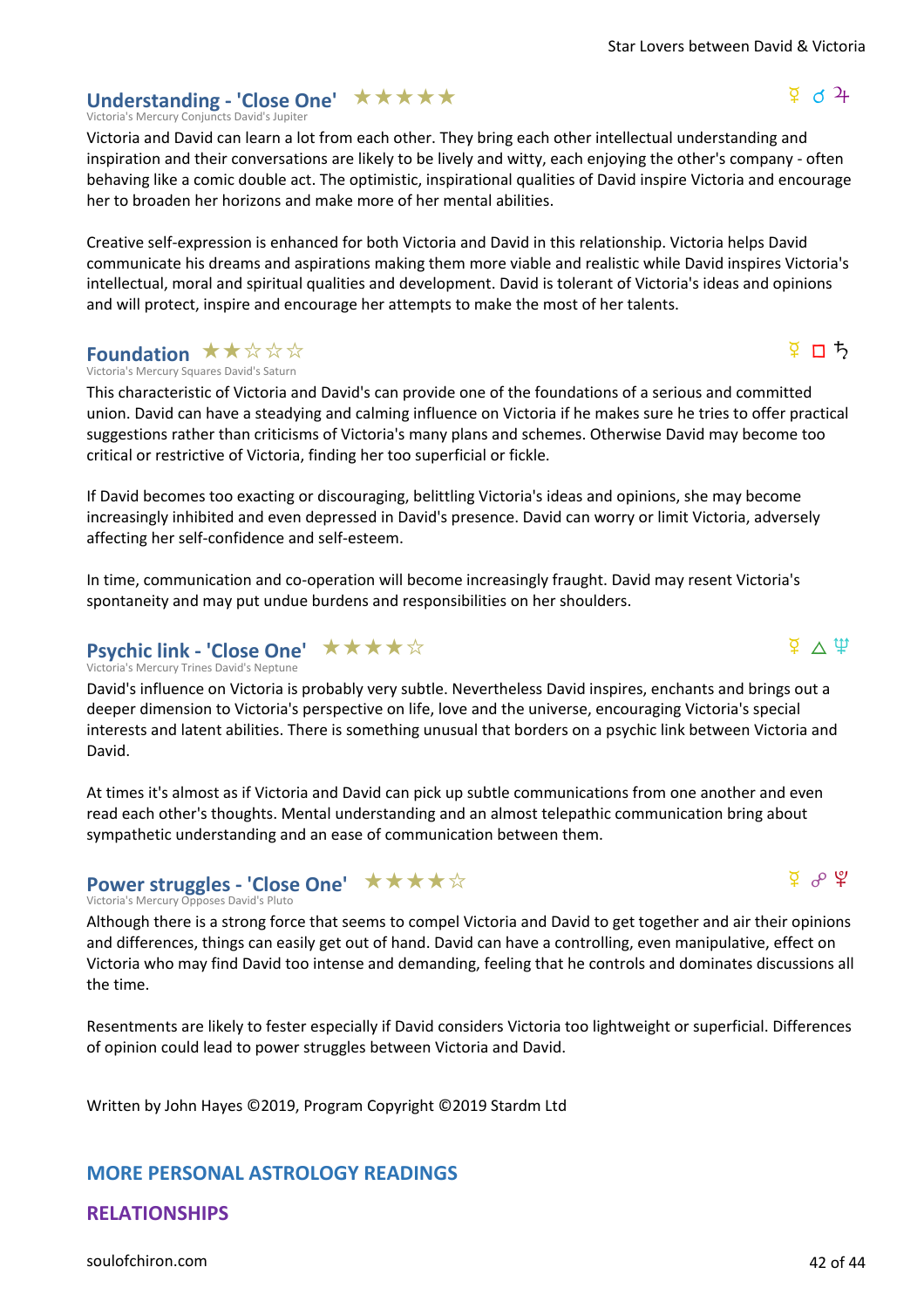#### **SOUL MATES**

How to improve your relationship! - Identifies the positive qualities you share in order to achieve more happiness together.

#### **STAR LOVERS**

Secrets of a better relationship - How you feel about each other, the way to make a success of being together.

#### **RELATIONSHIP SUCCESS**

How you behave towards each other - What you need to know and understand about how you attract your partner and keep them.

#### **RELATIONSHIP REALITY**

The connection you have created together - Find out the reality of becoming a couple as you grow into a long term relationship.

#### **INTIMATE LOVERS**

Improve your love-making styles - Gain confidence in your ability to improve your love-making - creating special moments of pleasure together.

#### **PROFILES**

#### **CAREER ANALYSIS**

Upcoming goals and objectives - Qualities that influence your professional working life and potential success.

#### **CHILD REPORT**

Gaining confidence for the future! Understand and track development of talent in a self-assured way.

#### **LIFE DESTINY**

Reaching full potential - How you instinctively behave and react to important situations. Understand and track development of talent in a self-assured way.

#### **PERSONAL OUTLOOK**

All about attitude and commitment - Gain a deeper understanding of motivations, challenges and strengths.

#### **SOUL PROFILE**

Revealing life's purpose - Single-mindedness, desire, talent, sensitivity and future possibilities.

#### **FORECASTS**

#### **LIFE FORECAST**

Monthly interpretations describe your personal thoughts, feelings and desires. Long-term interpretations indicate important life changing events.

#### **RELATIONSHIP FORECAST**

Discover when you are most likely to find love, if a relationship will stand the test of time or an existing relationship can deepen, be strengthened or revived.

#### **FORECASTER**

Identify when to make decisions - Important opportunities, a changing relationship, job or home. Learn to rely on your choices.